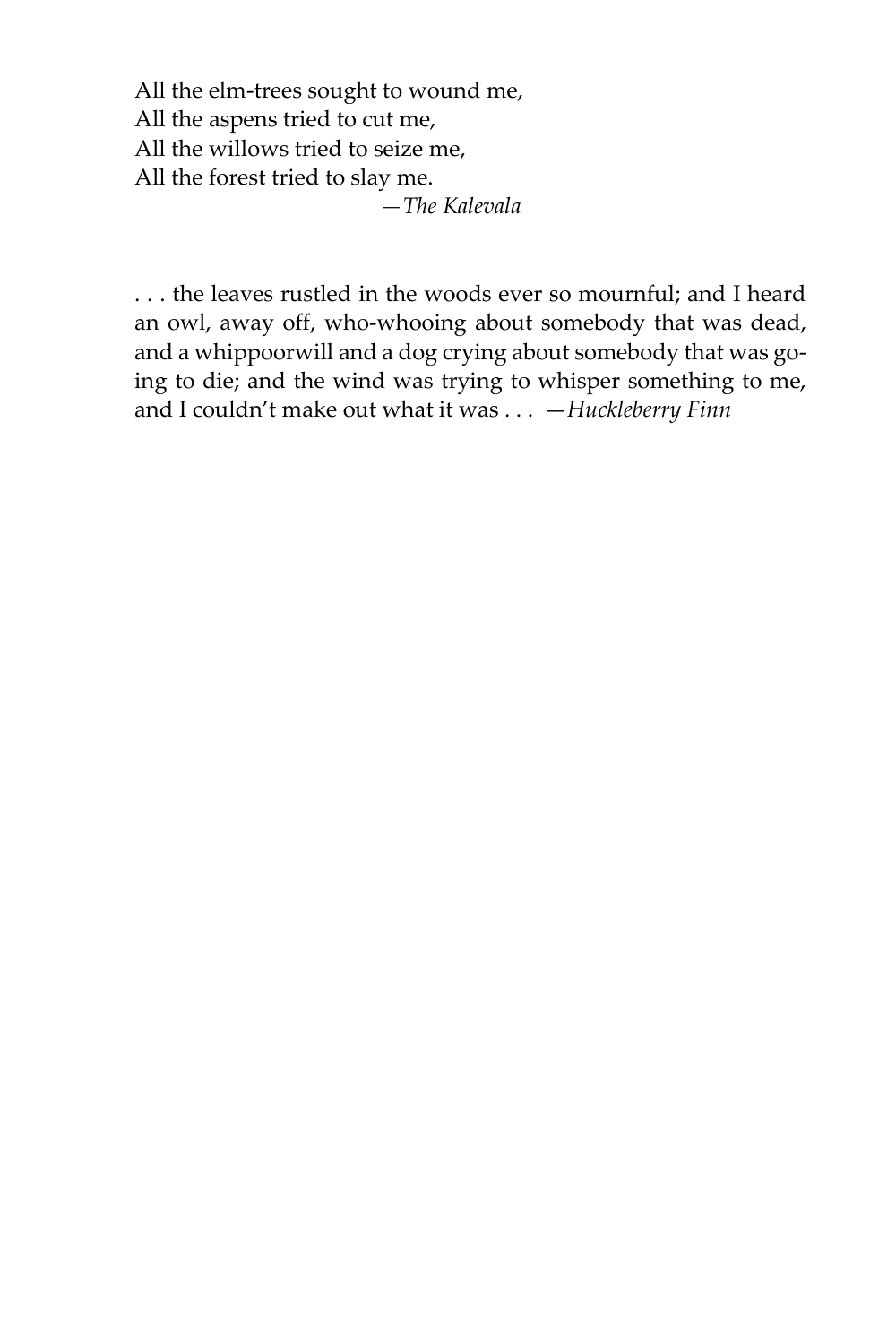### CHAPTER ONE

## *THE BORDER*

They rode, nine humans and an elf, down a winding path, leaving the last rows of indigo trees behind, the soft shimmering music of the vibrating leaves growing ever fainter as horses and riders descended from the Debatable Hills into a barren, shadow-steeped valley. The strange, brilliant constellations of Faerie pulsed red, blue, and gold overhead, casting a faint glow below; the moon had not yet risen. All lay silent save for the horses' hooves on the harsh stones and the distant cries of wyverns hunting through the night.

They were finally leaving Faerie, preparing to cross the border into the Back of the Beyond. The Faerie folk claimed that none might go thither without losing their lives. The travelers hoped they were wrong.

Gray Darien, Prince of the Stallion Lords, rode at the front of the company alongside Koothlin of the Light Elves, who had been their guide throughout their journey. They traveled slowly, exhausted from their combat an hour past, giving encouraging pats to the necks of their weary horses. Dried blood darkened Koothlin's left shoulder, and Gray reached a hand across his saddle to steady the elf. "We should stop to tend your wounds."

"Not yet, lad," Koothlin replied. "Duskell Watch lies ahead, and we dare not rest till we bolt its oaken gates behind us. The manticore gave bitter battle; more than once I thought my life ended. I have no wish to meet its brothers in this broken vale." He took a labored breath. "Ah, Prince, I have been happier!"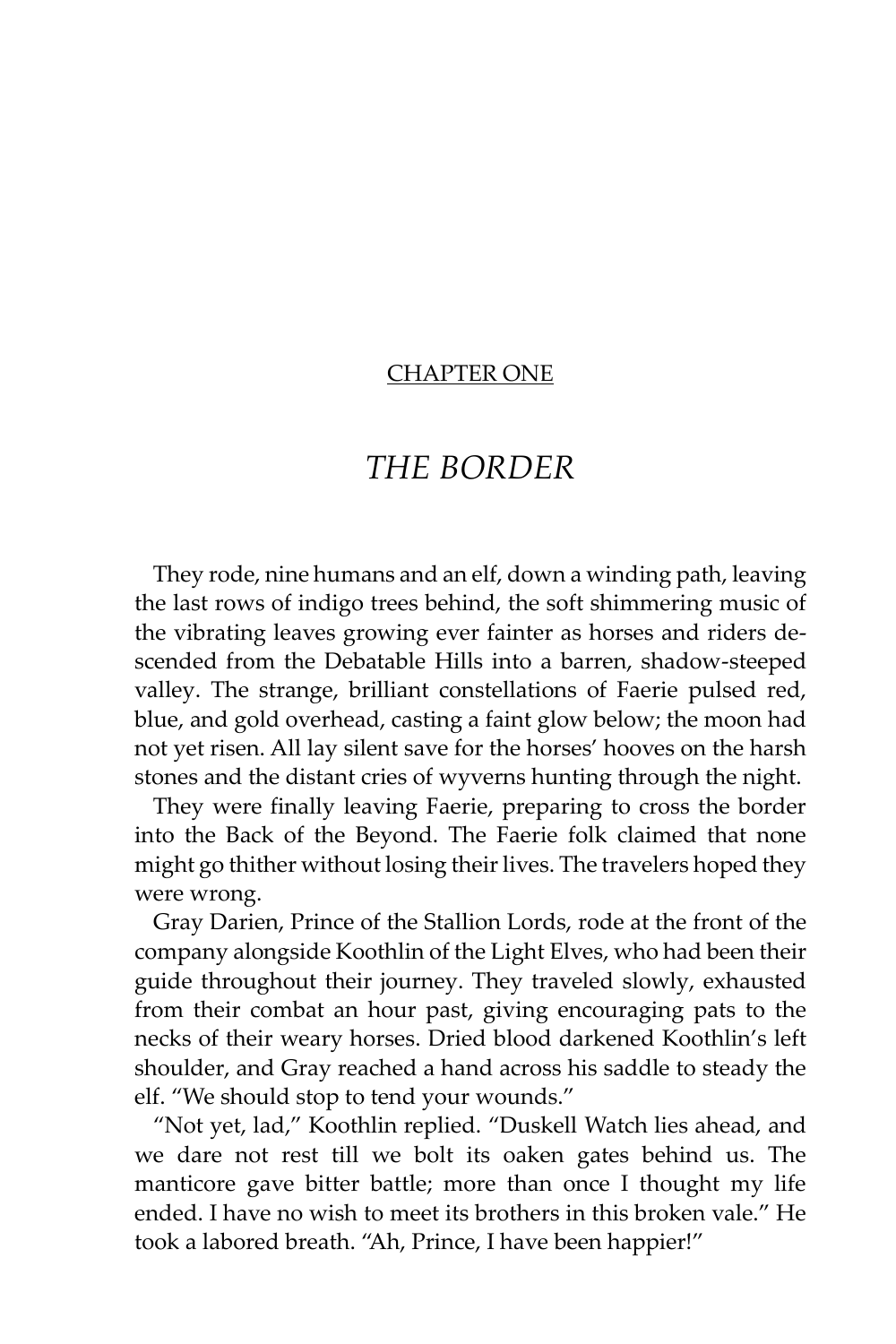"Is the pain worse?"

"The wounds are nothing. But the wounds of the heart pierce deep. I know I promised to bring you to this dread place. I do not regret the struggles fought to win it—the marsh-wolves, the handrigites, the goblins, not even the manticore—enough to glut any warrior's appetite for battle. But I rue leaving you to travel to the Back of the Beyond without me. Ill done are companions parted. Are you still determined? You and I could have much glory in the courts of the Elf King. You would be welcomed there."

"I won't quit until I find Tanabel-Tunia," Gray said. "I know she's alive; I've seen her in my dreams."

Koothlin sighed. "Who can deny the dreams of a dreamer in Faerie? But will they bring you joy in the end? I hope, Prince of Stallions, you have not dreamt yourself a night mare." The elf gave a barking laugh, then groaned in pain. "'Twas a droll turn of phrase, think you?"

"It was," Gray replied gently, knowing his companion feverish; and also knowing that—despite his protests of grief—Koothlin would not mourn their parting overmuch. The emotions of elves are mercurial; sorrow cannot abide in their hearts for long.

Gray looked around at his companions, dim shapes in the starlight. They traveled in a defensive formation, Master Tatters scouting before them, Fox Lodan and Ninette Argilla flanking either side, Soonderkainen, Joiwend, and Jaunter directly behind Gray; Russ Rogers and Corporal Spence bringing up the rear. Together they had tracked Tanabel-Tunia's abductors across the realms of Faerie. They were told she and three men were sighted in a nearby village eight days before, and later seen crossing the Westwall into the Back of the Beyond.

When Gray and Tanabel-Tunia were sixteen years old, they had sat together in the palace gardens of Gray's father. Seen from a distance, the lights of Faerie were especially beautiful that twilit eve. As beautiful as Tana herself.

They thumb-wrestled for a buttercup, their eyes locked. Hers were brown. Her brunette hair was long and straight, her nose, besprinkled with freckles. She nearly had him pinned when he slipped beneath her grasp and caught her thumb in an irresistible grip.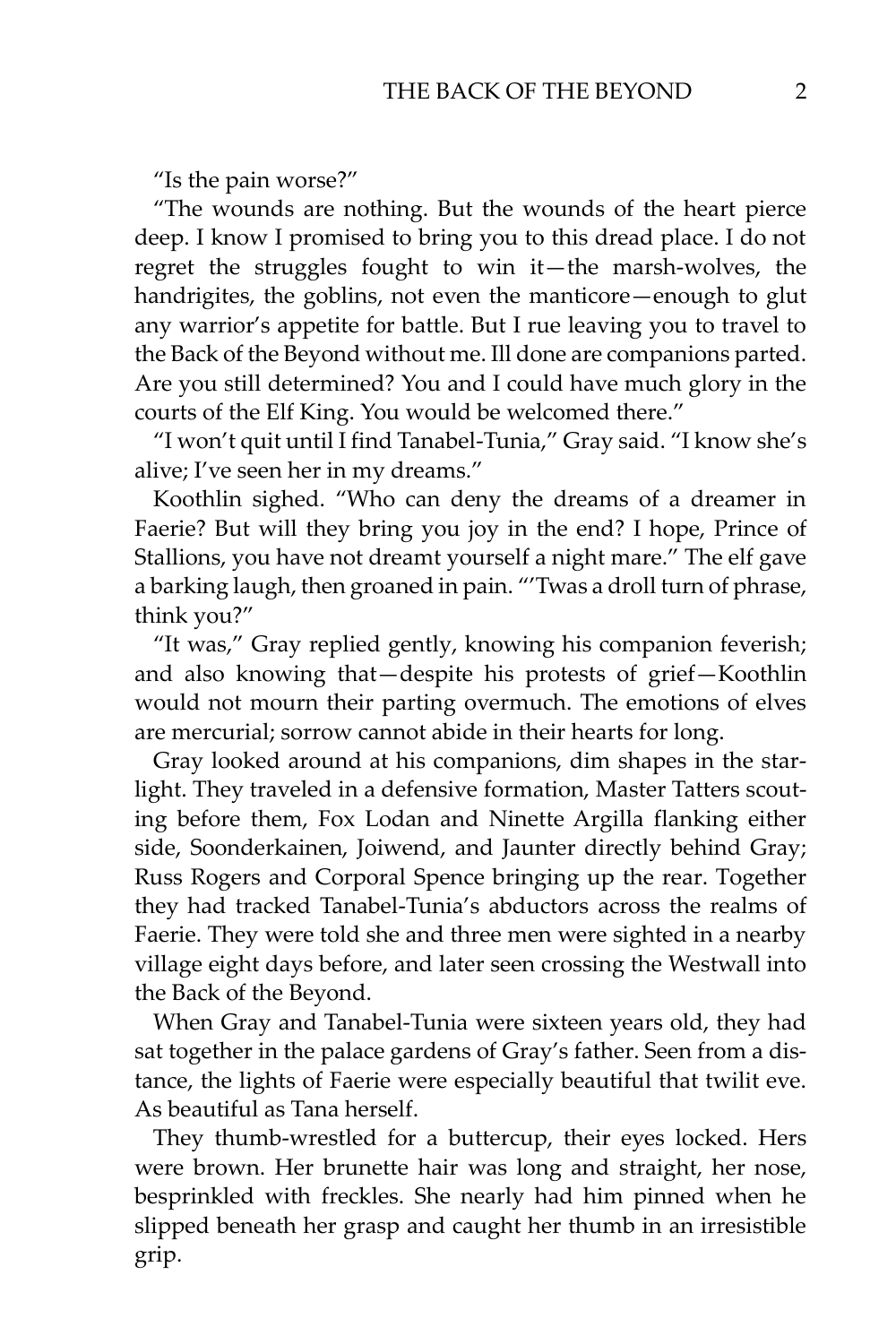He grinned. "The buttercup is mine."

She feigned a pout. "I wanted it!"

He plucked it and handed it to her. "Then my lady shall have it." "Thank you, my prince."

She drew a petal from the flower and held it against the horizon. "It's the same yellow as the Faerie torches."

He took his eyes off her. The border of Faerie lay several leagues to the west. Over that magic kingdom the fading glow of the sun always cast bands of yellow, green, and purple, shot-through with sparkling, golden lights.

"I'd like to go there someday," Gray said.

"I wouldn't. It's too dangerous. Those who go in don't come back."

"Some have. Our merchants even conduct trade there."

"They throw their goods over the border and come running home." She crossed her arms over her chest. "What if I met the Elf King? The ruler of Faerie since the beginning of time! He'd turn me into a cat or toad."

"I would protect you." He glanced over his shoulder. For the first time since Tana arrived, Gray's ever-present Greek tutor, Aristides, was nowhere in sight. Moving casually, he put his arm around her shoulders.

She leaned closer, her gaze still on the horizon. "I'm sorry tomorrow is my last day."

A pang ran through his chest. "Do you have to go back? It's only been a month. Surely uncle would let you stay longer if you asked."

"There's a jest! My wishes mean nothing to him. I'd stay all summer if I could. Anything to get out of Mare Castle. No one cares what happens to me there, certainly not my foster father. It's better here, where everyone is kind. I remember the first time I came. How old were we? Ten?"

"Twelve," Gray said. "We were riding and you fell off your horse."

She put her hand to her lips. "Oh, I did! I wish you hadn't remembered that."

"It wasn't your fault. A fox startled the mare." He furrowed his brow. "Why didn't we ever meet before then?"

She frowned, her downturned mouth winsome. "I think there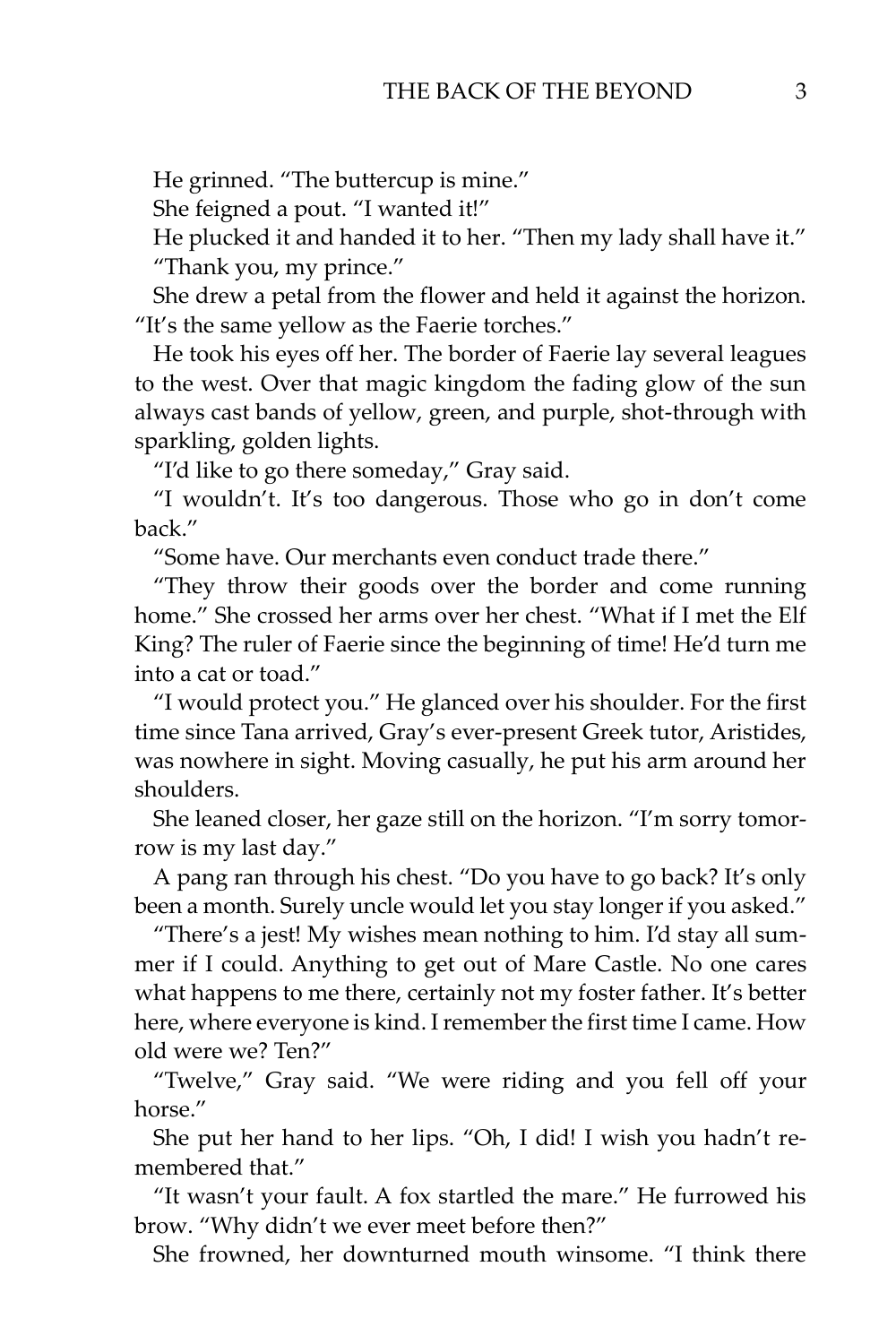was some sort of disagreement between the brothers, some feud that lasted for years."

"My father and uncle have always been bullheaded." With his other hand he reached over and took hers. "I'm determined not to inherit the trait."

She turned to him. "In you it is a restlessness. You're seldom still, or even if you are, your mind is always working."

"My brothers call me Stargazer. They mock me for a dreamer."

"They're wrong, Gray. You must never lose that restlessness. It's one of your strengths." She smiled. "Perhaps I *would* go to Faerie, if you promised to be my champion."

"I would try, my lady." Their faces drew closer together.

She parted her lips. "Would you protect me, Gray? If I needed you to?"

"I would, I swear."

They kissed, her lips warm and sweet, her hair fragrant as roses. It was a dream come true, one he had imagined every night since her arrival.

A voice sounded somewhere behind them. Instantly, they parted, their eyes snapping to the horizon, their arms by their sides. Aristides was back. A prince and a duchess were seldom far from a chaperon. But that was the night Gray fell in love with Tanabel-Tunia.

Gray's horse momentarily stumbled, shaking him from his recollections. Prince Fox Lodan, Tanabel-Tunia's betrothed, rode in closer, his red hair the color of blood beneath the starlight. "We're nearly to the border. If Koothlin leads us aright and more manticores don't find us, we should reach the fortress soon."

Gray's voice thickened in rancor. "How would *you* know? You haven't been here before."

"Because I'm not an inexperienced whelp who can't read the signs," Prince Lodan said. "I swear, boy, your ignorance astounds me. You speak like an untutored commoner."

"Unlike you, I speak when I have something of substance to say." Prince Lodan spat on the ground. "So says our baby-leader." He had been calling Gray that throughout their four-week journey.

"Fox is right; we are close," Jaunter said. With his face shadowed beneath the flaps of his tall, felt cap, the Scythian looked monstrous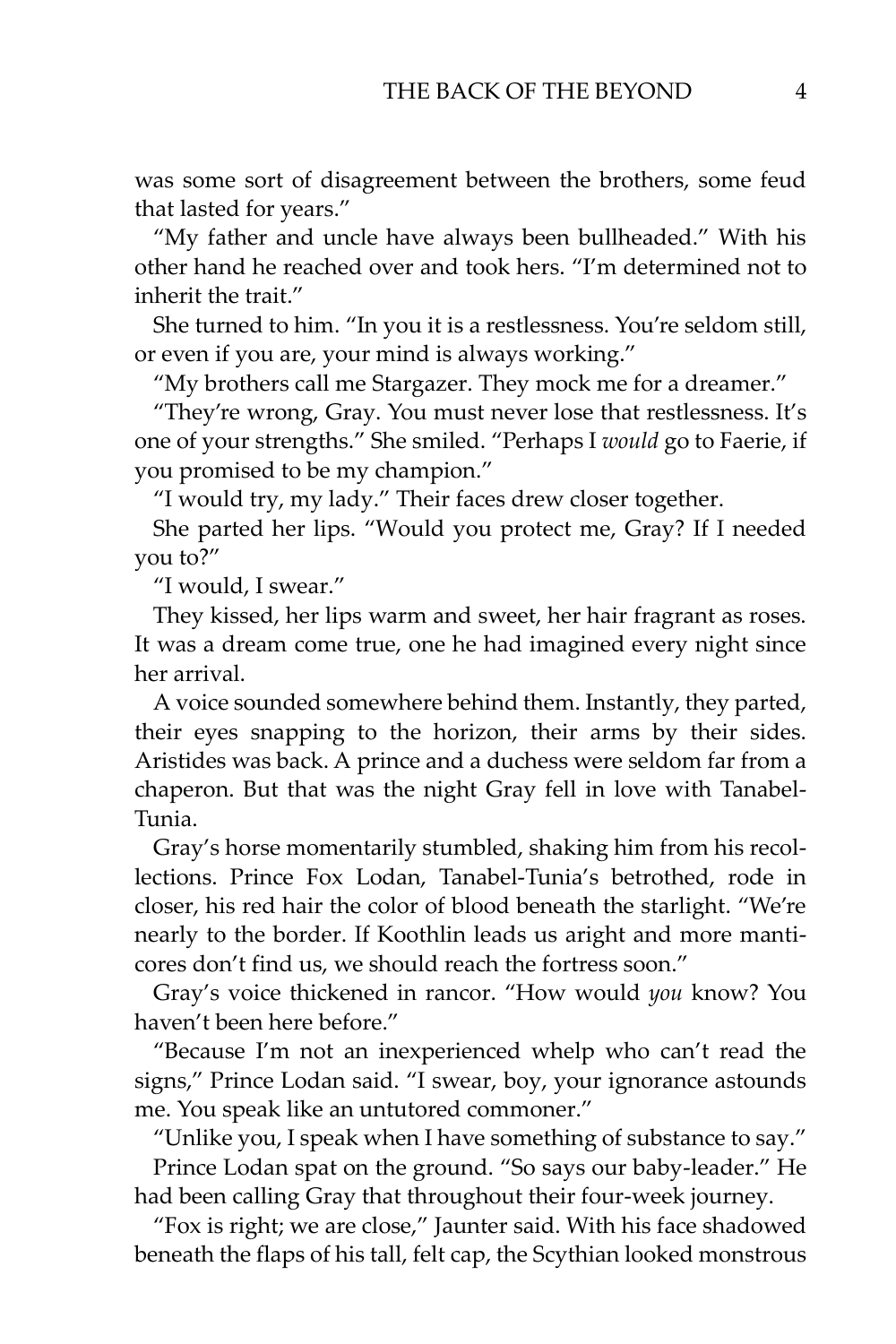in the starlight, his hair tumbling wildly down his Eurasian features, his jaw out-thrust like a battering ram, his shoulders wide as those of a bull; but he appeared the most terrifying when the starlight caught his deep-set eyes, sleepy yet perilously cunning above the blue horizontal bars tattooed across his left cheek.

The bard-enchanter, Soonderkainen, trotted to Jaunter's side, his jagged cloak belling behind him, his smooth, handsome face a stark contrast to the Scythian's craggy mien. He brushed aside a golden lock. "But how *do* you know? There's been no sign. Even Koothlin recognizes the way only by description."

Without replying, Fox Lodan rode haughtily back to his position, but Jaunter grinned at the enchanter, revealing the gap left by a missing front tooth. "You should conjure up a better nose. Can't you smell it? There are trees and tall grass ahead."

"I'm a bard, not a hunting hound," Soonderkainen said. "And why are you so happy? Are you actually looking forward to this?"

"It will be a new and glorious adventure. They'll sing songs about it."

"Perhaps they will; perhaps they won't," the bard-enchanter murmured. "Perhaps we'll never be heard from again."

"*Tagimasad*!" Jaunter exclaimed in his native tongue. "I'll not have it. There are no better warriors in any land. If we can't find the girl, no one can."

Soonderkainen said nothing; and despite his irritation at Fox, Gray thought with pride that Jaunter was right. Because Gray's small country—the kingdom of En, the land of the Stallion Lords bordered Faerie, its people were familiar with the peculiar precepts of that enchanted realm. When the trail of Tanabel-Tunia's kidnappers led into the domains of the Elf King, Gray's father had not dared dispatch ordinary soldiers to follow her. Under the direction of Koothlin, the Elf Who Guides, seven ravens were sent into Faerie, seven birds to find seven heroes. Fox Lodan made the eighth member of the company; Gray, the ninth.

Gray's father had not wanted to send him, but in Faerie only the third son of a king can successfully lead in a quest, all others being doomed to failure. It had irked Gray's older brothers, both better warriors than he; and Fox—oldest son of the ruler of the Faerie kingdom of Jenar—despised him for it, but that was the way of it.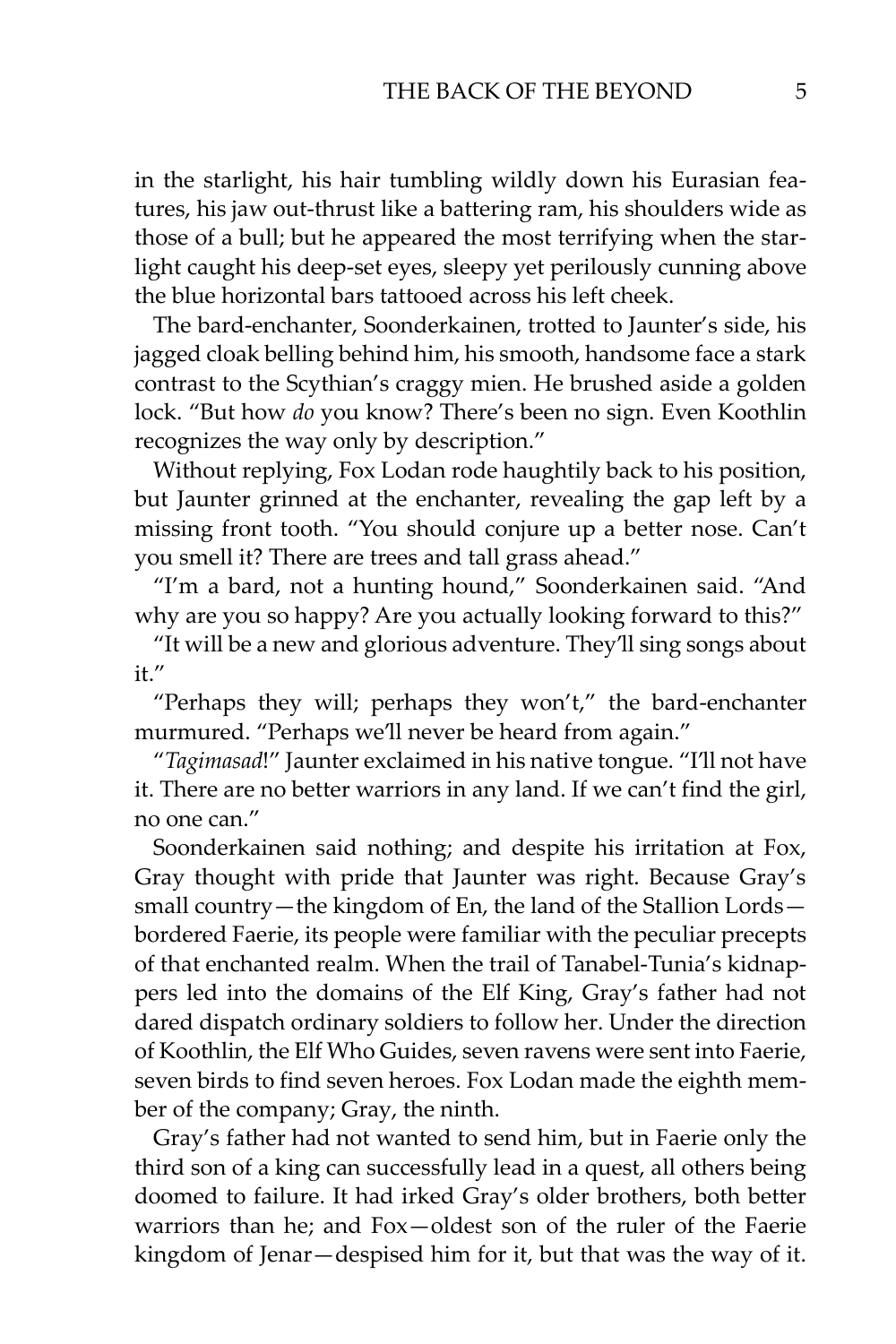So, having seen but seventeen summers, Gray became leader of this company of his elders. Often he felt a child among them, and had to remind himself he was a prince, especially beneath Fox Lodan's taunts.

Born several years after his siblings, Gray had learned early that he could never compete with those bigger and stronger than he. When faced with confrontation as a child, his natural response had been to run away. Only under Aristides' tutelage had he learned to fight both physically and verbally for himself. As a result, he was an excellent archer and a passable swordsman. But most of all he loved heroic songs and tales of adventuring knights and fair maidens. Apart from his concern for Tana, he had always longed to set out on a real quest. And because her trail had led into Faerie, where mortals often find themselves lost in Story, he had truly become the Questing Hero, his thoughts bent on courage, poetry, and his unceasing love for Tanabel-Tunia.

Seven days after the sending of the ravens, Gray had ridden to the misty borders of Faerie to meet his comrades, allowed to enter that country only because its laws decreed that a quest cannot be hindered. For a month he had journeyed with them, pretending to command, but mostly accepting their counsel. Following Tana's trail had proven easy enough; in Faerie there was always a witch or wise woman, a messenger bird or beast to guide them. They had fought terrible battles, often succeeding against tremendous odds. Gray had learned much from his journey and would never be the same when he returned to his father's mortal kingdom.

Joiwend rode up beside him. Even exhausted as she was, starlight became her dark hair and dark eyes. Born and raised on Earth, of French and Spanish heritage, she still retained a hint of an accent. She spoke so softly only he could hear. "You should quit quarreling with Fox. He's a dangerous man."

"I can be dangerous too, and I'm sick of his bullying."

"*You* do not possess an enchanted sword that makes you invulnerable in combat."

His anger rose, but wilted beneath her earnest presence. He gave a crooked smile. "You're right. As always."

"Only because I've seen his kind before. Don't push him too far." They passed through a series of scattered standing stones tall as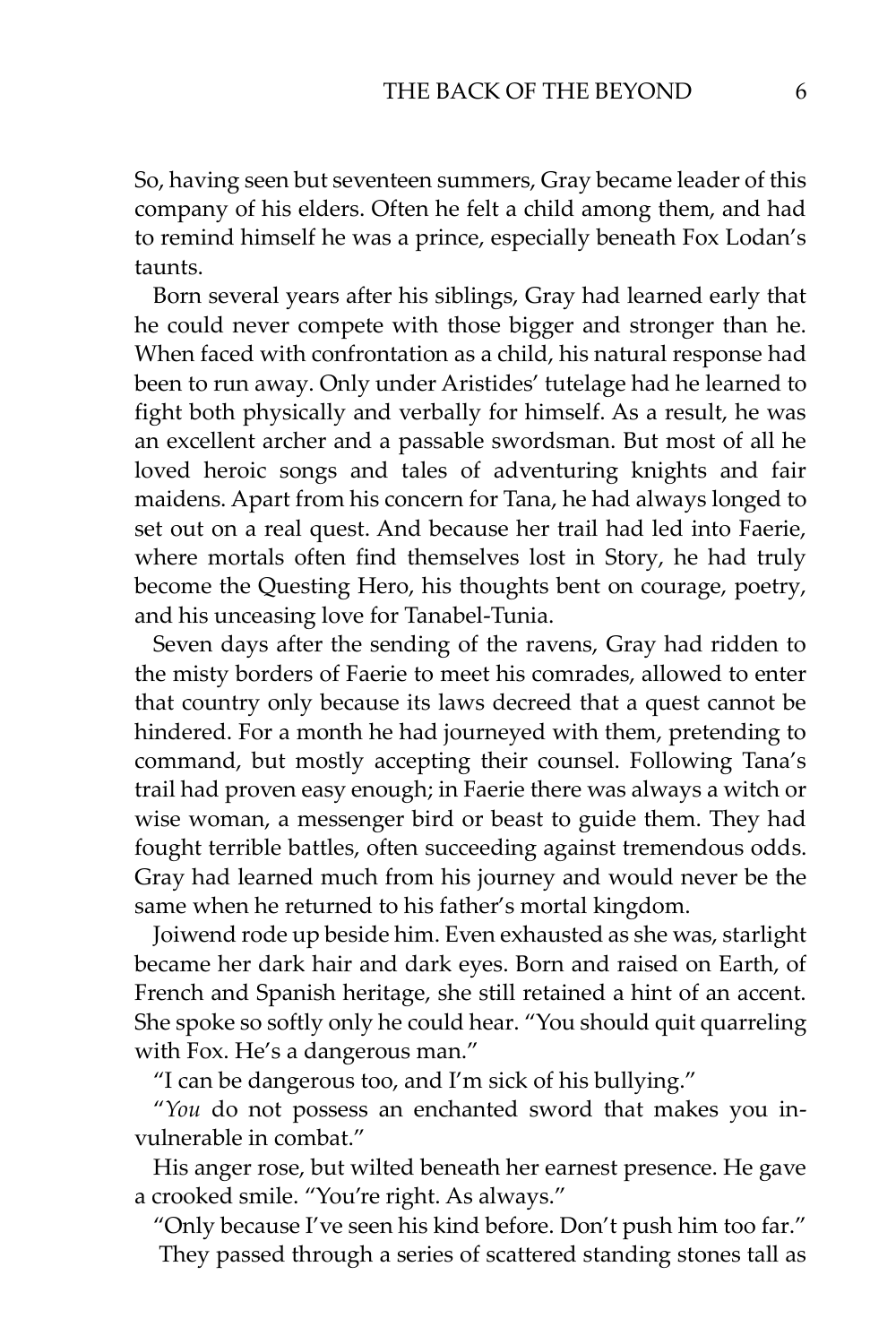men, and Duskell Watch, the border fortress, suddenly lay before them, squat and black in the shadowed vale. A stone wall thirty spans high snaked away to either side of it, the Westwall separating Faerie from the Back of the Beyond. A single sentry called down from the low parapet, a shade silhouetted against the stars, eyes glowing like cats' orbs. "Stand fast! Who comes?"

"A servant of the day and of the High King of Faerie!" Koothlin called. "Who would you expect in this ghastly murk?"

"Monsters to match the murkiness," the sentry replied. "Or murk-men, at least." He drew a sword of blinding radiance, and though Gray blinked beneath its gleam, Koothlin looked with unshielded eyes.

"Oh, I do love this!" the sentry exclaimed. "To see a brave elf lad guiding such a company, riding where no sojourners ever come."

"But I am no lad," Koothlin replied.

"Because you have not lived so many summers as I, I say you are."

"But in Faerie it is always summer; there is but one," Koothlin said. "And so by summers I count us the same age—each one summer old."

The sentry laughed. "Then we are both babes! So one nursling hails another. But let us say I have seen more of summer than you and be done. Tonight we will dine together and speak of that endless summer—the flowers we picked, the maidens we wooed, the beasts we slew on fiery heaths."

Koothlin shuddered and slipped sideways on the saddle.

"What fool am I!" the sentry cried. "I prattle, not seeing you wounded. A moment, and I'll be at the gate."

As the elf vanished from the parapet, Koothlin, leaning on his horse's neck, said softly, "No hurry, plenty of time, no haste. We'll dine on summer pies and dreams, sip hours brewed to elven taste."

So saying, before Gray could catch him, he gave a toneless chuckle and tumbled to the ground.

\* \* \*

Though Gray Darien agonized over every hour not spent seeking Tanabel-Tunia, the companions were forced to remain two days at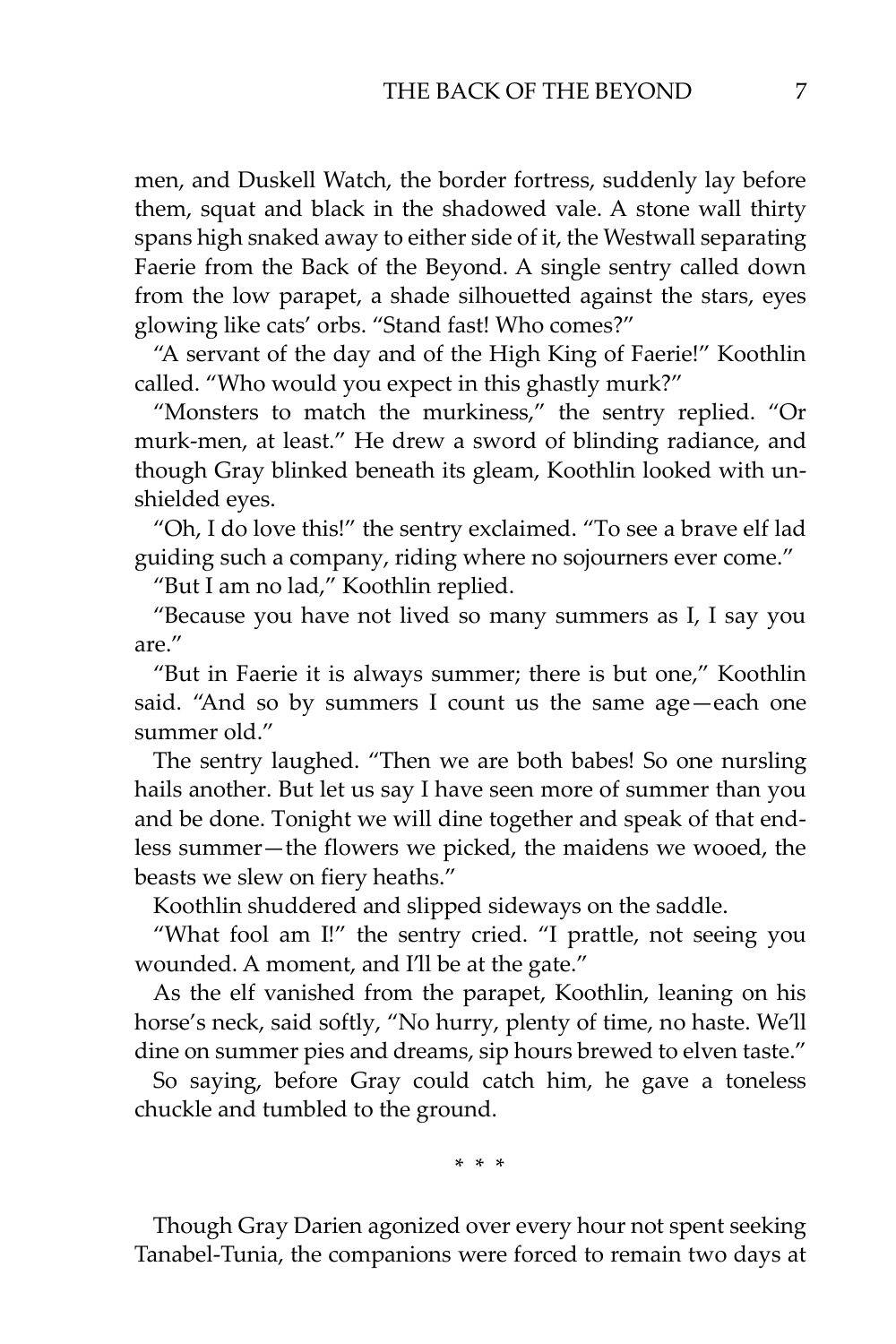Duskell Watch to recover their strength and rest their horses. On the final evening the elves prepared a dinner of roast chimera served to the travelers at a table built around a fire-pit on the rampart overlooking the Back of the Beyond. Unlike the barren valley they had ridden through to reach the fortress, a wood stretched across the vale below them, crowding against the high wall, a forest bedecked more brightly than any troop of soldiers, with flowers for medals and broad leaves for braids, brigade upon brigade of briars and blossoms and brown-barked boles storming the walls with the creeping charge of slow tendrils and roots, patient with the sure knowledge of coming victory, as all wild things are against civilized construction.

Still weak from his wounds, Koothlin the elf sat wrapped in a white robe on a wicker chair. Malimenê, the sentry of the first night, one of six occupants of the citadel, reclined on a stone bench beside him, basking in the rays of the setting sun. As they finished their meal the orb dipped below the treeline; the first stars came out. A cheery flame blazed in the fire-pit, warming the travelers' feet.

"You should convince your friends," Malimenê said, stroking his chin and continuing his conversation with Koothlin, "or call yourself no friend at all."

"I brought them this far as promised," Koothlin replied. "Who am I to dissuade any adventurer from the path of the True Quest? Yet, I have tried. Perhaps Gray might listen to you. You have a way of foreboding about you that could frighten him well enough."

"And you a way of annoying," Malimenê said with a grin. "Had I not a way of forbearing, I'd send you on your forlorn way."

"I consider myself forewarned," Koothlin said, "and thus forestall my fate, for—"

"We didn't come this far to turn back," Gray interrupted, knowing elves could play with words until all thread of meaning was lost. "We've been through too much."

Without warning, Jaunter slammed his fist against the wooden table, causing everyone except the elves to flinch. The Scythian grinned broadly and raised his arms expansively to include the entire company. "Enough of such talk! A feast, that's what this should be!" He lifted a pewter cup, revealing the ram tattoo on his forearm. "A feast to the dangers we've come through to reach this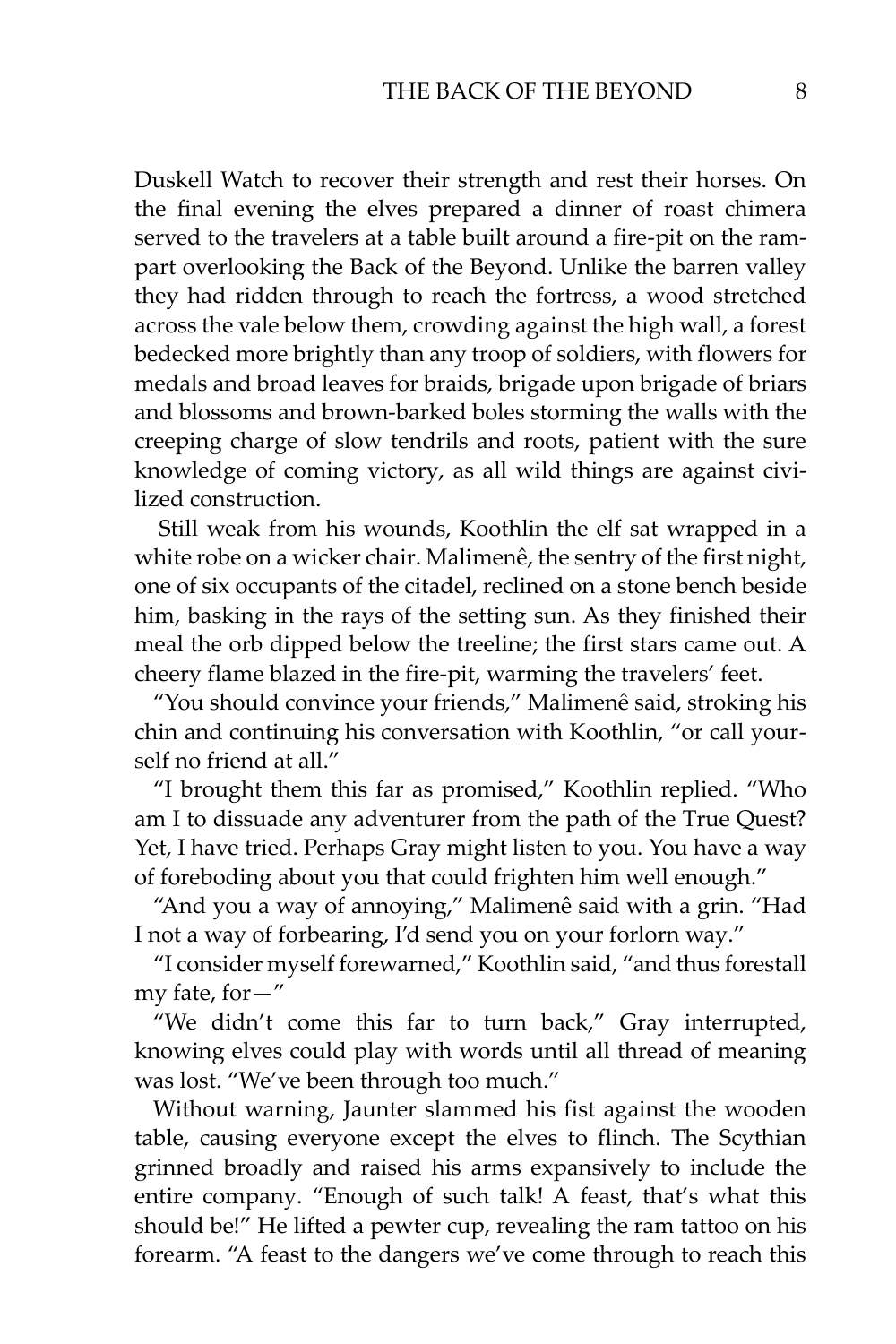stronghold."

"For you, everything is a reason to celebrate," Fox Lodan said grimly, looking down his aquiline nose. His red hair, cut to his shoulders, flamed in the firelight, heightening the prince's glistening blue eyes and feral features. He was tall, not as broadshouldered as some, but well-muscled. "You should take a lesson from our glum baby-leader. The boy sulks better than a caged kitten."

Seated beside Gray, Joiwend gave his elbow a warning touch. He bit back an acrid reply.

Jaunter laughed. "You'll be the same as I am when you've seen enough years on the road. An old campaigner takes what he can when he can. Not like you young bulls."

Gray Darien couldn't help but smile. Jaunter's enthusiasm was contagious. "You're not that old."

"Thirty-six next month, near as I know," Jaunter said. "On the steppes, that's ancient. Surviving another day is a cause for rejoicing."

Joiwend laughed, her voice pleasantly low for a woman's. "Only you would find a reason to celebrate reaching the Back of the Beyond."

"I have never understood mortals' longing for peril when their lives are so short," Malimenê said.

"None of that," Jaunter commanded. "I'll not have it."

Russ Rogers pushed his black-framed spectacles against the bridge of his nose. "I've had enough of fighting, myself. I'd welcome a little peace."

"I'll second that one and shake your hand, Sarge." Corporal Spence stuffed a piece of cabbage into his mouth, leaving a scrap on his cheek. Beneath the brim of his American army helmet, his shrewd eyes flickered in the firelight. Only Soonderkainen, Ninette Argilla, and Fox Lodan were natives of Faerie. The rest had been born on Earth, though not all in the same century, and had stumbled into Faerie by various means.

"If you want peace, better you should remain here when your companions depart," Koothlin said.

"I've lived with the screwball Faerie laws for six months, and that's long enough," Russ said. "I aim to see what's out there."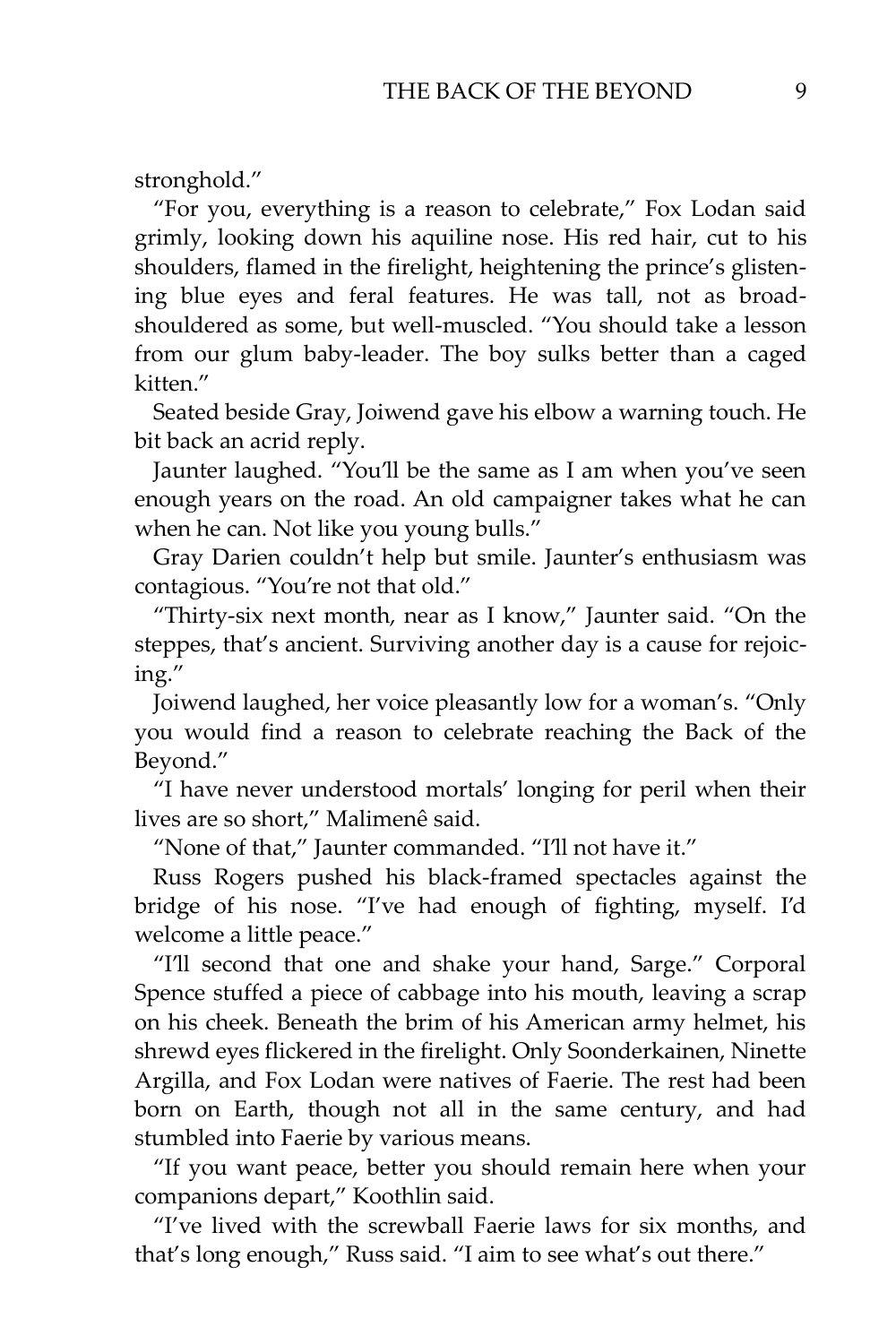"Me too, Sarge," Corporal Spence said.

"Less talk, more wine!" Jaunter called.

"None of us will turn back," Master Tatters said.

"Why not?" Malimenê asked.

"Because what drove us here must drive us on."

"And what might that be?" Malimenê replied.

"For me the moon, I reckon," Tatters said. "Her dark eyes, her dark brow. She leads me."

"Don't pay any attention to him," Spence said. "He's nuts sometimes."

"Enough of that, Corporal," Russ ordered.

"Sorry, Sarge, but you know it's true."

Malimenê rose and looked deep into Master Tatters' everwandering eyes. Tanned to a nut-brown, barrel-chested and still powerful despite being easily past fifty, his disheveled hair and constantly moving hands gave him the appearance of a lunatic. He shrugged his shoulders, sending his frayed cloak flapping.

"You are moonstruck, 'tis true," Malimenê said. "I see it within you, yet you have wandered far and learned much." The elf gave a low bow. "The peace of my people upon you, my lord."

Master Tatters gazed at him blankly.

"Tatters, blessed by an elf?" Jaunter bellowed. "Wonders above and below the earth! This is a high day! I'll drink to that!"

Corporal Spence raised his goblet. "I'll drink to anything."

"You'd drink poison if it were poured in a stein," Soonderkainen said.

"That's hard, sir," Spence said, glowering. He tugged at his army helmet with both hands, as if to climb inside it.

Gray Darien looked at the bard-enchanter in surprise. Though Spence clearly disliked the gibe, such barbs from one given little to mirth meant Soonderkainen was actually enjoying himself. Gray looked around the table, studying the others. Save perhaps for Ninette Argilla, they were all elated to be here. Despite his anxiety about their search being delayed these two days, even he felt cheerful, for in the morning they would be on their way to find Tana. Turning to Joiwend, he gestured toward the waiting forest, murmuring, "It's strange, isn't it, being happy when we don't know what we'll face out there?"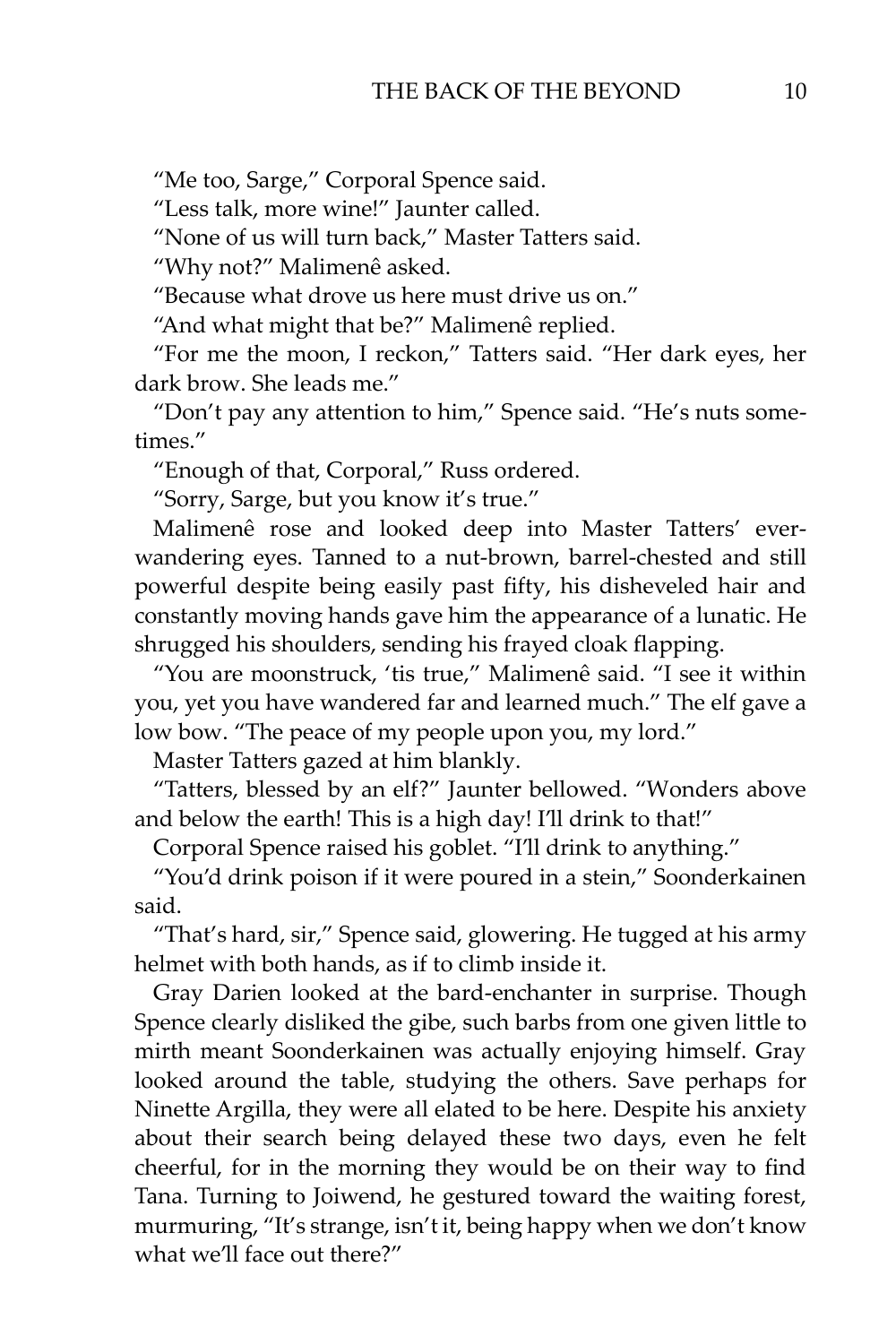"Today is the day we live in," Joiwend said, brushing a dark curl from her brown eyes. "It's enough that we're leaving Faerie." She was a voluptuous woman, fifty years old, though the powers given her by her magic ring kept her body closer to thirty. She had confided the source of her vitality and her true age to Gray alone, the world being filled with those willing to steal or kill to preserve their youth. "For all of us to have lived through so many hardships to reach Duskell Watch—we know the dangers we leave behind. That's reason enough to rejoice. You especially are one step closer to what you most desire."

He blushed, afraid she would say more and the others hear, but she winked and gave his shoulder a reassuring squeeze. He turned his attention to the company and found Fox Lodan addressing Malimenê. "Since we won't be turning back, tell us what to expect. You've watched the Back of the Beyond, but said little concerning it."

"I would rather not, but will for friendship's sake," Malimenê said. "Let me begin by saying that because Faerie lies on the border of mortal lands, a human may sometimes catch a glimpse of its glory: the luster of magic on the hills, a passing flowered scent, a memory from the days of childhood. When mortals see this, they stand awestruck, for we dwell in a reality deeper than their own. Their world is but a shadow compared to ours."

"A passing shade," Koothlin added. "A raindrop falling on Faerie's unceasing stream. We are more real than those enslaved to Time, who die like grass fresh-cut in the field, withering in a moment, soon to the flames."

"Poor tinder, indeed," Malimenê said. "The winking of fireflies, scarce stoking the eternal fires. But Duskell Watch lies deeper within Faerie than any mortal can discern, though poets sometimes journey here in their slumbers, half-mad, never dreaming where they walk, but only walking where they dream. When Faerie first was, the Elf King himself passed through this valley into the Back of the Beyond and returned with a face pale as frightened spooks. He raised fortresses along the western border and forbade our people entrance into that country.

"So we know little, but I have watched and listened, and oftwhiles cunning creatures creep from that forest, rapping upon the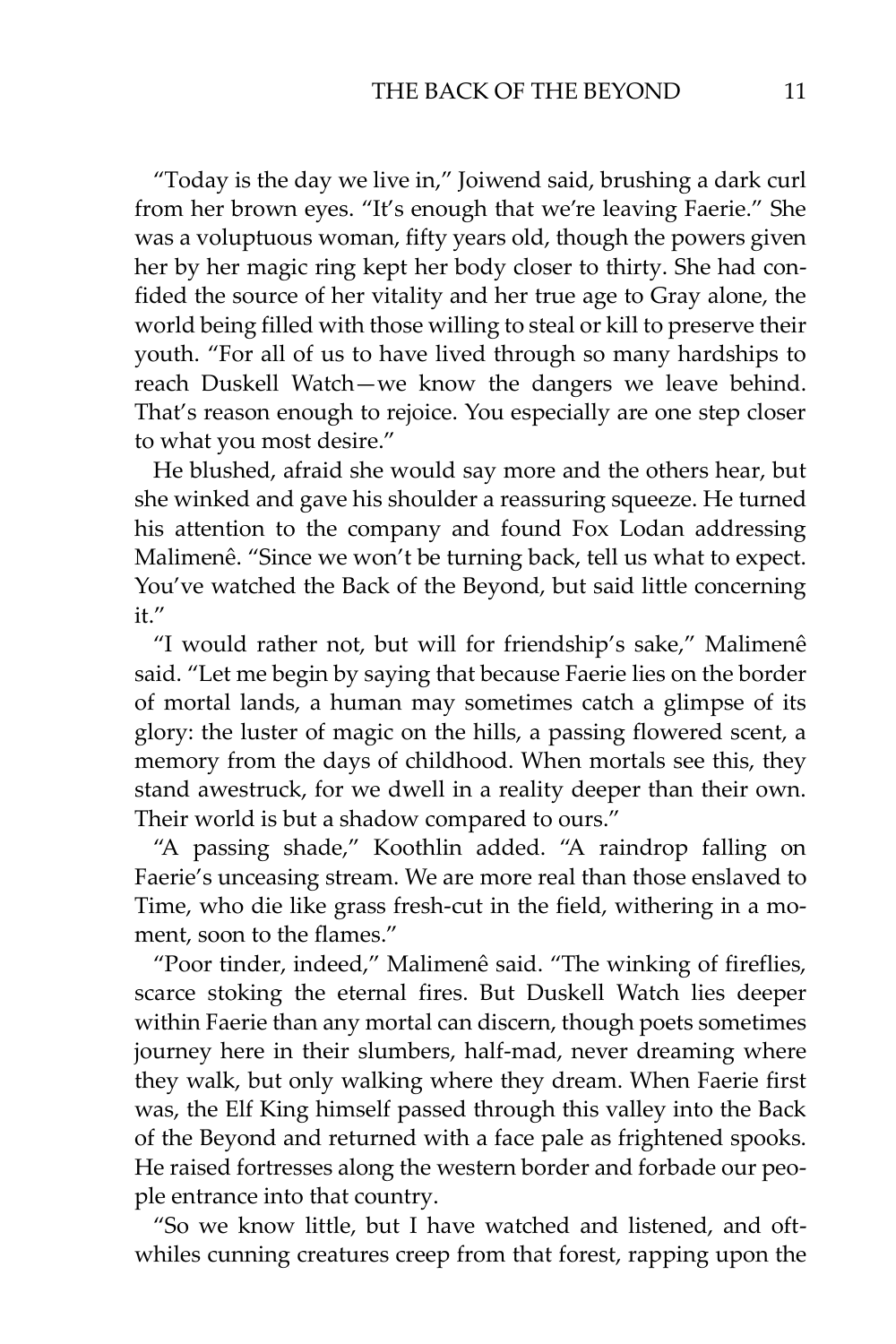door, inviting themselves to dine. I host them in the small gatehouse on their side of the wall. I suspect I have entertained monsters and saints, and which take one lump in their tea, and which two, I could not say. But this I believe, that even as mortals are less than shades to us, so are we to those beyond the boundary. It is closer to reality; its inhabitants are filled with forces of life greater than our own, and we are hand-puppets, dangling limp by our necks in comparison."

"I little knew when I called you foreboding," Koothlin said. "This talk is too fierce. I will not dwell upon it."

"I am ruined by that country." Malimenê looked grim and drawn in the growing twilight, his eyes dead orbs. His voice quavered as he spoke, so Gray knew his jesting had been bravado. "Sometimes from the ramparts I catch a glimpse—oh but a flash!—and I know how mortals feel dreaming of Paradise. And I, an elf of Faerie, who know not time, nor age, nor insufficiency, am filled with such longings as can scarce be borne. And someday I fear I will descend the stone steps leading into the forest and open the little wooden gate at the back of Duskell Watch and run capering against the edict of my king into that land. It fills me with dread, for once I have tasted the fruit of that country, the wine of Faerie may parch my throat. I tell you, did the Elf King's law not prevent me from interfering in a quest, I would deny you passage."

He fell silent while Gray gazed over the forest. A sweet scent, repellent and inviting, wafted from the uncanny wood, permeating the fortress. A shiver ran through him.

Jaunter growled in annoyance and Joiwend said, "A song, Soonderkainen, in honor of the occasion."

The bard-enchanter rose to his feet, unslung his harp, and began "The Song of Dirold," his beautiful baritone echoing around the parapets. Joiwend joined in, her voice pure and sweet as spring water. Jaunter added his graveled tones, never in tune, and Corporal Spence, already too full of wine, followed along, missing most of the words. Even Russ Rogers sang. Master Tatters stood and danced, waving his hands in time to the music, moving his arms up and down like a drifting cloud. Fox Lodan sat silent, beating one palm in rhythm against his chair.

Only Ninette Argilla remained unmoved, her face and body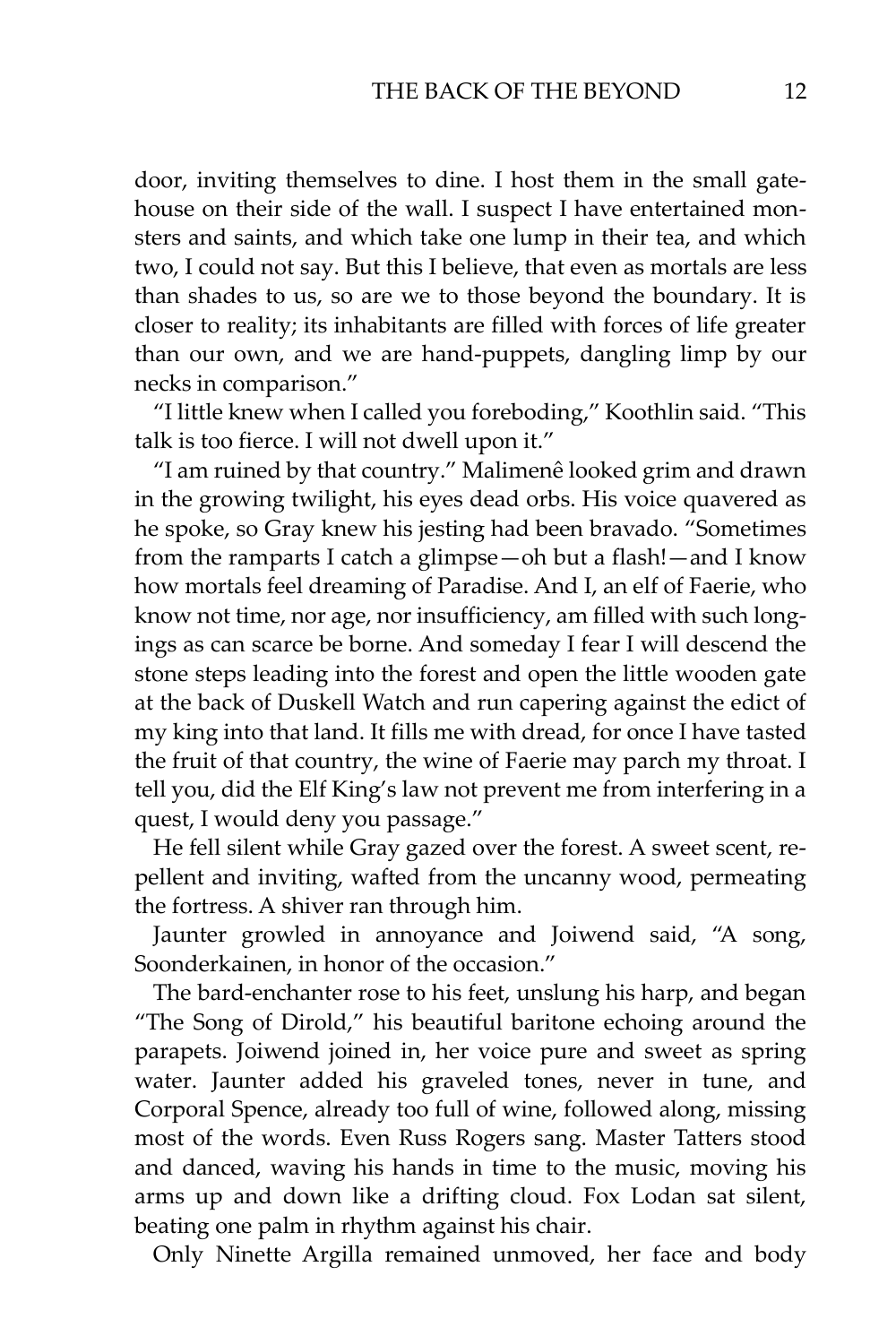hidden behind the mask and bronze armor she never removed, slipping what little food she ate between its mouth-slit. Gray had noticed that Malimenê treated her almost as if she weren't there, sometimes acting startled to see her, as if she had suddenly appeared before him. Soonderkainen hinted he knew something of her origins, but would answer no questions. She never spoke of herself; she scarcely spoke at all.

Gray dismissed her from his mind and sang along. Joiwend was right. He was happy; they were all happy, regardless what tomorrow might bring. They were leaving Faerie. Anything was possible. They would soon find Tanabel-Tunia. He sighed, picturing her face.

In the year following their kiss, the king had decided Gray should focus on diplomacy, and Aristides had kept him busy studying, practicing logic and rhetoric, and meeting with minor officials from various villages. He and Tana wrote often, but when she did not come to the palace for Summerfest as usual, and ceased writing back, Gray began to despair. Then the news came of her upcoming betrothal to a Prince of Faerie, stunning the entire court.

By the decree of the Elf King, the denizens of Faerie could not enter mortal lands, so the official engagement was to be celebrated at the border between the two kingdoms. Since the palace of En lay close to the boundary, Tana and her foster father, the First Duke of Mare Castle, would stay there a time.

When she arrived, Gray finally got the chance to talk to her alone on the ballroom terrace at a feast held in her honor. The lights of Faerie shone in the distance, steady and unwavering; the torches of the palace cast their glow over the Royal Gardens. Somewhere in the night, two cats argued.

Far enough from watching eyes, Gray placed his hand over hers on the balcony rail. "I've missed you. Why didn't you tell me?"

She glanced over her shoulder, assuring herself of their privacy. "I wanted to write, but I couldn't find the words."

A lump rose in his throat. "Do you love this prince?"

Tears sprang to her eyes. "I've never even met Fox Lodan. The duke arranged it all."

Momentary relief swept over him, replaced by a vast emptiness. "How could he do that to you? It's insane. You'll be $-$ "

"I know." Her hand trembled beneath his. "I'll have to live there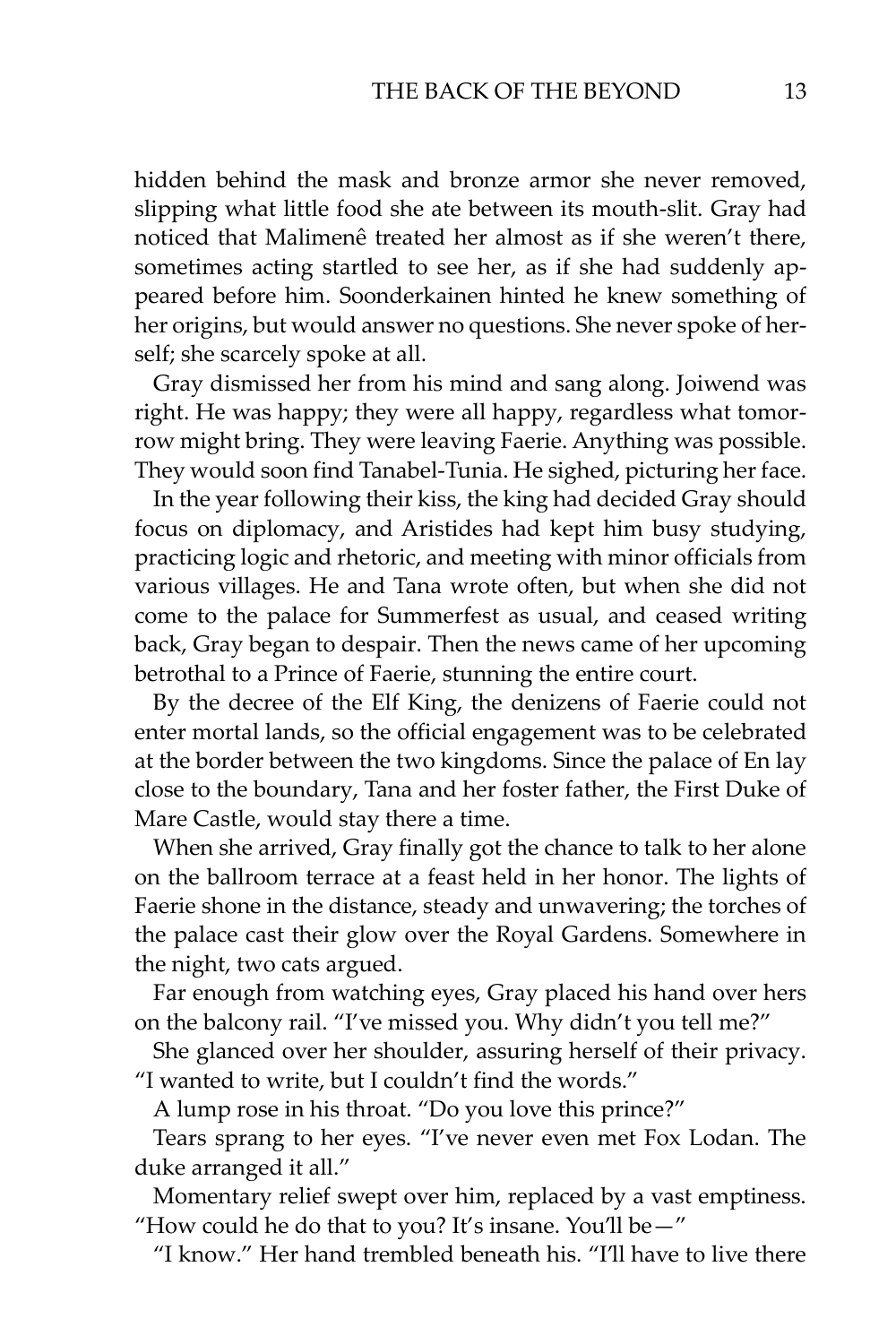after I'm married, following the course of whatever tale I find myself in, trapped in a role, stripped of choice. The duke says it doesn't matter if I live my life in a Story, so long as it's a good one. He calls knowing exactly how my life will go a gift. He says marrying a prince is a blessing for a girl of unknown parentage." She squeezed his hand, her voice growing bitter. "Your uncle never said why he adopted me, but I've always known he didn't love me. He sold me like a prize cow."

They stood silent, Gray's mind churning. "I had planned to ask him for your hand when you came this summer." He hurried on, his voice hoarse. "Only if you love me, of course. I've loved you since we were children."

She studied his face. "I do love you, Gray. Of course I do."

Impassioned, he drew her into the shadows and kissed her. For an instant, she responded, then pulled away. "We mustn't. We can't disobey the duke's wishes."

"We can. We'll run away together, leave En, find a place of our own."

"You would do that for me?"

"For both of us. We'll travel east to Charovia, seek sanctuary there." Gray's heart pounded in his chest. "It won't be easy, but we'll have each other. We'll go as soon as we can slip away. I'll arrange everything."

Her voice came breathless. "All right." She glanced into the ballroom. "Someone's coming." She hurriedly kissed his cheek. "You've always been my protector."

Gray's reverie was broken by the ending of the song. Other tunes followed from the companions' respective homelands. Russ sang a favorite of his called "The Red River Valley," his voice rough but mostly on pitch. Gray always liked that one, though he preferred ballads of brave warriors. Malimenê crooned an elven tune, sad and sweet, wistful as only their melodies can be. Joiwend sang a song in French; Tatters contributed a lay about a woman named Clementine. The moon rose full and golden; the fire crackled; the susurration of unknown insects drifted from the Back of the Beyond. It was a peace Gray would often recall with longing.

"Gentlemen and gentle ladies," Russ Rogers said, pushing his glasses back against the bridge of his nose and catching each of their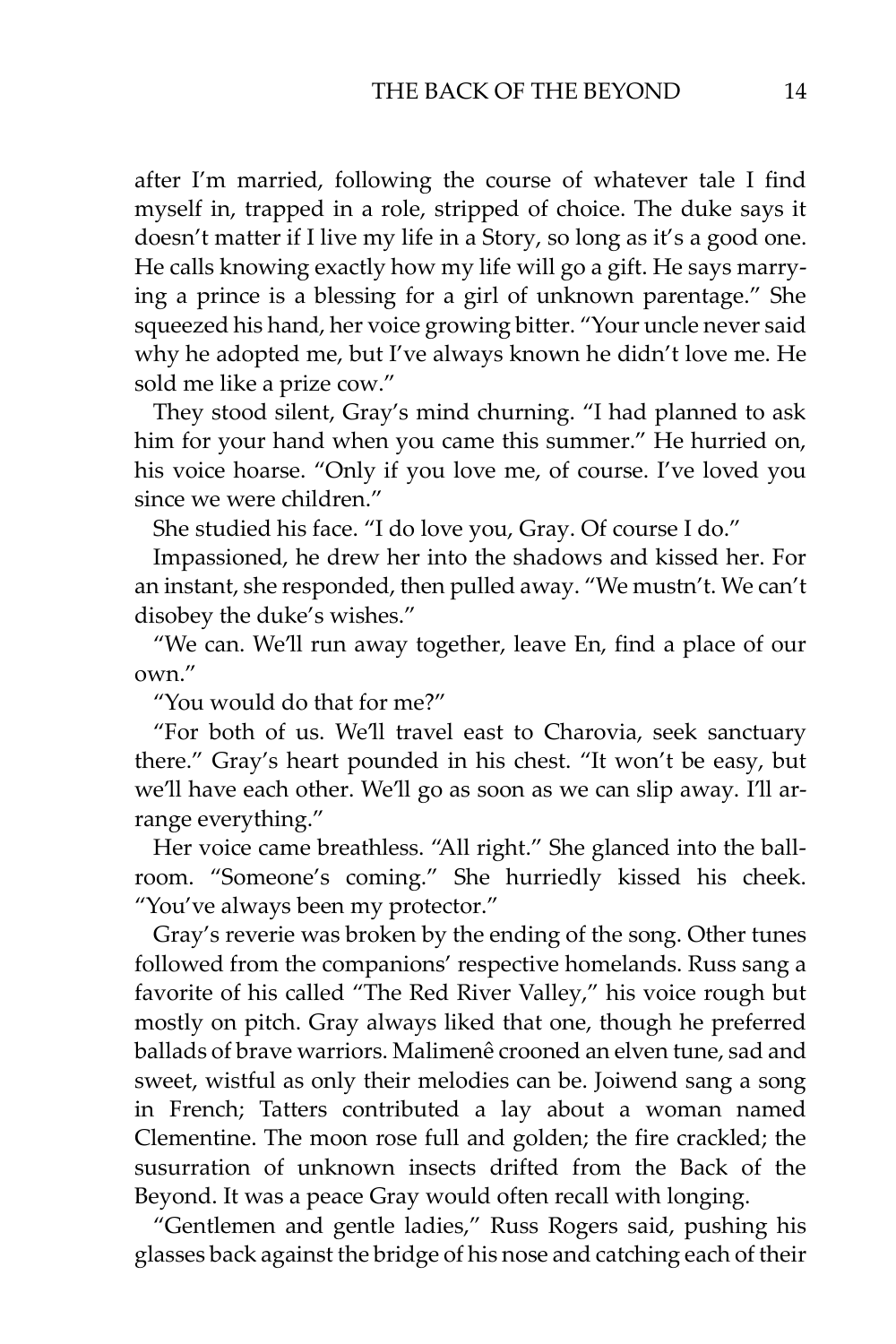eyes. "I propose a toast. We've fought together, brothers and sisters in arms. We've been through the fire and now stand at the edge of a great mystery. As Master Tatters said, we've each come for our own reasons, some of us because we were compelled, others voluntarily, but we've made the journey together. May we continue to be a chain against our enemies, each link upholding the others." He lifted his goblet higher, his tanned face unaccustomedly flushed. "May we never separate in strife, but only in friendship. I give you the Company of the Far Riders."

"The Company of the Far Riders," the others intoned, some rising to their feet as they raised their goblets. Jaunter downed his; Ninette Argilla scarcely tasted her own. The rest drank heartily while the elves looked on.

"Hear, hear, Sarge!" Corporal Spence said, his speech slurred. "Good words, sir. Good words."

\* \* \*

They retired early in anticipation of the next day's journey. The others were soon asleep, but Gray remained restless. After throwing himself back and forth among the covers, he finally rose, drew on his clothes, and went to stand again on the rampart overlooking the Back of the Beyond. The night was cool; the forest lay black in the darkness, the starlight of Faerie dying at the border.

"A lovely evening," a voice behind him said.

Gray turned, startled, automatically reaching for the sword he had left in his room.

Koothlin's eyes shone golden in the moonlight. He smoked a briar pipe. "What brings you out so late, lad?"

"I couldn't sleep."

"Come sit beside me, then. We'll watch the stars make their great pivot overhead."

Gray took a nearby chair, and the two sat in momentary silence.

"Are you troubled about tomorrow?" Koothlin asked.

"I just want to get there and be done with it, and I . . . I'm sorry you're not riding with us."

"You've been fine company."

"It's not just that," Gray said. "You're the only one who treats me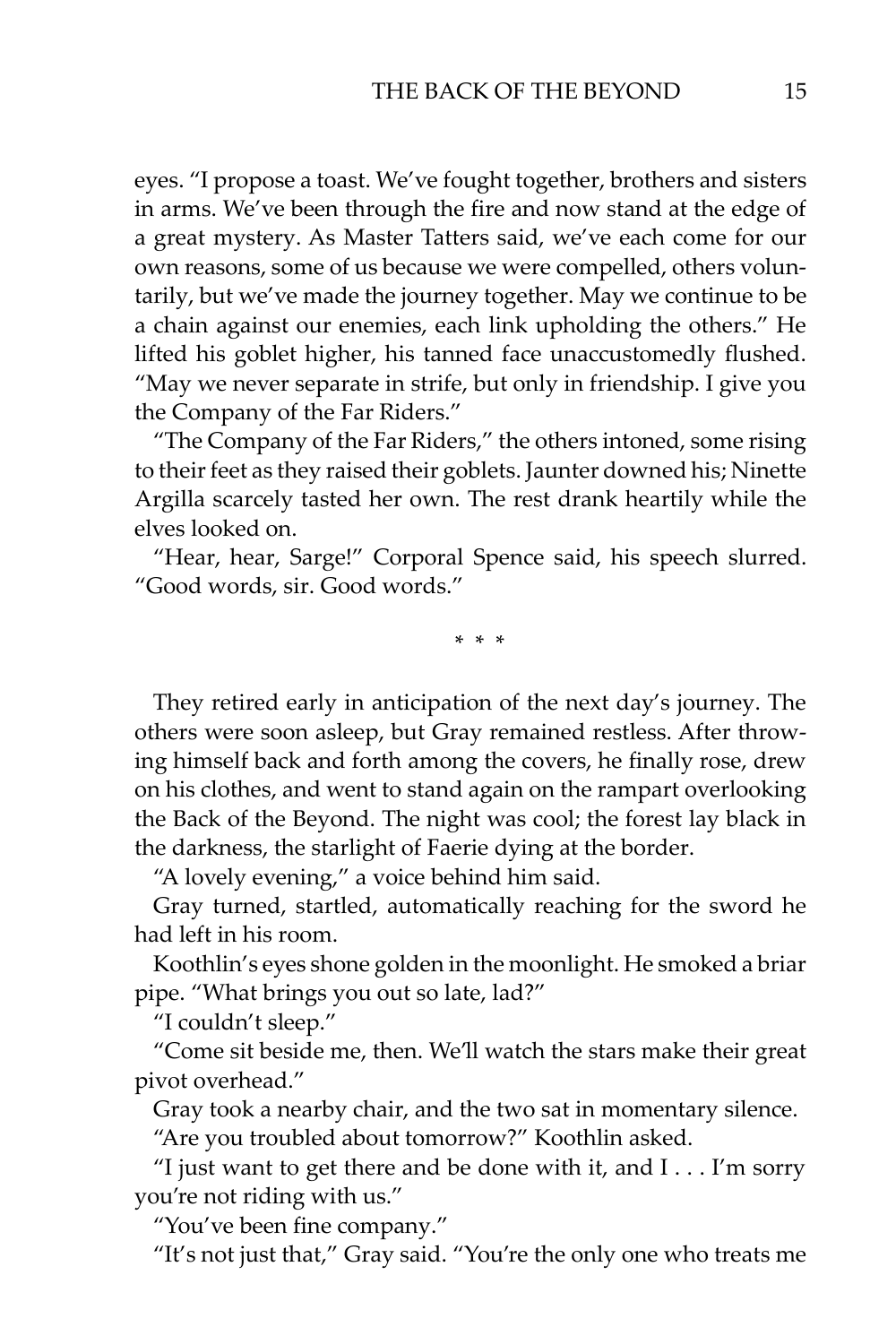as the leader."

"By the rules of Faerie, you are."

"That doesn't mean much. Fox Lodan is the real commander. Or Soonderkainen; everyone is a little afraid of his magic, even Jaunter, I think."

"You misunderstand Fox. In Faerie, the eldest son often likes lording it over others. It's a cruel streak in an otherwise valiant man. Jealousy."

Gray snorted. "Fox, jealous of me? There's a jest."

"You are the third son, who must always prevail."

Gray looked into his friend's eyes. "So I've been told, but is it true? More than once I thought I was about to die, just as I might in En."

Koothlin blew a smoke ring toward the moon. "No one said your trials would be effortless, only that you will win through at the last. By his magic, the Elf King, the High King of Faerie, made it so. Everyone in Faerie is subject to his laws, even the elves themselves and the strangers who enter its borders. Because of those laws, lad, whatever you turn your hand to must ultimately prevail, not only because of your order of birth. Your eyes, one blue and one gray such a difference marks you as the Victorious Prince. So long as you lead this quest, you can be wounded but never slain, defied but never defeated."

"It didn't feel that way beneath the manticore's jaws."

Koothlin chuckled. "Nonetheless, you are alive today as proof of it. You are invincible and must succeed. That includes winning Tanabel-Tunia."

"Tana and I are cousins. I'm—"

Koothlin raised his hand to silence Gray's protest. "Only by her adoption into your uncle's family. Even an elf can see where love lies. Fox sees it too. He may be betrothed to her, but you'll win her in the end. He knows the truth of it, and it gnaws him." The elf frowned and lowered his voice to a mutter. "But I speak amiss, giving poor counsel. What a wretch I am to babble so vainly! All certainty will vanish once you cross the border. The magic of Faerie does not hold there, and even the third son of a king might perish in the Back of the Beyond."

"Then I'm no worse off than I was in En." Gray spoke carelessly,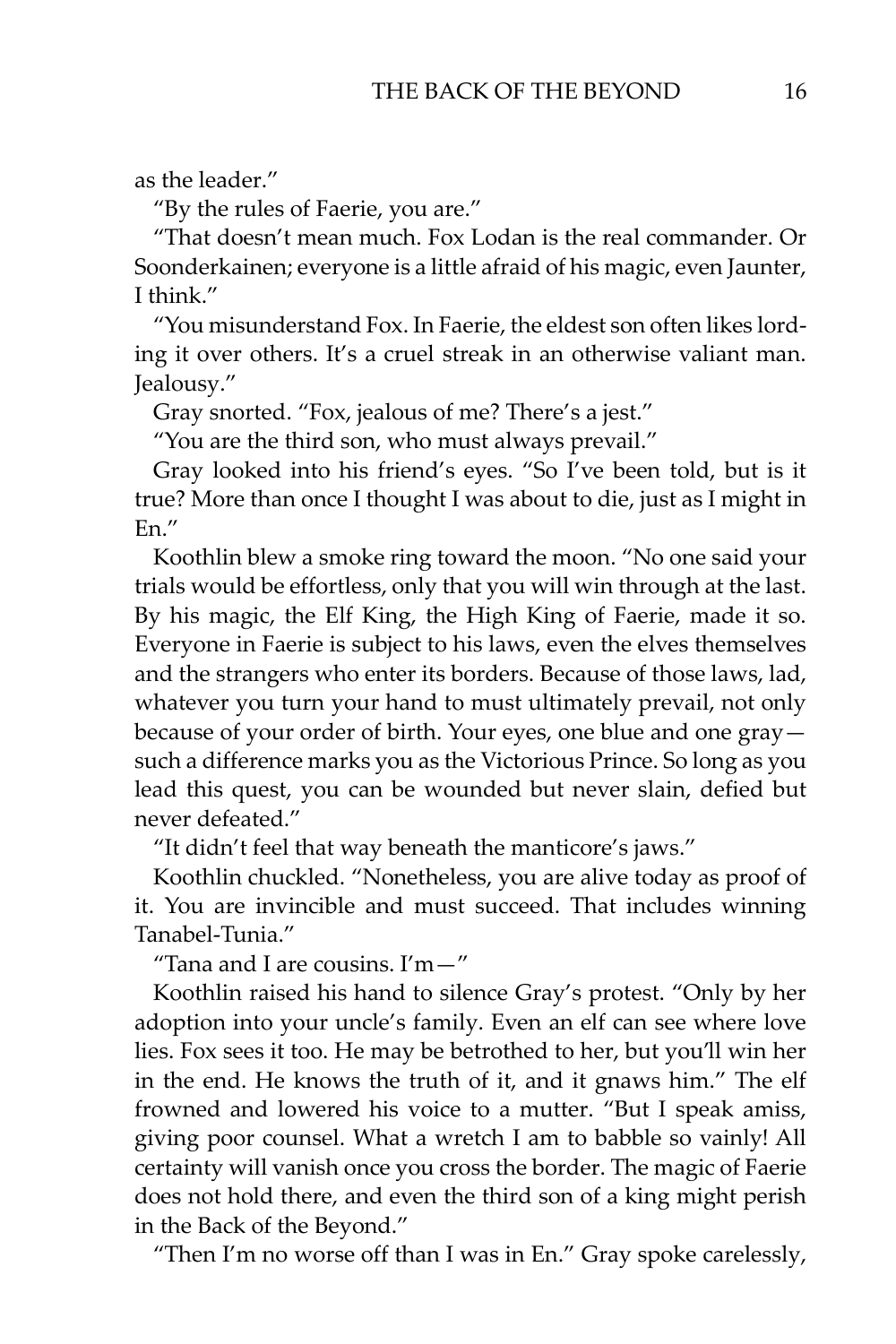but the elf's words shook him. His reputed invincibility had given him more confidence than he realized. Everything was now uncertain. His thoughts grew dark, his voice, bitter. "Fox doesn't even know her. She doesn't love him."

"That is what makes him so envious."

"He doesn't love her, either. It's all politics. He thinks being connected to a mortal house will give him some advantage."

Koothlin drew a deep draft from his pipe. "Have you considered what the people of the village of Nysa said about her, when she and the three men passed through? Though they lingered half a day there, the villagers sensed no fear in her. Can she have accompanied them willingly, perhaps even arranged it to avoid the marriage?"

Gray's temper rose. "That's impossible." He met the elf's skeptical gaze. "Don't look at me like that. If you knew her, you'd understand. She is perfect, the best of women, beautiful and wise, filled with kindness, good beyond belief. When she walks into a room, it's as if everything stops. When I look into her eyes, it's like . . . it's like—"

"Seeing a reflection of yourself?"

Gray frowned, uncertain of his friend's meaning. "No, it's . . ." He hesitated. "Or perhaps in a way it is, because she seems so much a part of me. We were meant to be together. We have to be! I know it in my heart. I've written poetry about it." He hesitated. "I've told no one, but when she learned her father intended to betroth her to Fox, we vowed to run away together."

"A delightful contrivance. What kept you from doing so?"

"We planned to escape during our journey to the engagement feast, but weren't able to, so I decided it would have to be afterward. But everything went wrong."

That had been the strangest night of Gray's life. The royal company, led by the king and queen, had sat facing Prince Lodan's party at a table set so the border between Faerie and En ran precisely down its middle. No one's hands crossed that line, the Faerie folk because it was forbidden, the mortals, due to fear.

"You're a lovely prize, Tanabel-Tunia." Prince Lodan's voice was deep. "I am not displeased."

A wave of jealousy had run through Gray.

"You surely do me mere courtesy," Tana replied. "It is said mortal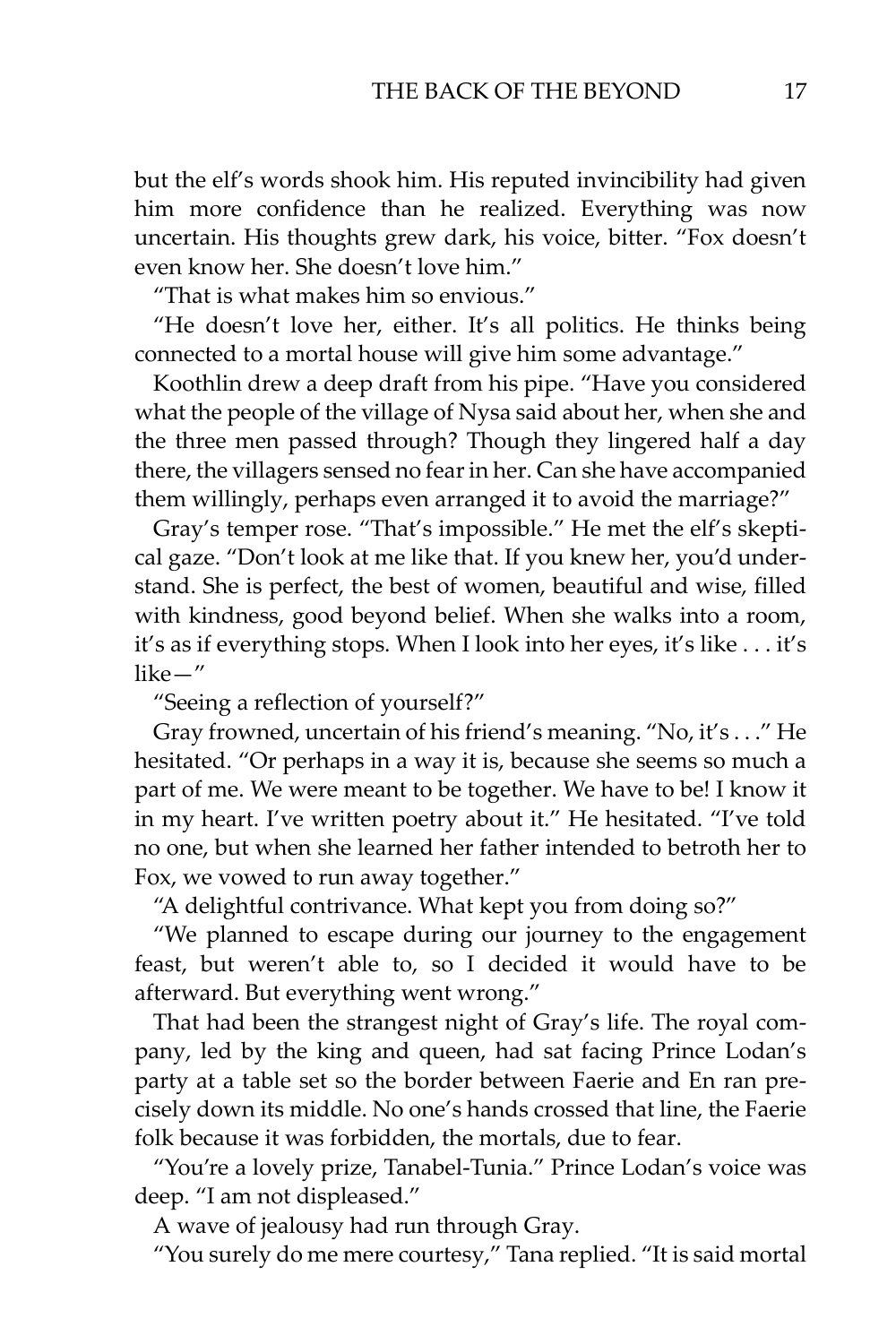women cannot compare to the ladies of Faerie."

"True, if you mean those born to be a Beautiful Princess or Comely Maiden. There are none more fair in all our land."

"So you truly know the course of your destiny?" Tana's voice quavered slightly. "May I ask what your fate will be?"

"I am the Unjust Prince. My second oldest brother is the Prince Who Always Fails. Like every third son, our youngest brother is the Good Prince. Though I am the successor to the throne, I will reign, if at all, for but a short season. In any solitary quest, I will fail and my brother will later succeed. I will strive against him and win for a time, but ultimately he will be victorious over me. I'll die either imprisoned, executed, or in combat against him."

Tanabel-Tunia paled, but her foster father remained impassive. Gray wondered how he could be so detached.

"Is there no way to avoid such a doom?" the queen asked.

A puzzled look crossed Fox Lodan's brow. "I am the Unjust Prince." He raised a utensil above the table. "Would you ask if the knife can keep itself aloft?" He let it drop clattering.

Tana was nearly in tears. "When we are wed, what will happen to me?"

Fox grinned the grin of his namesake. "That is the question on which I pin my hopes! Your normal fate is to become the Long-Suffering Wife, subject to my disregard, never to know happiness; yet, a mortal woman brought into Faerie could perhaps change my course. Who knows?" He eyed her as if she were a found diamond. "Perhaps you will sweep us both into a Story that will make me king."

Tana turned absolutely ashen. Without glancing at her foster father, she said, icily, "So this is my dowry. Gold flows not from the duke's castle, but to it."

"You should be grateful for the chance to wed a prince," the duke murmured.

Gray could not remain silent. "Father, you cannot allow this. It is a prison."

The king did not reply.

"You presume too much, nephew," the duke spat.

"I presume what is honorable."

"What business is it of yours, boy?" Fox demanded.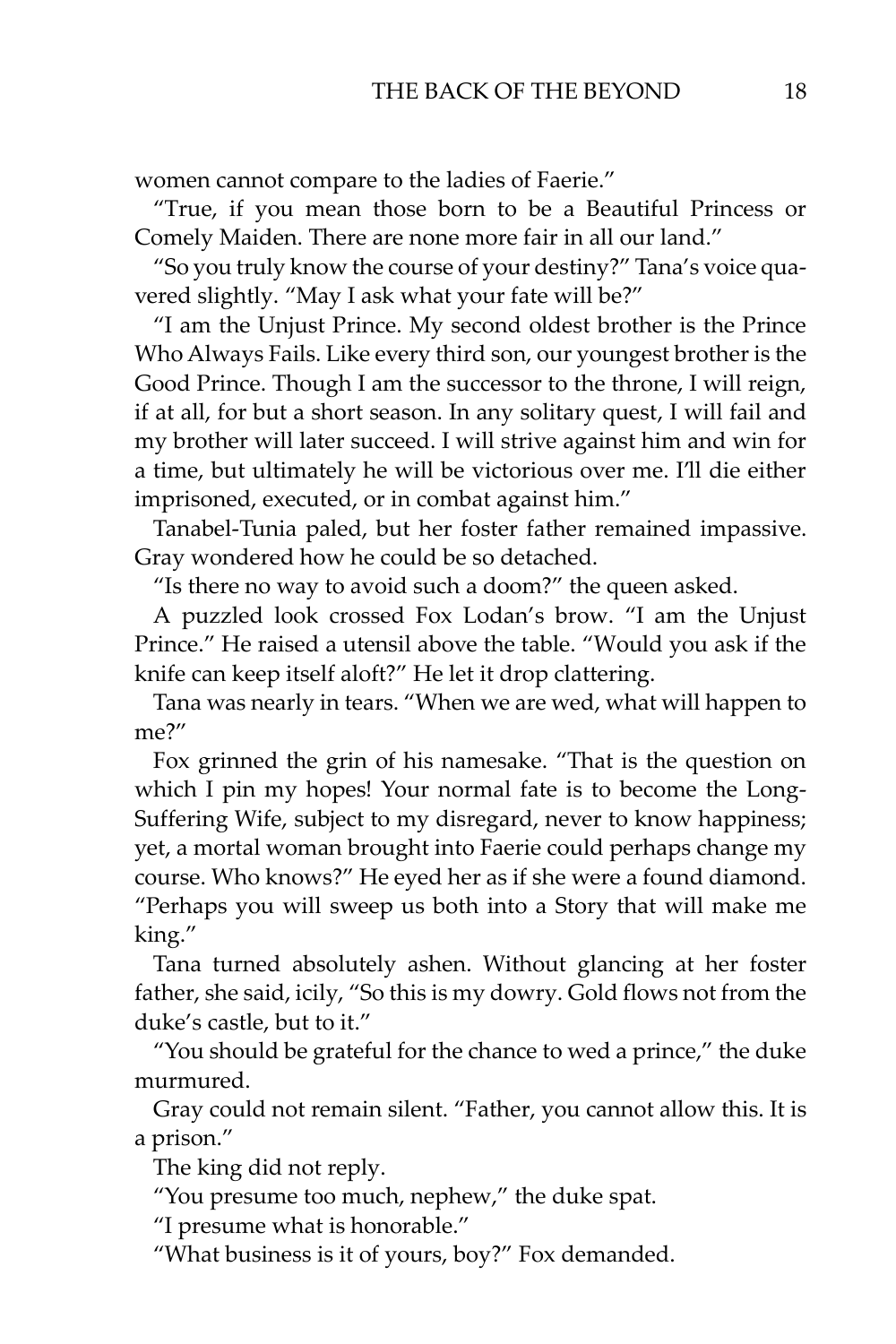Gray bristled. Lodan was surely less than five years older than he. "Cicero said 'Not for ourselves alone are we born.'"

Fox Lodan looked Gray over, smirking. "Mortal nonsense. You remind me of a visiting prince who mocked me when I was your age. I invited him to spar in the courtyard with wooden swords. Instead of halting when I scored the first point, I beat him raw. He was lame in one leg thereafter."

Lodan's men laughed; Gray's people sat in stony silence.

"Too bad you and I can't test our mettle against one another, eh boy?" Fox continued. "Perhaps I could win against a third son from mortal realms."

"Peace!" the king commanded, cutting off Gray's reply with a look that could not be denied. "This is not the hour for dissension."

Gray clenched his fists beneath the table.

Ceremonial words were spoken, affirming the engagement. At the speaking of the pledge, made not by Tana, but by the duke, cold sweat broke across Gray's brow. Music played, but he scarcely heard it.

When the evening ended and the royal party withdrew into the palisade prepared for them, Gray determined not to wait another night before spiriting Tana away. As the royals veered off to their individual pavilions, he ushered her away from the torchlight. Her handmaids and a guard started to follow, but he ordered them back.

Hurrying her to the paddock, he retrieved the supplies he had previously secreted there. He wished he could have secured her some rough riding clothes, but there was no time. He helped her to her horse; she turned to slip her foot into the stirrup.

Something struck him a blow to the head. He fell to his knees and was hit again, driven to the ground. His vision went black; he fought to clear it, tried to rise to his knees, fell back down. Through a haze he saw two men grasping Tana, one with his hand over her mouth.

Fighting to rise, struggling to cry out, his voice little more than a moan, Gray saw the abductors throw aside a railing and bolt out of the paddock, Tana bound in front of the leader's saddle. They vanished into the darkness, leaving Gray crawling toward the distant guards . . .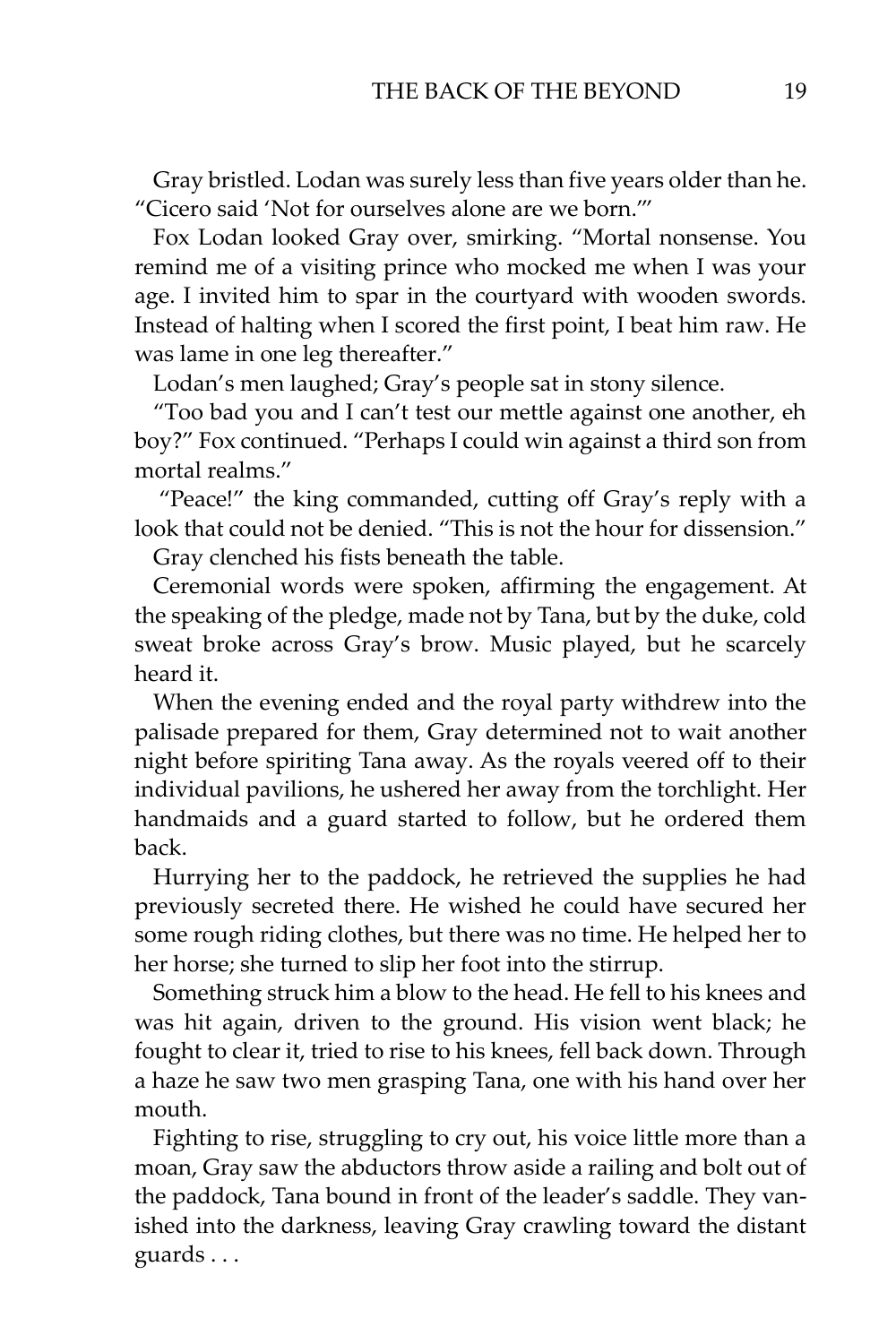The soft flutter of wings woke him from that terrible memory. A great horned owl landed on the parapet, much larger than any other of its kind, its eyes golden as Koothlin's own. Gray looked at it in surprise, but the elf smiled.

"Fine birds make fine feathers," Koothlin said. "How lovely you look, my lady."

The owl grew before their eyes, its shape changing. Joiwend stood before them, precarious on the parapet, one finger touching the magic ring that allowed her to shift her form. She glanced unconcerned over her shoulder at the long drop, then hopped gracefully down beside her companions.

"A lovely night for an evening's flight," Koothlin said.

She rotated her head toward the elf, her eyes a vacant, unblinking stare, her whole body motionless, still owlish for a time after taking its form. "Whoo . . ." She cleared her throat. "How odd you looked sitting there; but I knew you for friends." Her voice dropped to a whisper. "I flew for leagues along the border. I dared not cross, not without the others. I fear that land. The magic within it is not the enchantment of Faerie. Everything is different. Its dwellers are shrewd and terrible hunters; we will be their prey, mice beneath their claws. We must turn back. Tanabel-Tunia is lost."

Gray recoiled as if struck. "How do you know?"

She stared at him again before abruptly dropping her head, her hand to her brow. "I'm sorry, my friend. I know nothing for certain. That was the owl speaking."

Gray blew out a relieved breath, but Koothlin murmured, "Best to heed an owl's wisdom."

Gradually, Joiwend's eyes became smaller, more human. She took Gray's hand in both of her own. "Owls are cruel, Gray. They know only the hunter and the hunt. We will find Tanabel-Tunia. Whatever I sensed out there, we will face it as we have done all else."

He squeezed her hand, grateful for her comfort, wondering if she really believed it.

"I'm famished," she said.

"I'll have a mouse sent to your chamber," Koothlin said. "Or would you fancy it here?"

She stuck out her tongue. "I only eat when I'm human, as you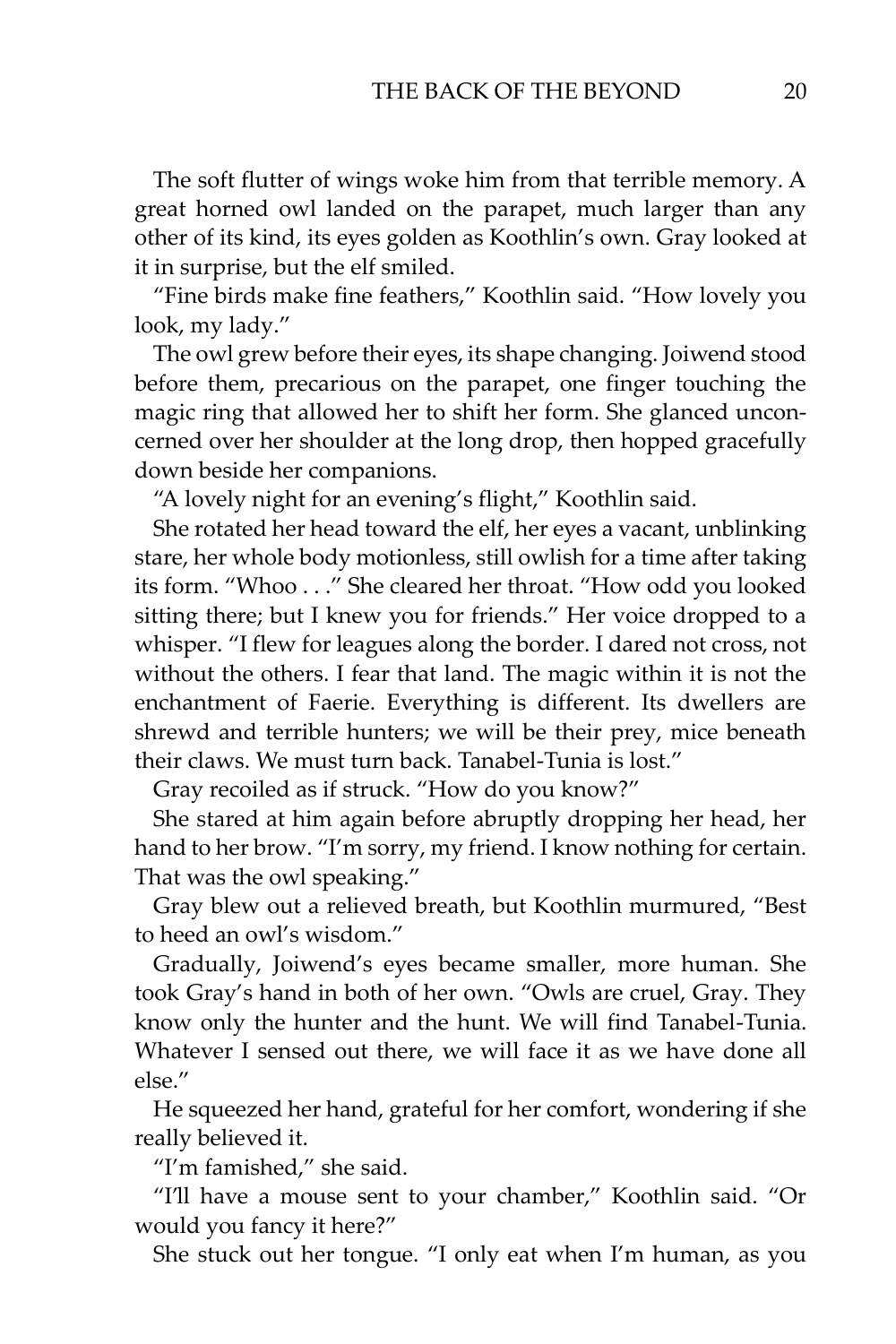well know. I'm off to my room; my wings are tired."

She departed, her back bent forward, striding stiff-legged as a bird.

"Not much of a night-owl," Koothlin said.

But Gray did not laugh, and the morning found him still sleepless, having spent the night mentally composing and discarding, one by one, poems of longing for his magnificent Tanabel-Tunia.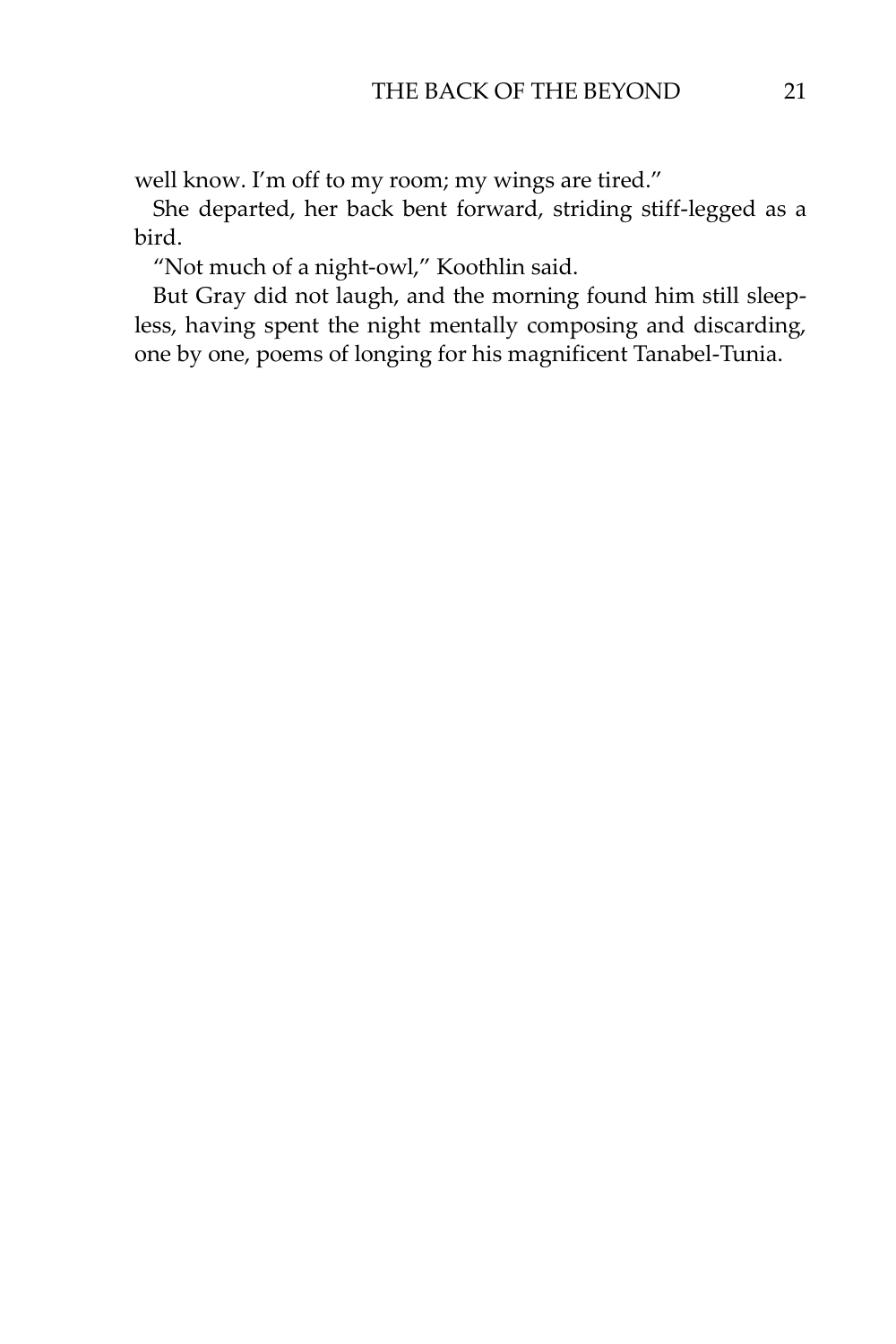#### CHAPTER TWO

# *THE BACK OF THE BEYOND*

When the sun peeked above the elven hills the next morning, the travelers said their farewells to Koothlin and Malimenê, and departed by the little back gate, passing along a narrow deer path into the Back of the Beyond.

They had scarcely gone fifty paces before throwing their hands over their eyes, dazzled by a light emanating not from any single source, but from the entire land, a brilliance so intense the whole forest seemed aflame. Blind, squinting in pain, Gray struggled to control his horse. To his left, Corporal Spence shouted, "My eyes! It's burned my eyes!"

Gray nearly panicked, thinking Spence right, but his sight gradually adjusted, leaving him blinking stupidly against the radiance. The sky shone diamond blue; the clouds rose overhead, cliffs in the heavens. The land had appeared vivid from Duskell Watch; now its loveliness overwhelmed him. Words such as *green* and *blue* were inadequate, as if he had never seen color before. He glanced back at the fortress, drear and gray in comparison, wavering and thin as a mirage.

Beyond the path the branches of the forest formed a thick canopy of breathtaking beauty. Tendrils covered the trunks, displaying velvet flowers shimmering in rainbow hues. Thorns, serrated as knives, glistened with dew, each drop a thing of wonder.

Gray glanced at his companions and drew an astonished breath. In the light of the Back of the Beyond they seemed as gods, their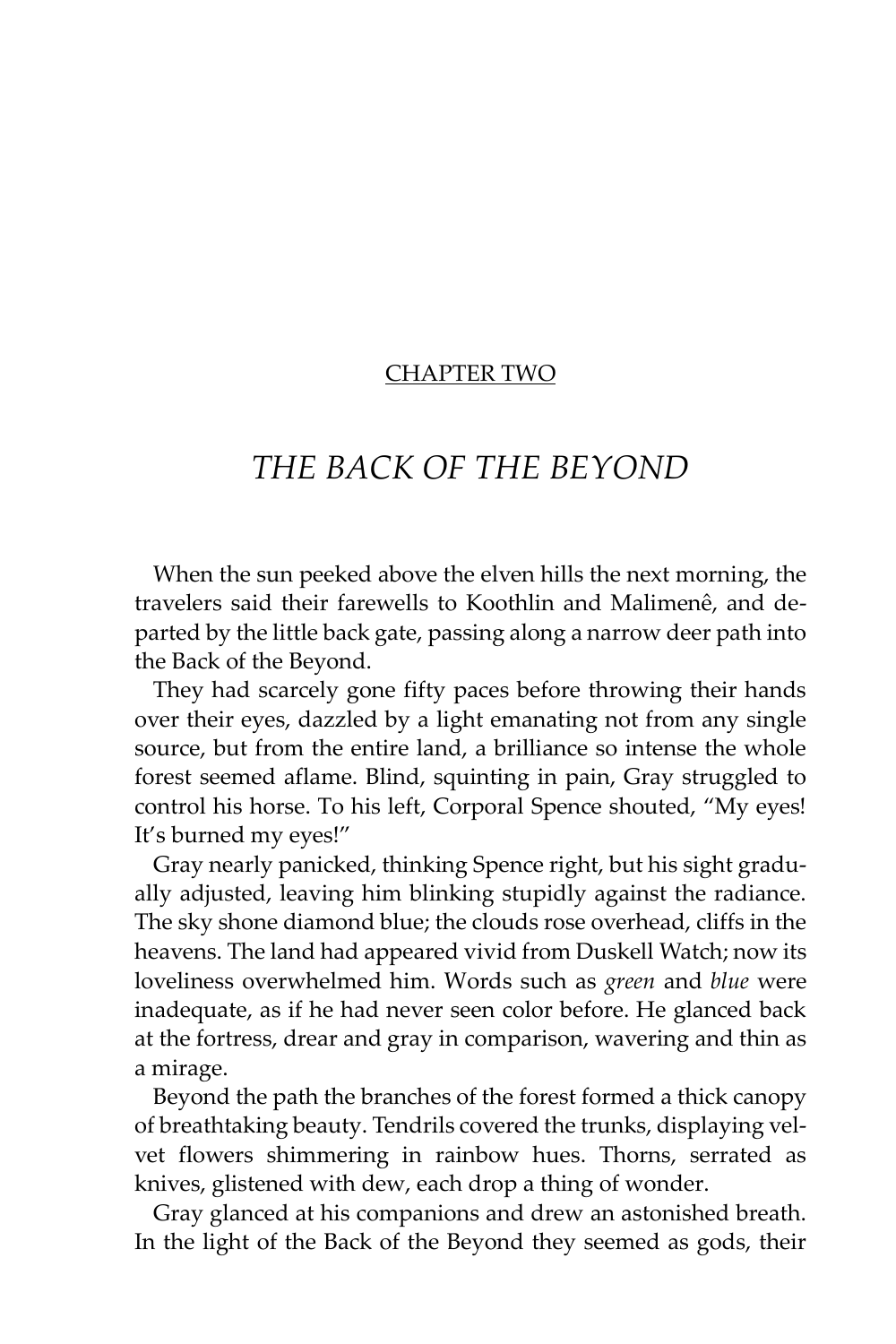every trait accentuated: Jaunter the Scythian, Lord of the Plains, massive as iron, his eyes—distinctly Asian—aflame with wrath and joy; Soonderkainen, Bard and Enchanter, his handsome, beardless face star-glistening as the sun; Russ Rogers, tanned as tempered clay, lean of frame but steady as his name, his cropped, thick hair standing upright like black smoke; Corporal Spence, short and squat as an ape, eyes ever searching beneath his army helmet; Prince Fox Lodan, red hair streaming like lava, his expression cunning as that of his namesake; Joiwend, dark-haired, dark-eyed, constant as the sky, filled with glowing serenity; Master Tatters, cloak flapping, hair entangled, his face swimming in chaotic colors; Ninette Argilla, so faint she was nearly invisible in her bronze armor. Even the horses were transformed—the sleekness of their coats, the massive power of their flanks, their noble brows, the chocolate depths of their eyes.

Gray looked down at his own form. Silver swirls swept over his body, elusive and ever-changing. Around his heart his chest shone golden. He felt powerful, confident, filled with unspeakable joy. Throwing back his head he whooped in pleasure. He was alive!

Caught in that ecstasy, the horses reared, nearly tumbling their riders, hooves flailing to shatter the sky, their wild, joyful whinnies filling the forest. Gray's mare bucked three times like a colt and broke into a dead run through the woods, heedless of caution, the other steeds with her. In his exaltation, Gray did not care. Bellowing like children, the companions sped away.

For long minutes they ran, heedless of the danger, traveling farther than any horse could go without dropping from exhaustion; but when at last their joy was spent and they slowed to a trot, no foam flecked the animals' lips; the beasts were scarcely winded.

Gradually, the intoxication ebbed, the splendor fading from Gray and his companions. They drew to a halt. The forest surrounded them; Duskell Watch was lost behind the trees.

"What just happened?" Corporal Spence asked.

"I don't know, but it was magnificent!" Joiwend exhaled the words, breathless.

"Plumb lovely," Master Tatters rasped. "Loveliest."

"That was a powerful enchantment." Soonderkainen said, dismayed. "I didn't think anything could compel me to act so blindly."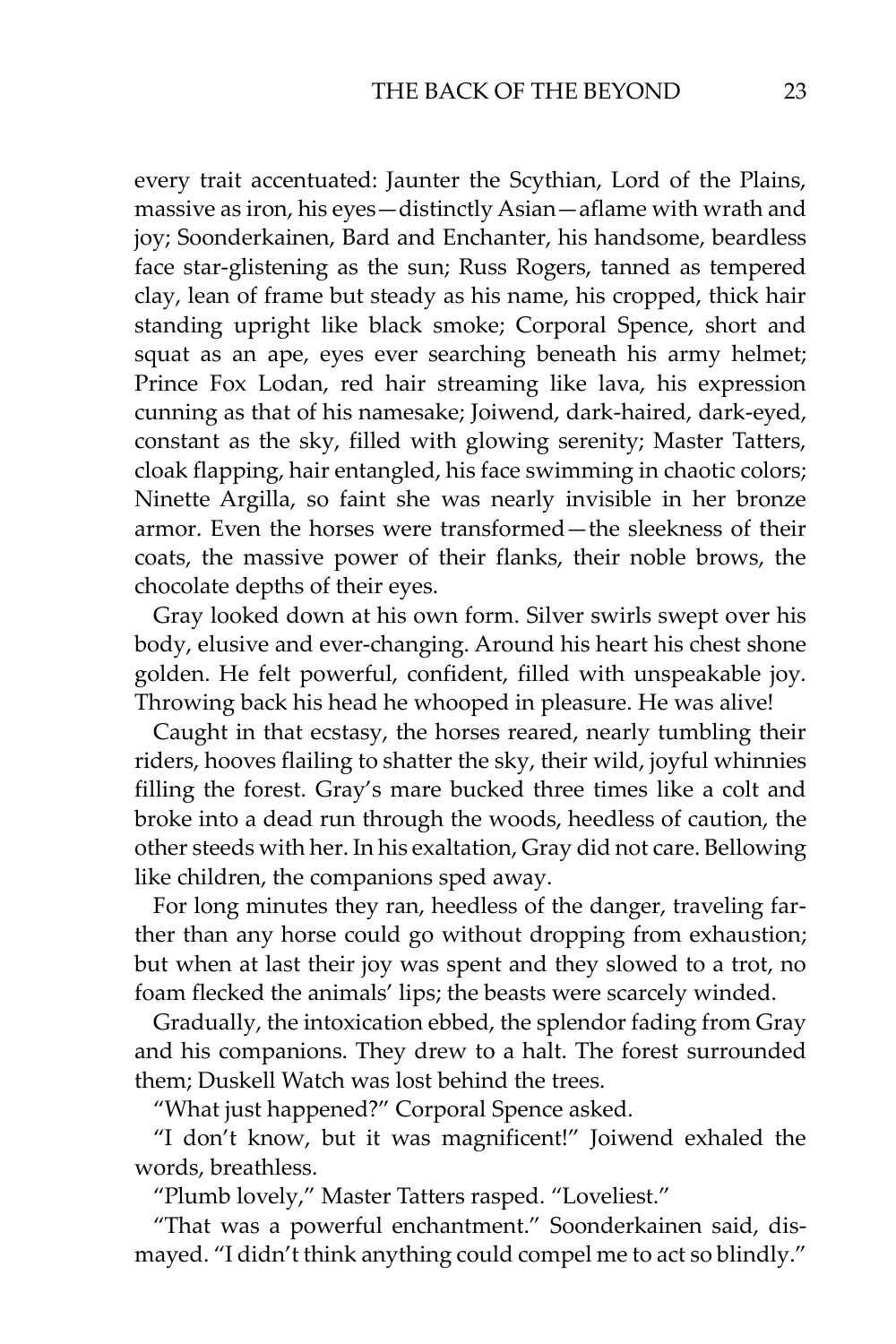"I felt like a kid again," Russ said. "It's like Malimenê told us; everything here is more alive."

"I could have slain giants," Jaunter growled. "Would there had been some to fight!"

"Well spoken!" Fox Lodan grinned, tapping one hand against his sword.

"Why did you let the horses run so hard?" Ninette Argilla asked, though her mount had galloped as fast as any. "They could have been lamed."

The others looked at her in surprise.

"Did you feel nothing, woman?" Fox Lodan asked.

"I'm sorry. I don't understand . . ." Her voice trailed away, her eyes, seen only through the slits of her armored mask, puzzled as those of a pup.

From the inside of his cloak Soonderkainen drew his small harp, the focus of much of the bard-enchanter's might. A darkness passed over his visage, the shadow that covered the left half of his face when he summoned his magic. His left eye, usually golden-brown, went cold and hard as black amber. The others stiffened, fearing him a little when he donned the mantle of his power. He dismounted and walked a slow circle, but his features soon returned to normal, leaving him shaking his head. "I do not sense any sorcery. I don't know what we experienced."

His words sobered the company, their euphoria fading into embarrassment and apprehension. The wizard's skills had saved their lives more than once; it disquieted them to hear him baffled. Gray drew a deep breath, inhaling rare, earthy scents savoring of the unknown. A humming filled the forest, so near the brink of hearing he half thought it his imagination. Birdsong pervaded the woods, the cries like echoes of voices. A crow sailed past, looped back, and landed on a nearby boulder. It studied them, turning its head from side to side. Gray instinctively reached for his bow, then wondered why he did so. The crow flapped away, leaving its mocking *caw* drifting behind.

"Let's get about our business," Fox Lodan said. "I'll take the point."

The company stirred, the mood broken by the call to the familiar. "But in what direction should we go?" Soonderkainen asked.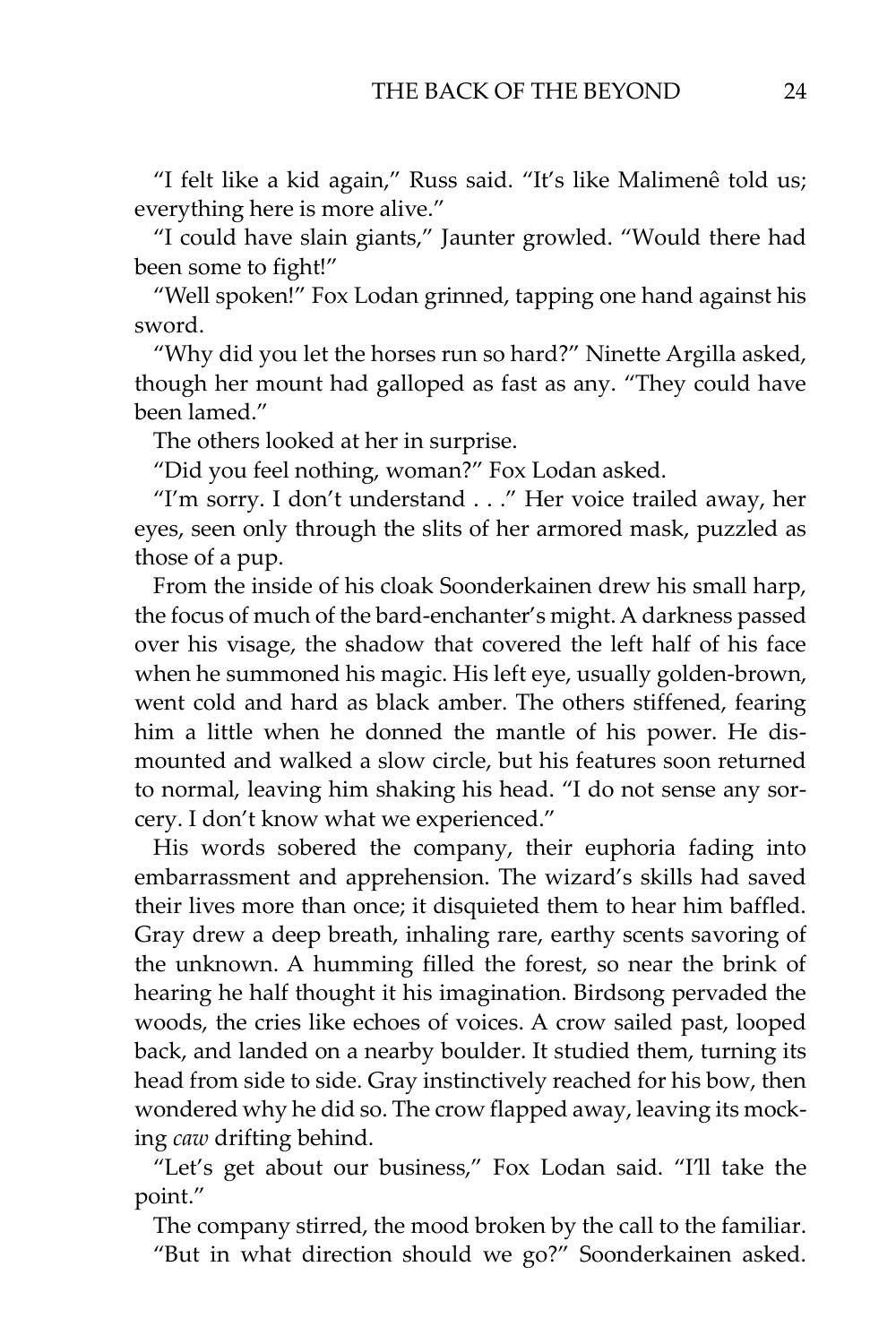"Outside of Faerie, we can't expect our usual guides. There won't be any sages or dwarves to show us the way, no scrying pools or auguries."

"Why not?" Fox Lodan asked.

"Because that's not the way the normal world works," Russ said. Fox Lodan shook his head, clearly bewildered. "How does anyone find their way anywhere?"

"We know we have to travel away from the border," Joiwend said. "If we can reach a village, perhaps we can learn where the girl was taken."

They fell into place, red-haired Fox scouting a few paces ahead as he often did, a habit allowing the prince to remain aloof. Gray came next, leading the others, and Jaunter took up the rear, his short, curved bow in hand, his half-moon battle-axe, a *sagaris*, hanging by his side. As was his wont, Master Tatters drifted in and out of the company, constantly searching the ground for tracks. They kept alert, their hands at their swords. And still that soft humming rose all around.

"It's spring in these here parts," Master Tatters drawled. "The endless summer of Faerie lies behind us now."

An hour passed, then two. Corporal Spence said, "Does anybody else feel different, like the fog is lifting?"

Gray looked around. "There isn't any mist."

"He means the enchantment," Russ said. "You're right. My thoughts are clearer; I'm not thinking of myself as some fairy-tale knight."

"As are mine." Joiwend laughed in delight. "We're no longer in the Tale of the Quest. We've been set free!"

"It's what we've hoped for," Russ said. "The Laws of Faerie *don't* operate in the Back of the Beyond. We're finally clear of their influence."

"It's like waking from a dream," Joiwend said. "Not that we weren't aware of it. We've often spoken of it. We've been ourselves but not ourselves, consumed by our mission. And before that, before we met, by the other Stories we chanced upon."

Gray searched his mind. It was true. From the moment he left En and entered Faerie, he had fallen under the realm's enchantment. In that land ruled by the magic of the Elf King, he had become . . .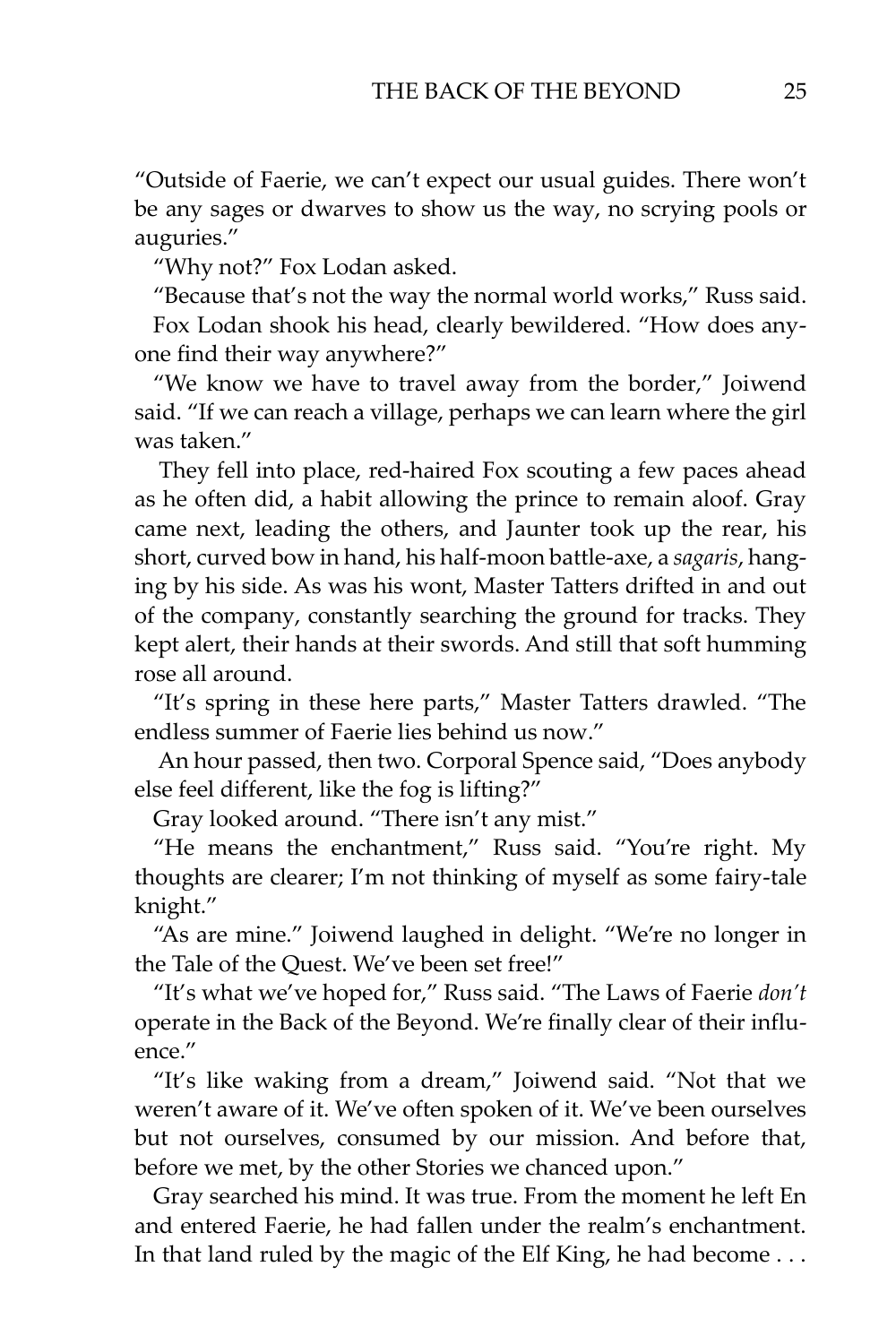what had he become? He shook his head, trying to comprehend. He had gone there intent on rescuing Tanabel-Tunia, but once within its borders, had turned into a shadow of himself, at times more shell than man. He now saw that the others had been the same, their purposes and personalities channeled into set roles, like characters in a balladeer's song.

His Greek tutor had warned him this would occur, but thought Gray might be safe enough as long as he was seeking Tana. "Because you are already on a quest, the Story should take you where you wish to go," Aristides had said. "May it also bring both of you back safely."

A shiver ran along Gray's spine. It was like escaping from a dungeon. Terrible were the sorceries of the Elf King that could control the very thoughts of his subjects. Gray wondered how it would be, now that they were their true selves.

"You've all gone mad," Fox Lodan said. "I don't know what you're talking about."

"Nor I, at least not entirely," Soonderkainen said. "But being born in Faerie, we two know we are destined to live our lives following a single path, foreordained to be only what we are and nothing more. In other lands it's different."

"Grotesque and unnatural is what it is," Fox said.

"Not to me, it ain't," Corporal Spence said. "Nuts to the laws of Faerie! It feels good not to be the squire of Russell the Valiant. No offense, Sarge."

"None taken," Russ said.

"It matters naught to me," Jaunter said. "I am what I am in any country."

They soon intersected a stream and followed its banks thereafter, its waters babbling by, an unfathomable choir.

Soonderkainen turned to Joiwend. "I thought we would surely have met someone by now. Why were there no border guards? Try flying above the trees and see if you can spot a village or farm."

"I wish I could," Joiwend replied, softly. "In the last few minutes my powers have failed."

Gray glanced back in consternation. Joiwend's usually tranquil face was drawn. If what she said was true, it would leave her vulnerable in more ways than in battle. Despite her beauty, Gray saw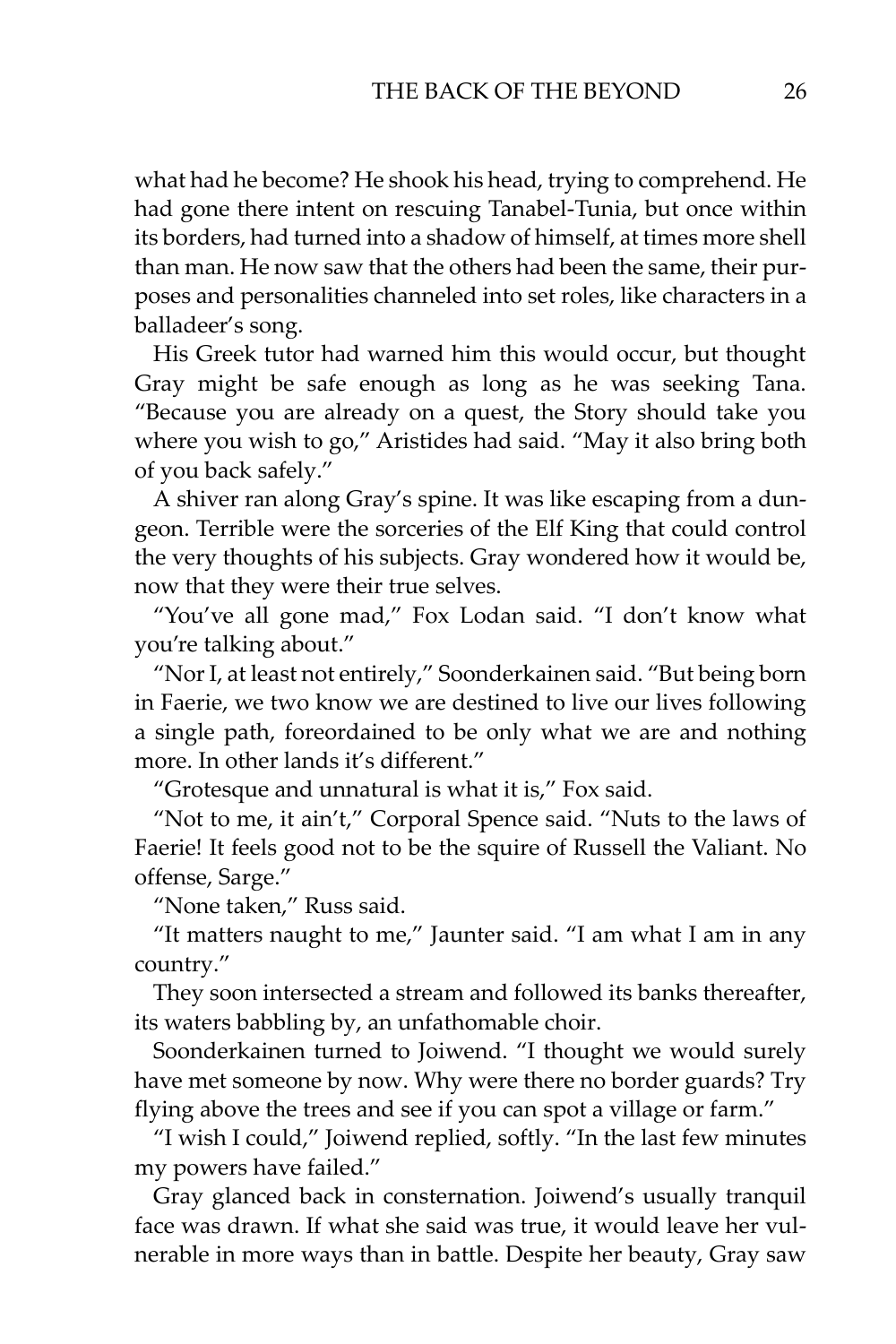her only as a friend given to motherly advice, but early in their journey Jaunter had made overtures toward her. She had responded by taking the form of a bear, and no one had troubled her again. Through their common dangers, Gray hoped even the Scythian had learned to respect her; but if he had to defend her, Gray would do so with his life.

Soonderkainen slowed his horse and peered at her. "When did you first know? What did you feel?"

"The change was sudden. I can't describe it. It just *is*. Have you noticed anything?"

"Nothing. My magic lies within me; I doubt I will be affected. It is possible yours might return, but that depends on its source." The bard glanced at her magic ring, perhaps guessing her secret.

\* \* \*

The morning passed, cool beneath the forest canopy, chilled further by the babbling stream. Life teemed in the forest—hares and foxes in abundance, wild deer, multitudes of birds. Corporal Spence and Master Tatters went hunting and were gone only moments before the travelers heard the twang of bows and the pitiful squeals of dying rabbits. The two returned with three hares.

"There's hundreds of 'em, Sarge," Spence told Russ, grinning and wiping blood from his hands onto his pants. "Tatters got these before I could even take a shot. We won't starve, that's for sure."

"Perhaps the Back of the Beyond isn't as bad as the elves thought," Gray said, but catching Joiwend's troubled demeanor, wished he hadn't spoken.

"Make no assumptions," Soonderkainen said. "The place is uncanny. There's a feeling in the air. I don't like it."

"This *is* a lively country," Master Tatters said, rolling his eyes around the forest, "filled with beasts and wings and bumfuzzled things. We mustn't let nary a one of 'em gobble us up."

Soonderkainen chuckled. "We'll watch for that, Thomas."

They were used to Master Tatters' quirks. His true surname was Ragsdale, but he had earned his title long before the travelers knew him, doubtless due to his worn clothes and scattered mind. An extraordinary tracker, a skill learned from a people called the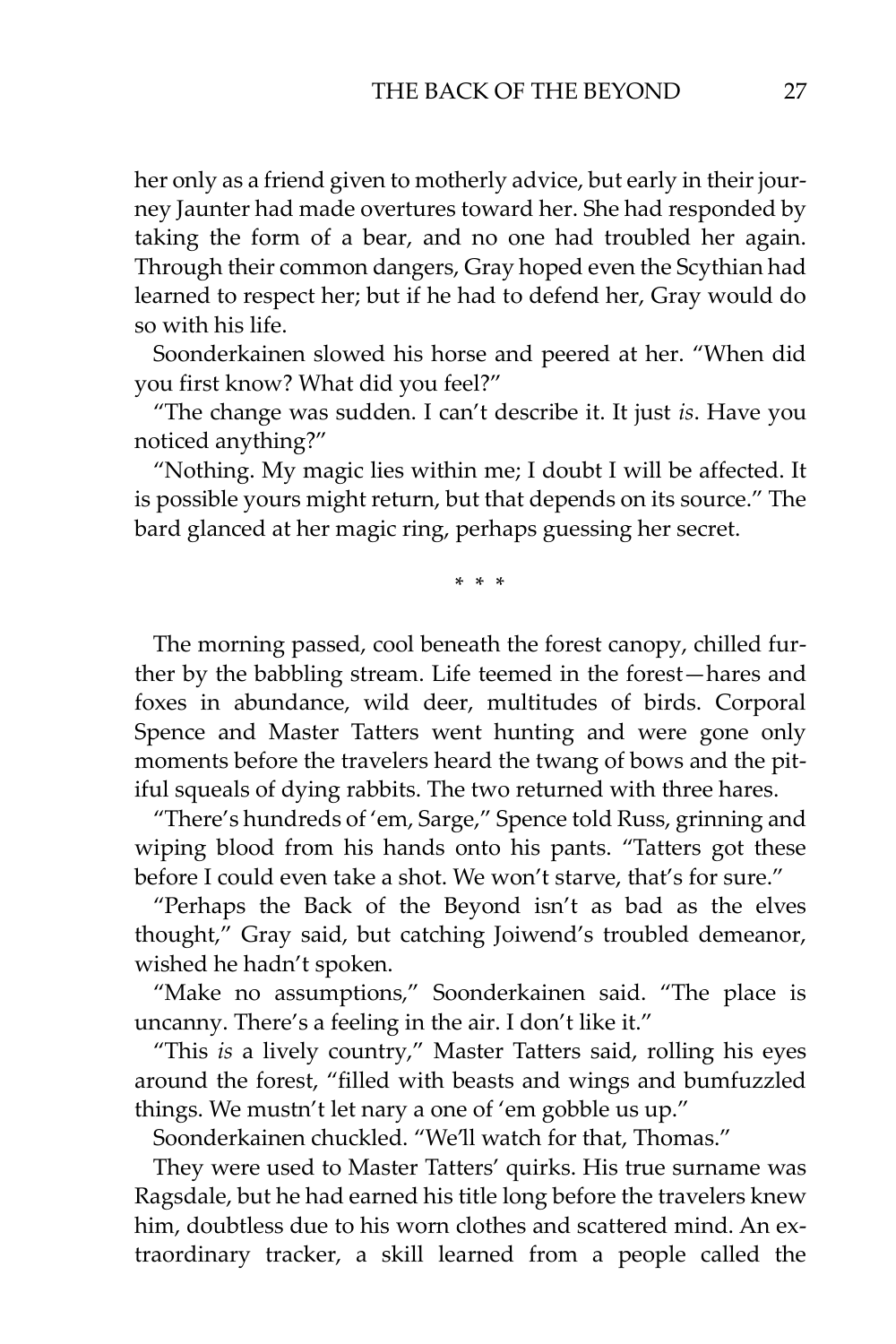Comanches, he carried some tragedy concerning the loss of his wife and daughters. Despite his homespun ways, he knew smatterings of other languages and had read extensively. His demeanor fluctuated from cheerful humor to a pensive despondency sometimes lasting for days.

Just before noon they descended over rough shale into a valley filled with a mist shot through with rainbow hues of green, orange, and yellow. They rode in a close *V* formation, weapons ready. No sooner did they enter the vapors than Gray felt a tingling up and down his arms. The colors drifted serpentine through the mist, always just out of reach. The horses blew uneasily.

Joiwend clutched her saddle horn. "I feel faint."

Gray dropped back and reached out a hand to steady her. "Do you want to dismount?"

"Not in this fog. I think I'll be all right." Eyes closed, she leaned on the neck of her mare, Maravilla.

They rode out of the mist, back into the sunlight, and the tingling in Gray's arms subsided. Joiwend sat upright and gave him a determined smile.

"That was witchy," Master Tatters said. "The Greeks called such a place the Underworld."

"*Ato*!" Jaunter barked. "Speak not of the land of the dead. You and I have both seen worse, my friend."

"It was another boundary," Soonderkainen said, "perhaps a more important one. I sensed arcane energies within it. We have ridden deeper into the Back of the Beyond. Keep alert, my friends. I do not know what to expect, but we must remain wary."

Before they had gone another fifty paces, Ninette Argilla tumbled from her horse, her armor clattering as she struck the ground. Russ leapt from his mount and hurried to her side, Joiwend following after. Master Tatters and Corporal Spence drew their bows and scanned the forest for assassins. While Fox Lodan hurried back from his position at the point, Gray and Jaunter dismounted and stood guard over their fallen companion, their weapons in their hands.

Soonderkainen left his saddle slowly, his expression thoughtful.

"I can't see her eyes," Joiwend said. "We need to remove her faceplate."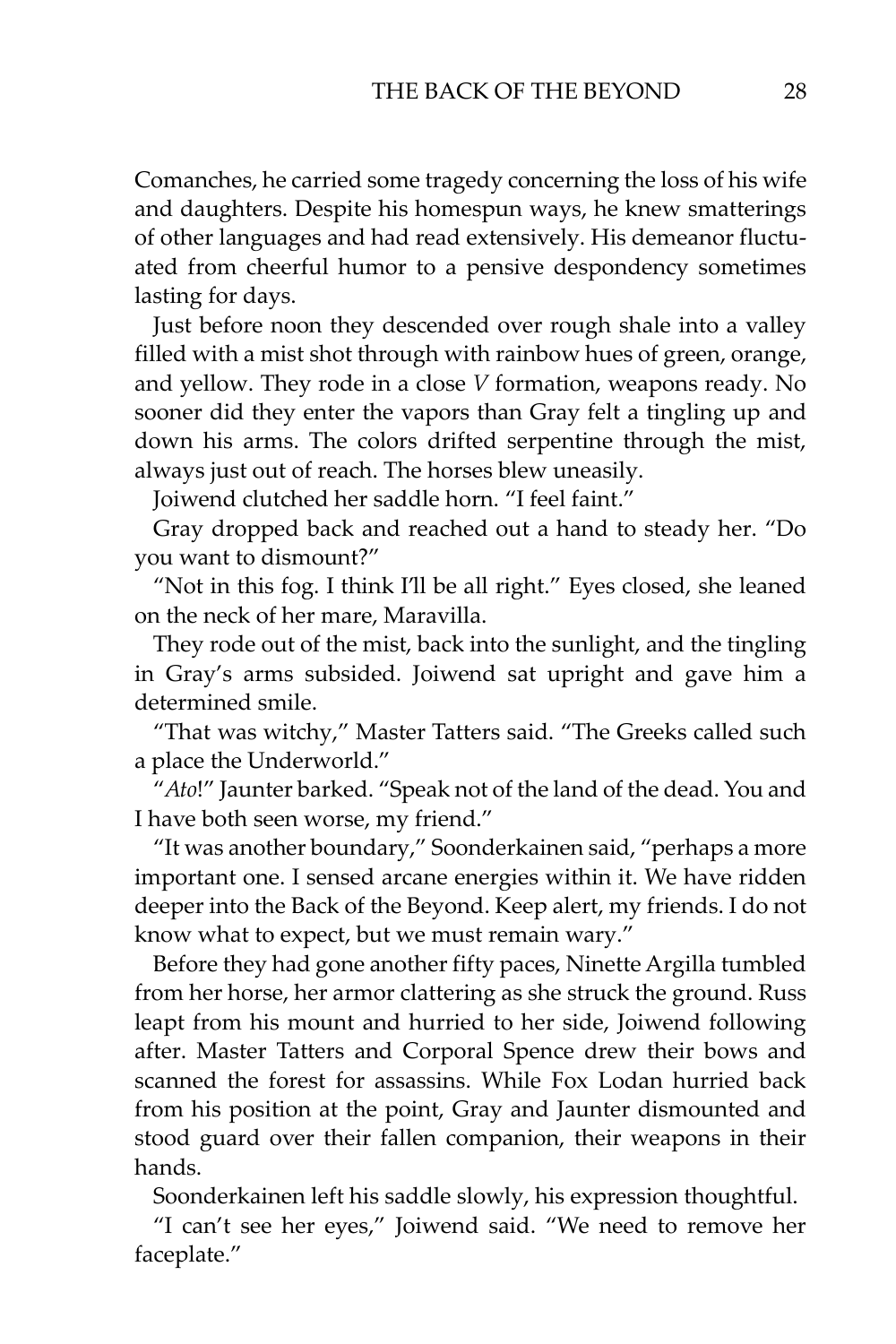Russ struggled to do so, peering through his black-framed spectacles, his tanned brow furrowed in concentration. Using the blade of his knife, he pried away a pair of rivets and pulled off the mask.

"*Tagimasad*!" Jaunter swore.

An exhalation ran round the circle.

A head of clay lay beneath the faceplate, the eyes mere gouges, the mouth a slit.

"What deviltry is this?" Fox Lodan demanded.

Soonderkainen knelt beside the armor and shook his head. "From the moment I met her, I perceived she was a creation of earth and stone. Only a great Lord of Faerie could have given her life. Though such black magic is abhorrent to me, her body and her armor made her nearly indestructible, and I knew she could be useful. For that reason, I was glad she accompanied us."

"But she had eyes," Joiwend said. "We all saw them. She ate with us."

"Or feigned doing so," the bard-enchanter said. "Whether she required sustenance, I do not know. Hers was no more than a semblance of life."

"So that's why she was so quiet," Corporal Spence said.

"Why didn't you tell us?" Fox Lodan asked.

"Constructs have certain weaknesses," Soonderkainen said. "The fewer who knew, the better."

Master Tatters returned the faceplate, covering the clay features. "Here today and gone today. Maybe fetched back tomorrow?"

"I don't believe so," Soonderkainen said. "The spells that gave her life failed as we moved away from Faerie."

"We should bury her," Russ said.

"Would we bury a broken carriage?" Soonderkainen asked.

"That's right," Fox Lodan replied. "Leave her and move on, I say."

"She wasn't much of a person," Corporal Spence said. "She hardly ever talked and never laughed. You couldn't joke with her or find out anything about her. There's nothing to say over her grave."

Joiwend's eyes welled with tears. "She was a strong warrior. Some of us might have died without her. We could at least admit that"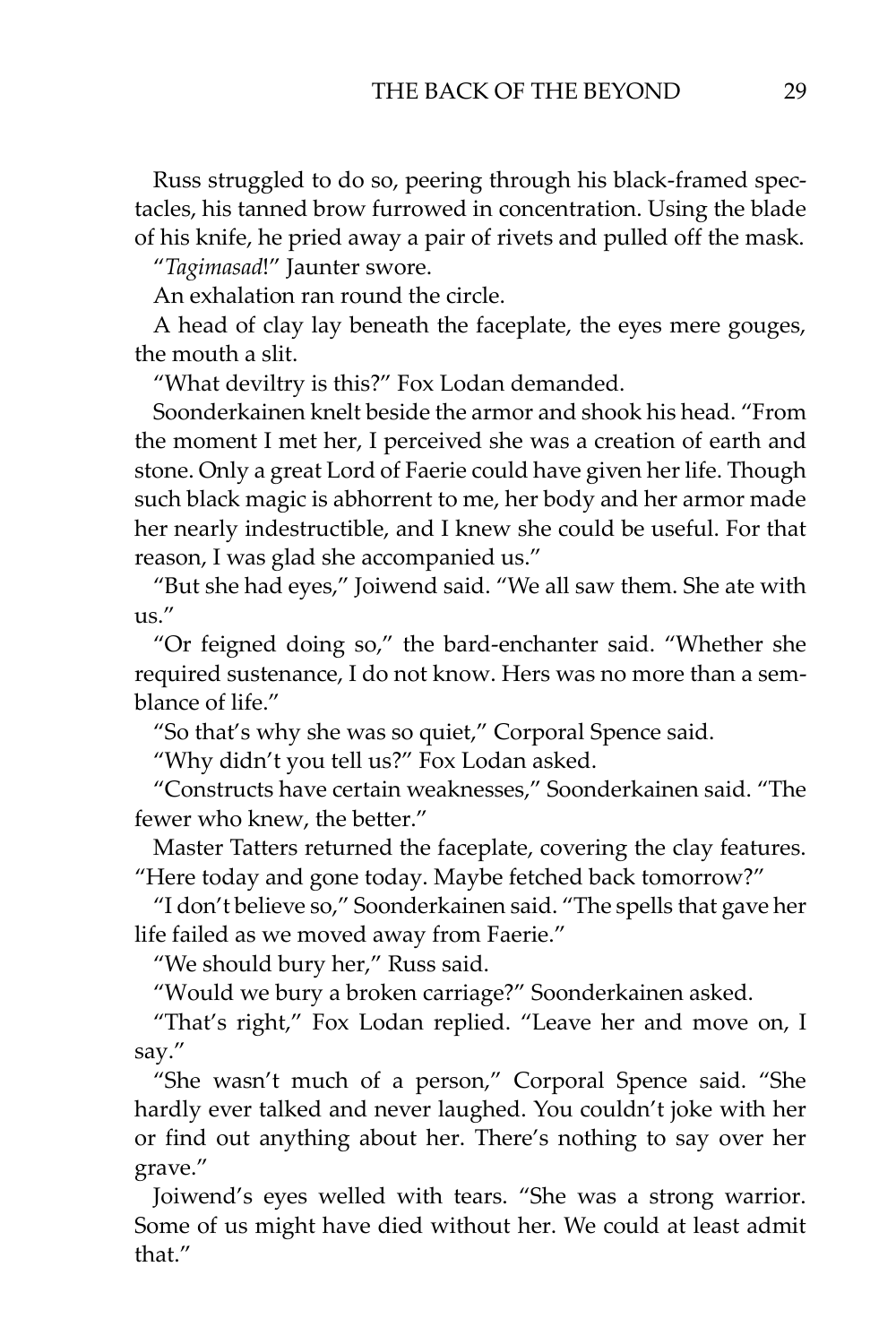"Let it be her epitaph, then," the enchanter said, not unkindly. Joiwend looked at Gray. "The decision is yours."

Gray spoke reluctantly, feeling everyone's eyes upon him. "We don't know what dangers are out here. It's best to keep moving."

"Our baby-leader has spoken," Fox said.

Gray flushed but ignored the jibe. Apparently, leaving Faerie hadn't changed Fox's attitude.

"What about her sword?" Corporal Spence asked. "It's pretty valuable."

"We've lost a comrade and you speak of ducats," Joiwend retorted. "Leave her the dignity of her weapon."

Spence tugged his army helmet tight around his brow. "I was just asking, but if you want to chuck it for the next bum to pick up, it's okay with me."

Gray remounted in silence. Russ tied the bridle of Ninette's horse to his saddle horn and led the animal away. Gray looked back only once at the bronze armor lying among the ivy, dully reflecting the sunlight. Spence was right; Ninette Argilla had always been a puzzle. They hadn't known her because there was no one in the armor to know, yet he felt both loss and shame at leaving her unburied. He should have insisted instead of choosing the easy way.

They stopped shortly thereafter to rest beside the stream in a small clearing surrounded by hoary willows. They refrained from building a fire, eating cold rations while their horses champed tall grass. Low clouds covered and uncovered the sun, sailing in winds unfelt below.

"The clouds have faces," Master Tatters said.

Corporal Spence snorted. "All clouds do, you dunce."

Gray glanced up and was startled by the sight. Each of the clouds wore a long face with watery, watchful eyes expressive as those of a portrait. They seemed to stare down at the company, unsmiling judges in fleeced robes.

Soonderkainen rose to his feet, brow furrowed. The formations drifted toward the southwest, changing and reforming, yet the faces remained, some dissipating only to return, some combining to create other, larger visages.

"It's a trick of the wind," Fox Lodan said. "Isn't it?"

"I wish I knew, Prince," Soonderkainen replied. "This country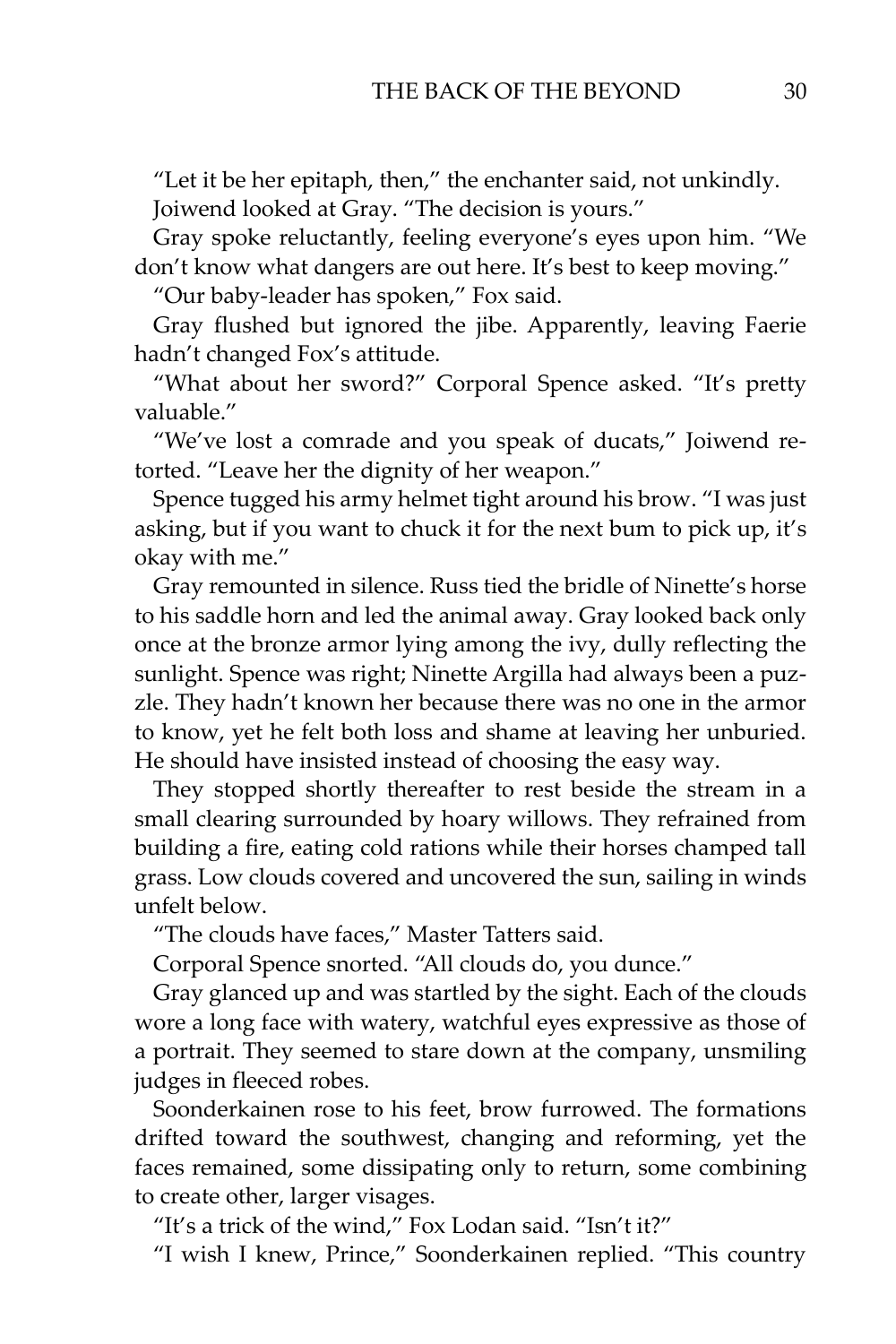baffles me. If it's a result of sorcery, it's a kind I can't fathom."

"Then we'll face it with our blades when the time comes," Jaunter said. "I'm no crone to stare at vapors. Let's eat and go on. I'd like to find a village and sleep in a soft bed tonight."

"I'm for that," Russ said, studying his army compass. He showed its needle to Gray. "Look! It's finally working. In Faerie it just spun in circles. We've been traveling mostly northwest."

"Anyone with a sense of direction can tell as much," Fox said.

"I can too," Russ replied, "but this is more accurate."

They fell silent, tight-lipped beneath the watching clouds. Finishing their meal, they plunged once more beneath the shadows of the trees, leaving the glade behind.

The afternoon passed, and the land grew more uneven, rising until they rode among low hills. Gray found himself increasingly anxious. Though the sky remained hidden by the foliage, he had the impression they were still being watched. He kept glancing behind him, fancying faces in the rocks, in the patterns of the leaves on the forest floor, in the earth itself. Nor was he the only one. Fox Lodan kept leaving his place, trotting his horse far ahead, returning with a perplexed gaze. Master Tatters rode incessantly back and forth, scratching his head as he searched for signs of tracks. Jaunter had his sagaris in hand, and Soonderkainen, his harp.

By the time the sunlight angled through the western trees, the companions' vigilance had left them exhausted, and still they found no sign of a settlement. Gray grew despondent, wondering if anyone lived in the Back of the Beyond at all. The country might be vast. Without someone to tell them which way Tana had gone, how could they ever find her?

Russ echoed the prince's thoughts. "Is it completely deserted?"

"Oh, no," Master Tatters replied. "They're here, sure as rain. We've been passing through them all along."

"Who?" Gray asked.

"Whoever they are," Tatters said. "Haunts or spooks, fairies or trolls. Legions we can't see. Legions of legions. They smell like leaves and green grass and seeds."

Corporal Spence sneered. "It's a forest. Everything smells like that."

"Yet Master Tatters is right," Soonderkainen said. "The deeper we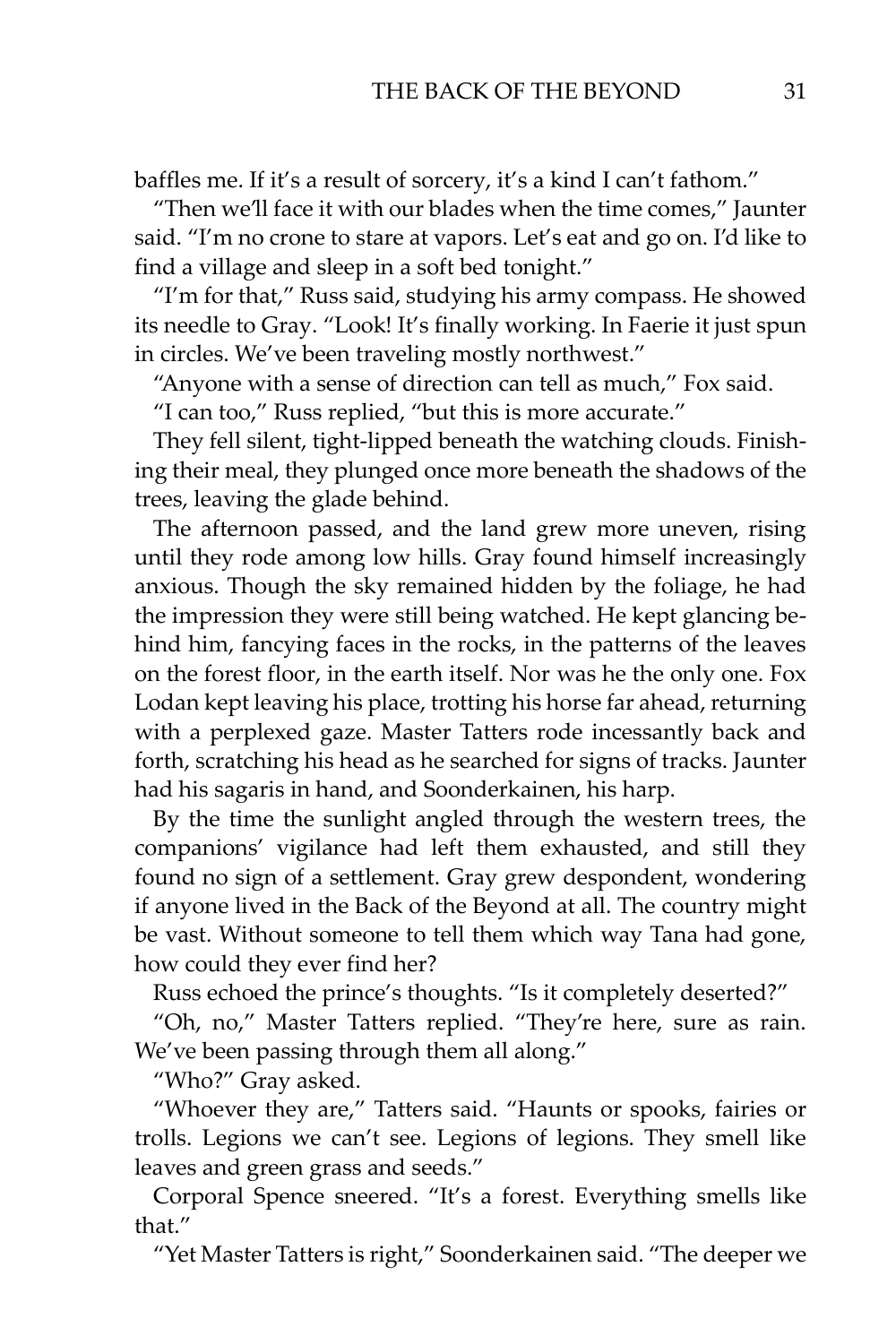travel, the more I sense some uncanny, unknown force. Whatever it is, it grows stronger with every step we take."

"Leaves and Greensleeves," Tatters sang. "Leaves and Greensleeves, leave some Greensleeves for me and mine."

"A bit softer, if you please," Joiwend said.

"Sorry, mademoiselle." Tatters bowed at the waist from his horse's back, his cloak flapping with the motion.

Fox Lodan returned from scouting ahead. "We might as well call a halt. There's nothing before us but more woods, and there's room to camp just ahead."

Following the stream, they soon came from under the trees. A fire had passed through this part of the forest some time before, sweeping along the sides of the tall hills, leaving charred logs half-hidden by new growth. Gray took a deep breath, relieved to be free of the confining foliage, a feeling extinguished when he saw the watching faces of the clouds again, gnarled and heavy-browed as hoary ancients.

They made their camp as the shadows grew long, at the bottom of a sloping hill a hundred paces from the treeline, sheltered on one side by a stand of brambles.

"I say we dare a fire," Jaunter said. "Tatters says there's people about, but I wager there's none around for leagues. It will keep wolves away."

"Prometheus' gift, a lovely rose that cost him dear," Master Tatters said.

"Let's gather some wood, Corporal," Russ said.

"Sure thing, Sarge." Spence tugged his army helmet down and adjusted its strap.

They unsaddled and cared for the horses, tethering them in tall grass beside the stream. Crickets began their night-song as Russ and Spence laid the wood for the fire. With a word and a strum of his harp, Soonderkainen lit the flames.

A soft keening arose, as of distant voices. The travelers froze in place, eyes darting, hands to their weapons. Jaunter grabbed his sagaris and stepped into the growing shadows surrounding the camp, but turned quickly back. "The hubbub is here. It fades beyond the firelight."

Gray walked a tight circle, his blade in his hand, but could not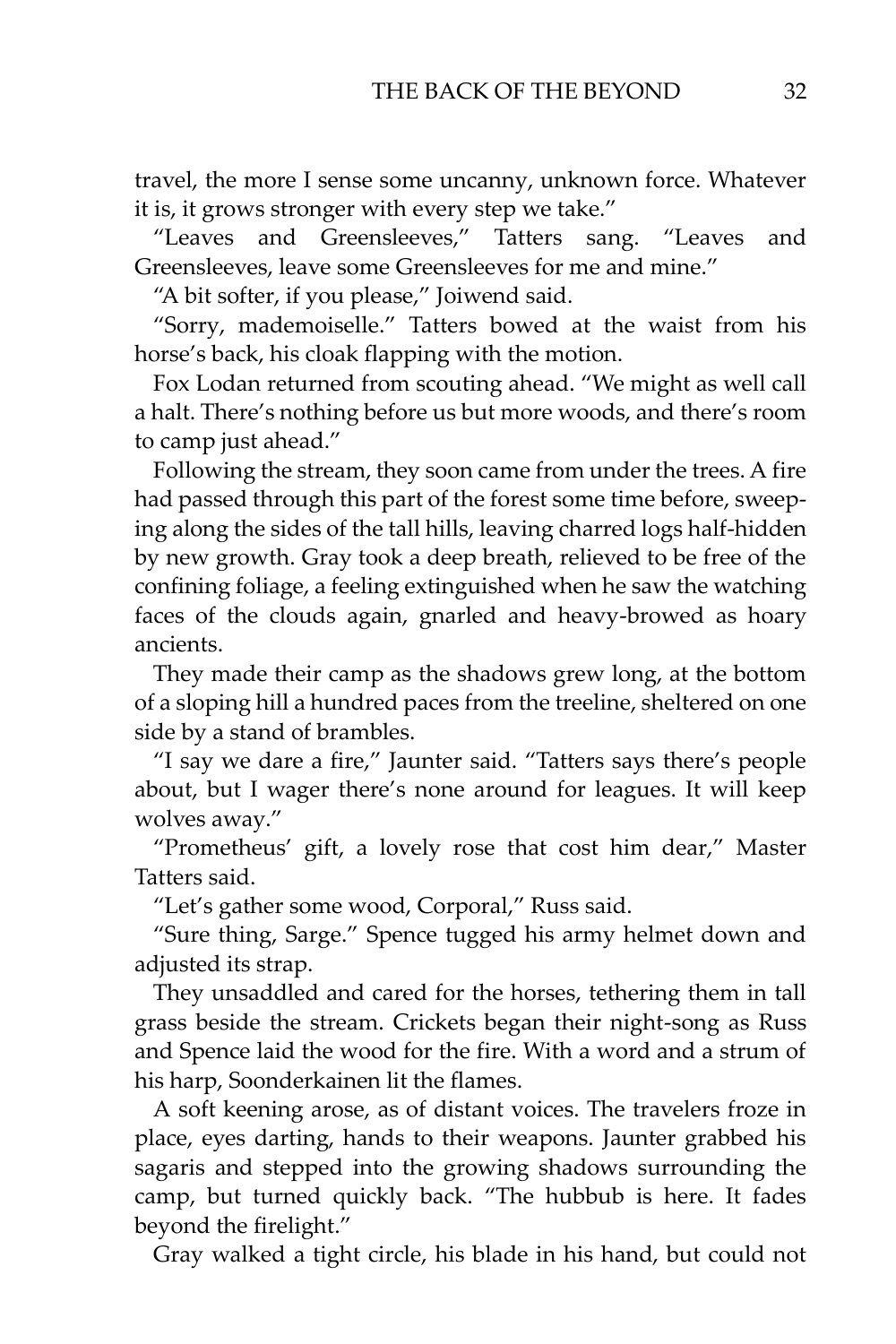find the source. It seemed to come from the fire itself, and as the moments passed it dwindled into silence.

"More mysteries," Soonderkainen said. "I'll sing some wards tonight to keep us safe, but we must post a watch."

"I'll take the first turn," Gray said, "Spence, the second, Russ, the third." For the first time he missed Ninette Argilla, who had often served as sentry for the entire night. He now understood why she had never needed sleep.

As darkness fell, they clustered close to the fire and dined on the rabbits, their mood subdued. Gray sat beside Joiwend.

"How are you?" he asked softly.

"Like someone who has lost an arm." Her voice trembled as she spoke.

"It will come back."

She gave him a brave smile. "Perhaps you're right. I've had a strange feeling ever since we passed through the mist, as if something *were* coming." She lowered her eyes, her lashes spidershadows in the dusk. "It may be nothing at all, or perhaps it means something else." Her voice grew even quieter, almost a whisper. "Gray, do I look any different?"

The question surprised him. "Not that I've noticed. Why?"

"Not any older?"

"Ah." He chuckled and looked more closely. "There aren't any crows-feet around your eyes."

She blushed and gave him a ruffled smile. "It's silly of me. Forgive my vanity."

"I wasn't laughing at you." But this was a new thought, that Joiwend, so confident, could be worried that the failing of her magic ring could mean the loss of her beauty. It was a fact about women he should remember.

"This forest is akin to the one in Faerie, angry as Talos against the Argonauts," Master Tatters said. "I druther be out on the plains, where we could espy what was about us."

"Which forest?" Soonderkainen asked. "We traveled through two."

"He means the Velitar Timber," Joiwend said. "That *was* an angry wood."

"But this one wasn't so when we crossed the border," Tatters said.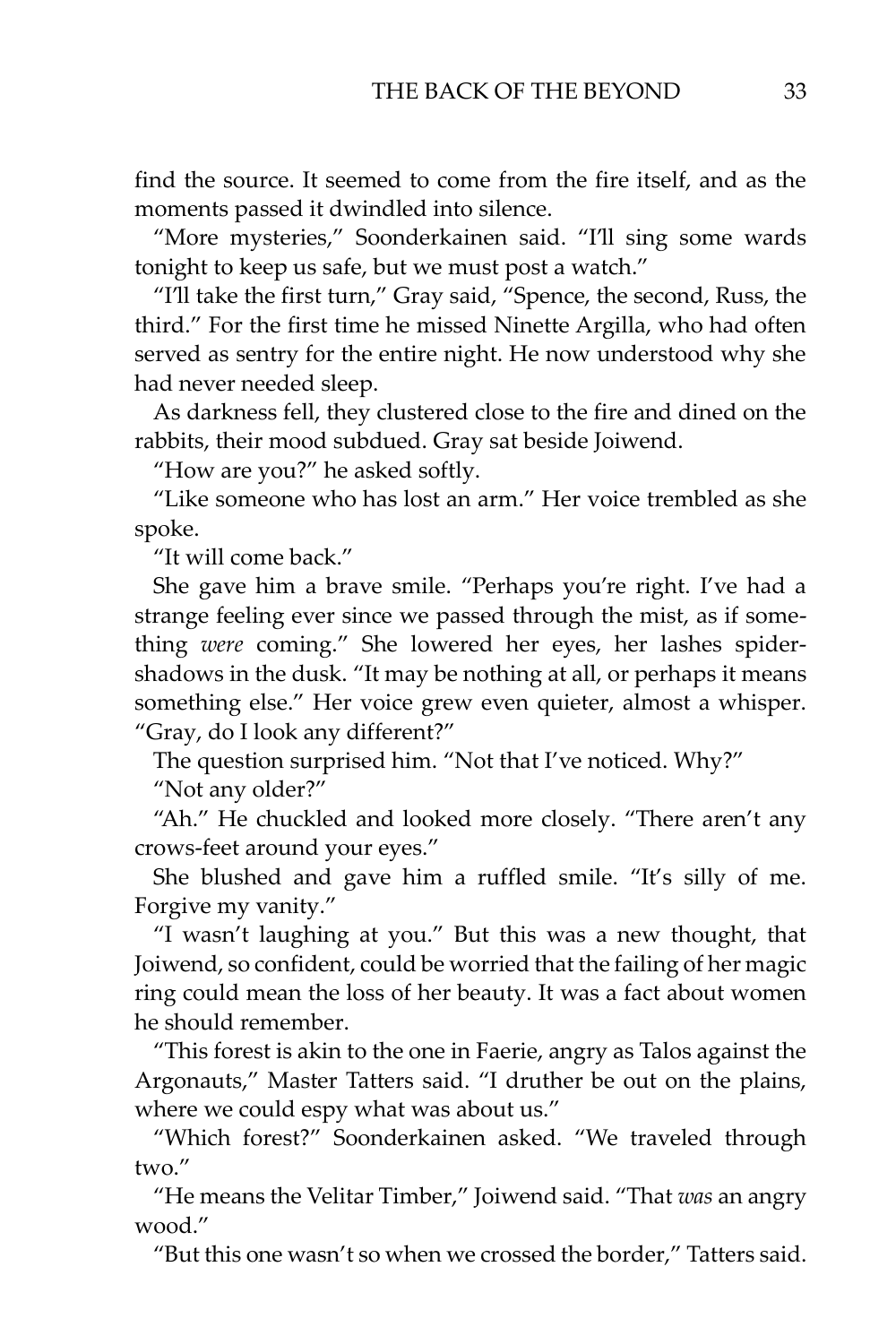"It's grown plumb furious since."

Jaunter slapped Fox Lodan on the shoulder. "We were glorious in the Velitar. That battle in the twilight, you and me and Gray; we showed the wicker-cats our mettle! I slew five, and you killed what? Four?"

"Six," Fox said. "I would have taken more if our baby-leader hadn't gotten in my way."

"*Ato*! You wrong him. He did his share. I wouldn't have a left arm today if he hadn't been there. We won honor that night."

Gray looked away. That had been early in their journey. He had stumbled in the fight, causing Fox to trip over him and drop Forlamard, his enchanted sword. Gray had nearly gotten them both killed. But he had deflected a scything claw away from the Scythian, and Jaunter had treated him with respect ever since.

"You may have had a wonderful time, Jaunter, but you weren't under a wicker-cat's withy paws." Joiwend gave a sudden, violent shiver. "I can still feel them at my throat. It's a wonder we survived."

"It was a grim battle, true," Jaunter said, "but I have fought in worse places. When I first left the steppes, scarcely more than a boy, I enlisted as a mercenary for Mithridates against Rome. Those were terrible campaigns."

"Why'd you leave home?" Corporal Spence asked. "Your old man kick you out?"

"You will laugh at me," Jaunter said. "It was because of the horses. I was so much bigger than the other men of my tribe that our mounts, sturdy but little larger than ponies, could not long bear my weight. I left to find a horse to match my size and never went back. I decided I liked traveling."

Gray smiled, doubting that was the whole story.

"I never thought to ask you before," Russ said. "Is Jaunter your real name? It sounds English."

The Scythian ran a rough hand over the blue tattoos on his cheek. "My real name is Idanthirsos. A comrade-in-arms who could not pronounce it called me Jaunter and the others took it up."

"If I had a moniker like that, I'd change it too," Corporal Spence said.

Jaunter frowned. "I kept it in honor of him. He died in battle long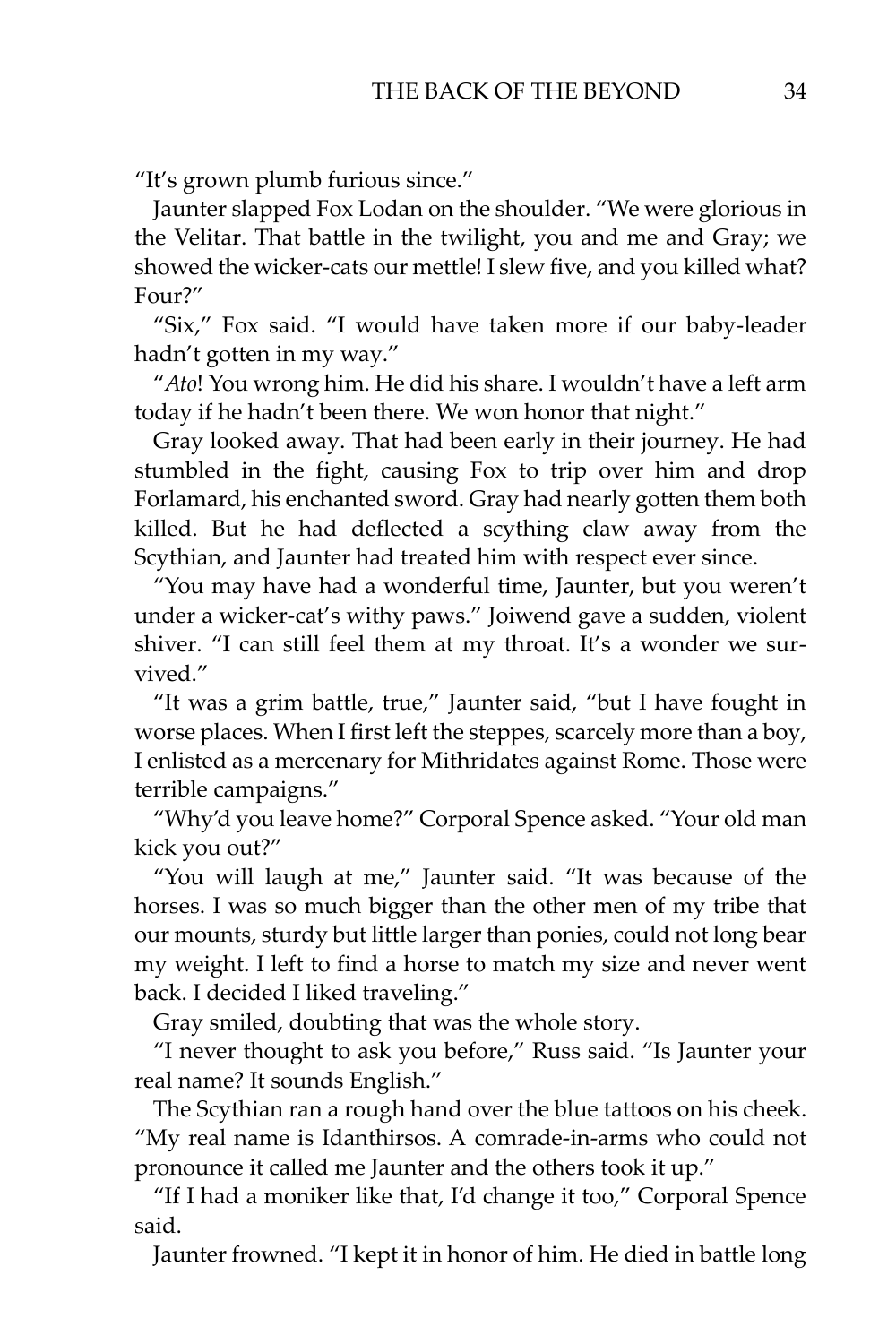#### ago."

The travelers fell silent, listening to the crickets and the low hum of the forest.

"Was that lightning?" Russ asked.

The travelers glanced around. Brief flashes played behind the southern treeline.

"May be a wet night," Russ said.

Corporal Spence tugged his helmet down with both hands. "Terrific."

With harp and chant Soonderkainen set his wards, his face halfshadow, half-light, terrible to behold. The travelers took to their bedrolls, leaving Gray to contemplate the twilight. He grew increasingly uneasy with the onset of full dark, pacing the periphery of the camp, peering blindly into the night.

The sounds disturbed him the most. The humming remained incessant, and the chirruping insects seemed to speak with voices of their own, a drone of words incomprehensible in their multitude. "*Who, who, whom*," an owl hooted, drifting by; "*Hunting. Hunting*," a distant wolf cried; "*Watch*!" a night bird called. Gray ran his hands over his ears, astonished at his own imagination. The day had been wearing, his nerves were frayed. He fed the fire, making it blaze, but it lent him no comfort.

He shook his head. This wouldn't do. In his travels he had grown accustomed to the silence of a resting camp; he knew it could awaken deep fears. At the beginning of their journey, he might have roused one of the others, Soonderkainen perhaps, because of his power, Russ Rogers for his cool sense of command; but he had learned to master those apprehensions and would not be unmanned. He sat down, his back to the flames, watching the night.

A long hour passed. A cool, whispering wind arose, bringing the scent of rain. The clouds had increased and covered half the sky, great thunderheads lit by inner lightning, heavy with moisture. The wind struck, the edge of the storm, a wave of dirt and leaves that made the fire dance. Gray bowed his head against the blast, drawing his cloak around him. Jaunter sat up and rose to his feet, his mass of hair billowing down his back.

The first rumbles reached them. Looking up into the shifting masses, a horror stole upon Gray, for this was no ordinary tempest.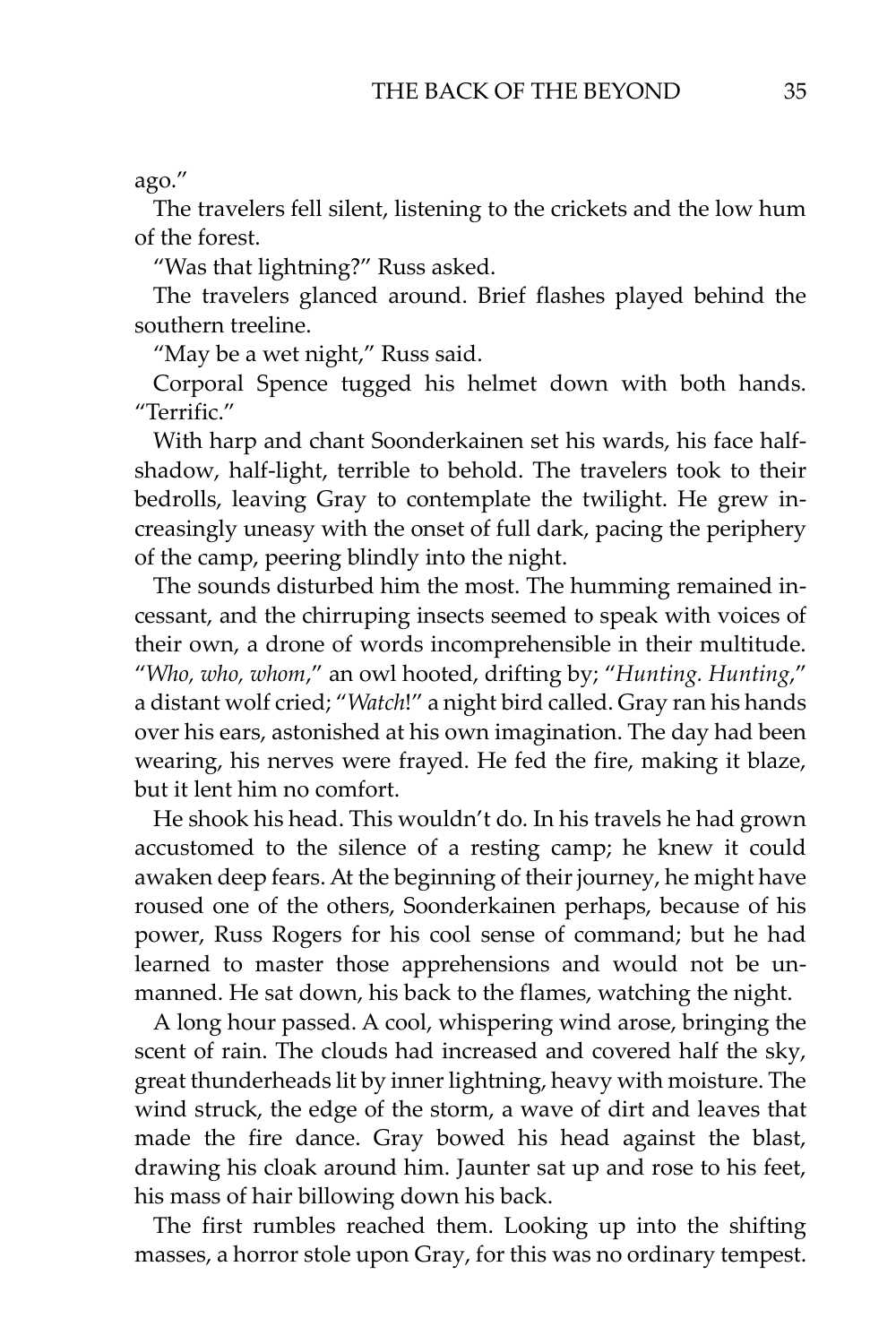The clouds roiled, creating rolling titans startling in their clarity, vast, angry shapes forming and dissolving into great-jawed beasts, winged monsters, hags' faces, all with sharp, distinct, staring eyes. Gray scrambled up beside Jaunter.

"Targitai's hammer!" the Scythian cried. "The Thunderer is surely in that!"

The others awoke, sitting sleepy-eyed in their bedrolls or rising to their feet.

The lightning flashes came more quickly, forks running rivulets across the sky. A spattering of rain fell. The clouds drew closer, black shot with blue, swarming overhead.

From out of the many forms crossing the canvas of the heavens, the clouds coalesced, sculpting themselves into a single, bearded face painted in stark lines, washed in rain, gigantic, heavy with malice, its features wavering at the edges but firm at the center. It fastened its eyes upon the travelers.

The storm spoke, its voice the howling wind. "Behold! I am Ondoroon, descended from the Upper Air! Glorious Ondoroon! I shall live forever and none can stand before me!"

Lightning ran jagged through the sky, a bolt with a face and eyes at its tines, flashing and gone in an instant. The thunder roared with a voice of its own. The horses stamped and whinnied in fright.

"Soonderkainen! What is it?" Fox Lodan shouted.

If the enchanter answered, it was lost in the crash of a lightning bolt, searing the ground where the campfire had burned, a deafening explosion, a wave pounding against Gray's chest. He threw himself to the earth, scampering away on all fours, instinct responding quicker than reason. When he halted and looked back, he saw the ground broken where the bolt had struck, the firewood and flames scattered to cinders.

Another bolt landed at the edge of the clearing, sending the travelers scrambling again.

"Soonderkainen!" Russ cried. "Do something!"

But the bard-enchanter already had his harp in his hand. He sang his magic, transforming his body to half-darkness, half-light. He grew, unfolding, expanding, his height doubling, tripling, doubling again, extending until he towered into the sky. His jagged cloak swelled at his back; his right eye burned sun-bright; his left eye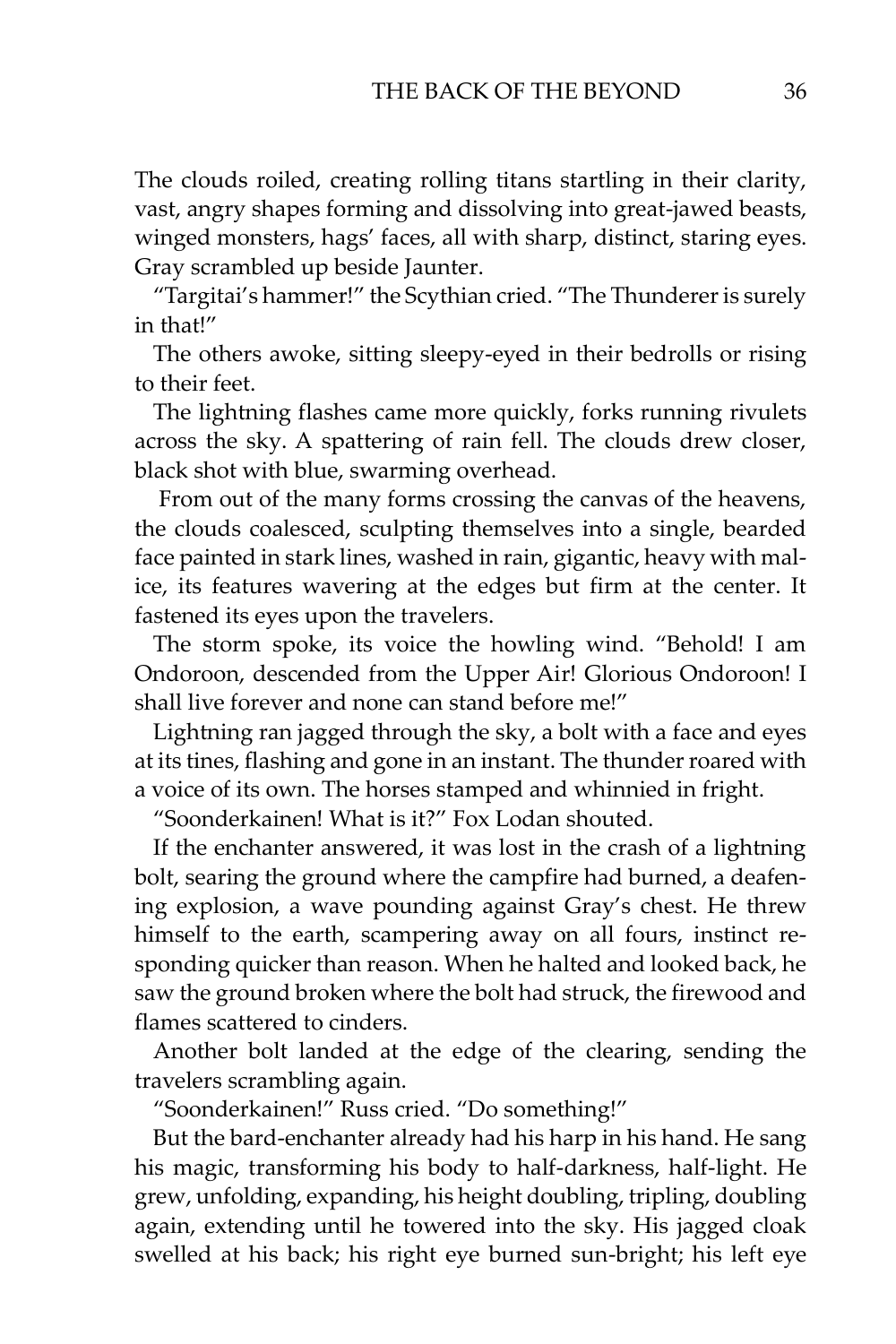dulled to smoldering blackness. None of the companions had ever seen him revealed in his full might, and it was almost as terrifying as the storm itself.

He strummed his harp, then released it to dangle from his neck by its strap. Raising his arms, he gestured at Ondoroon, and a blast tore from his fingers, pure ebony from one hand, pure light from the other. It struck the face, tearing it asunder, pushing it back into the depths of the clouds. But almost at once, the eyes reformed, and Ondoroon returned, sending lightning flashing toward the enchanter.

Soonderkainen blocked it with a hand, the bolt quivering in his palm. Shouting in pain and rage, he cast it away, sending it crackling over the companions' heads. With his other hand he drove the clouds farther back, fighting the wind with a barrage of solid darkness. In answer, Ondoroon arched higher, streaming upward to escape the pummeling.

Chanting a song of wind and power, Soonderkainen struck another chord on his harp, forming a golden aura. He gestured, weaving the nimbus into lines of force thrusting toward the heart of the storm. Exultant in his strength, the bard-enchanter's laughter came riding on the wind. He strode forward, driving the enemy back, keeping himself between the companions and his foe.

The wind around the travelers died into preternatural silence.

"He's winning!" Spence shouted. "Look at him go!"

Back, ever back, irresistible in his magic, Soonderkainen drove the storm. The trunks of the trees bent against the force of his might.

Is it any wonder we fear him? Gray thought.

Soonderkainen halted. "You will come no farther!"

The clouds rolled over and over, Ondoroon's face rising and disappearing. Suddenly, it grew again, twice as large. The lightning within it blazed, so brilliant Gray could scarcely look upon it.

"Can you do no better?" Ondoroon roared.

Scores of lightning bolts poured from the clouds, each with eyes and a face, shouting as they flew. Furious lances from the heavens, they scalded the air, splintered the trees, scorched the ground. Soonderkainen spread his fingers wide, seeking to form a shield, but the bolts broke through, striking him everywhere—his ankles, his knees, his chest, his head. The air shook and the earth with it,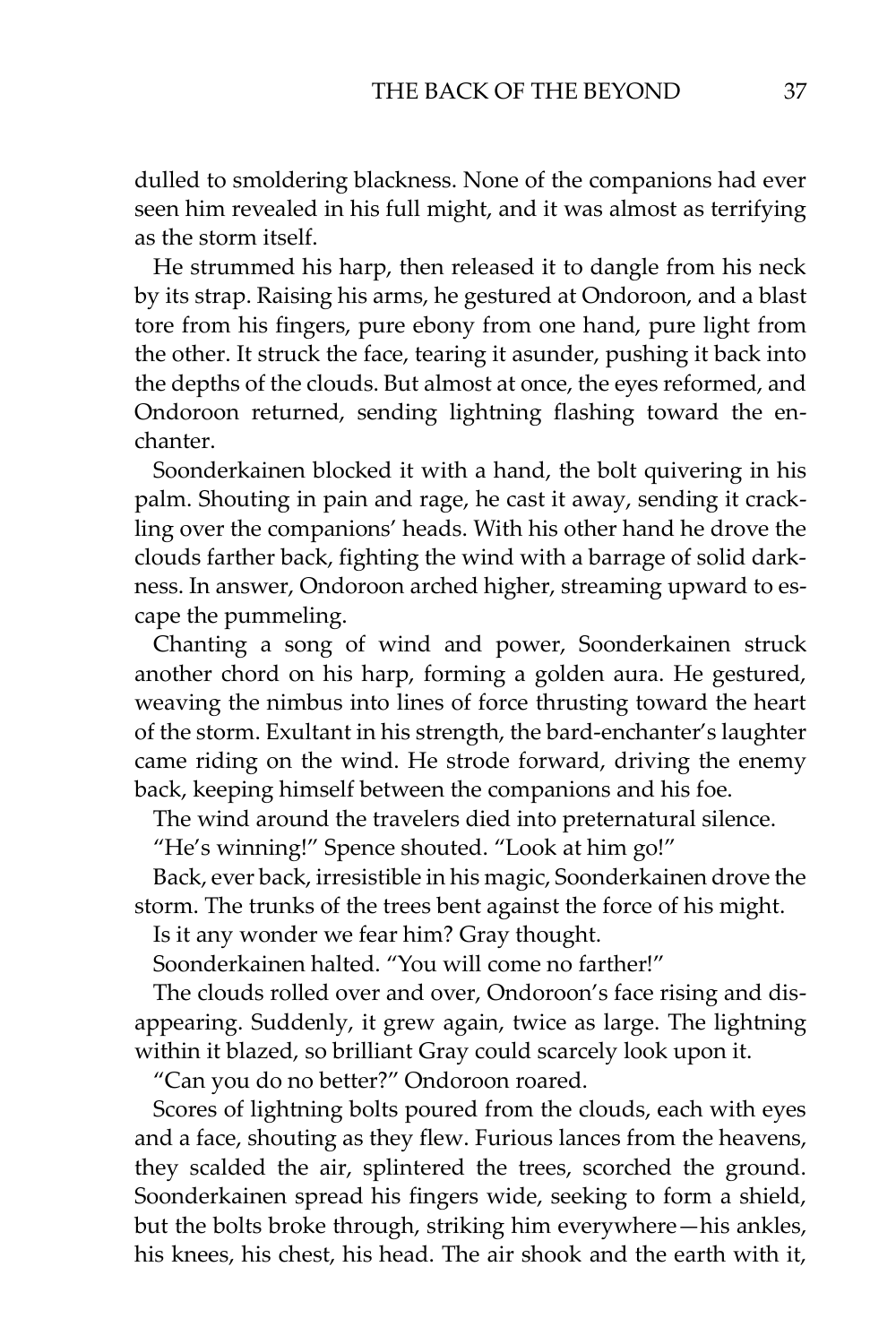convulsing the clouds and the enchanter.

Soonderkainen shrieked. He vanished, dissipating, shattered, defeated, wisping into nothingness. His harp tumbled to the ground, melted and burning.

Joiwend screamed. The companions stood frozen in disbelief.

"I . . . am . . . Ondoroon!" the storm cried.

The wind hit Gray full in the face once more.

"Run!" Fox Lodan bellowed.

Gray sprinted to Joiwend and took her arm. "Get to the horses!"

The two of them broke into a run, Masters Tatters and Russ behind them, but when they reached the place where the animals had been, their steeds had broken their tethers and fled.

A bolt of lightning crashed to their left, turning them aside. They scrambled into a grove of cedars, seeking shelter beneath the limbs. The lightning rained down on every side, the glistening, yellow eyes of the tines shearing trunks, incinerating branches. The shock waves knocked the companions again and again from their feet. A nearby tree burst into flames.

They broke from the grove, sprinting up a hillside, instinctively keeping several paces apart lest a single searing shaft take them all. Ondoroon's shrieking laughter boomed down upon them.

Massive boulders, tall as men, lay scattered on the hillside, and Gray sped toward them, Joiwend at his side. Small stones rolled beneath their feet, tumbling down the slope, making the way treacherous. Nearly there, Joiwend stumbled, falling hard on the uneven earth. Gray wheeled and helped her up, practically lifting her off the ground, his strength grown great in his terror.

They reached the boulder and scurried behind it, dropping to their knees, hiding from the gaze of the storm. Bolts struck before and behind them. Gray's hair stood on end; the bitter smell of ozone filled his nostrils.

He looked for the others. Russ and Master Tatters had found sanctuary beneath two standing stones leaning against one another. He heard Tatters shouting, the words indecipherable in the tumult. Where Fox Lodan, Spence, and Jaunter had gone, Gray did not know.

A slow hissing arose, the march of the rain. With a gust of wind, a cold, hard torrent fell. By the light of the lightning blasts, Gray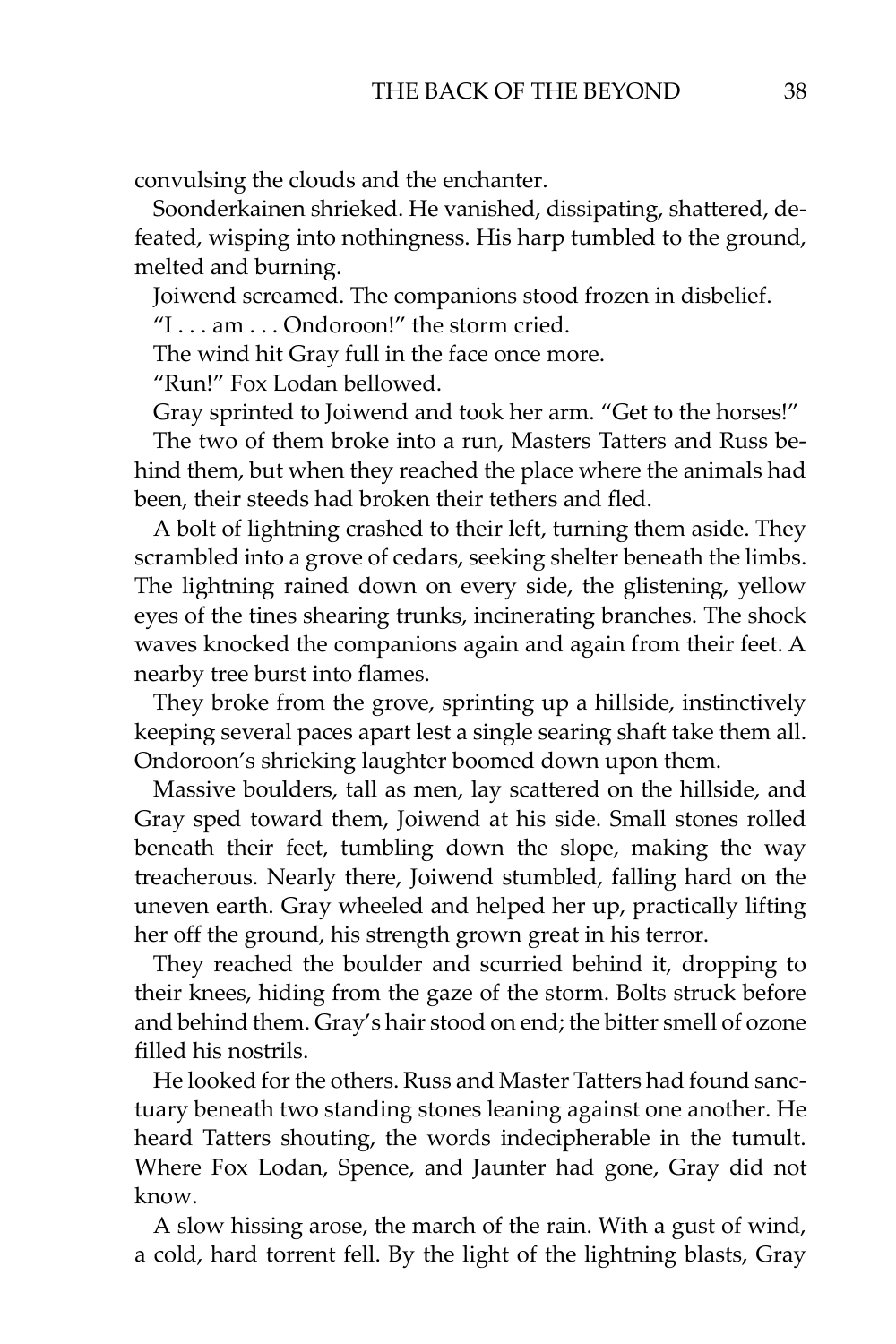saw and heard a tiny face and voice in every drop, millions of voices together, speaking a single sizzling word. "*Down*!"

With the coming of the obscuring rain, the lightning lessened to single bolts, but these were carefully aimed. A boulder exploded not far from where Gray and Joiwend crouched, a chip striking Gray's face. He touched the wound, his fingers coming away wet with water and blood.

Master Tatters shouted again. To Gray's astonishment, the old pioneer left his shelter and ran in a circle, dancing in the rain, a song upon his lips.

"What is he doing?" Joiwend shouted above the cacophony.

A bolt struck close to Tatters, bowling him over. He rolled to his feet, sticking out his tongue and shaking his fist at the storm, even as he darted toward Gray and Joiwend.

Lightning popped at the old pioneer's heels; he dove headlong and landed at Joiwend's feet. "I'll show him what for, that's what I'll do!"

"Stay down!" Gray ordered, pulling the man close against the boulder.

Tatters pointed. "There's a cave up yonder! Russ spotted it. I'll waltz with the storm. You go!"

"Wait!" Gray shouted.

But Tatters plunged away, calling to Ondoroon, singing snatches of nonsense songs.

There was no time for hesitation. More than once a member of the party had served as a distraction to save the others. Such a sacrifice was not to be wasted. Russ was already running up the slope. Joiwend grabbed Gray's arm, pulling him up.

They splashed through flowing water, scarcely able to see in the downpour. Gray hoped it would make it harder for Ondoroon to strike them.

He tripped, stumbled, and nearly fell, but Joiwend gripped his arm, keeping him upright; then they were both slipping, struggling to remain on their feet on the steepening slope. They seemed to move with impossible slowness. Gray dared a backward glance, glimpsing through the sheets of rain the searching eyes of Ondoroon.

The cave mouth beckoned, a gaping maw. Russ vanished inside.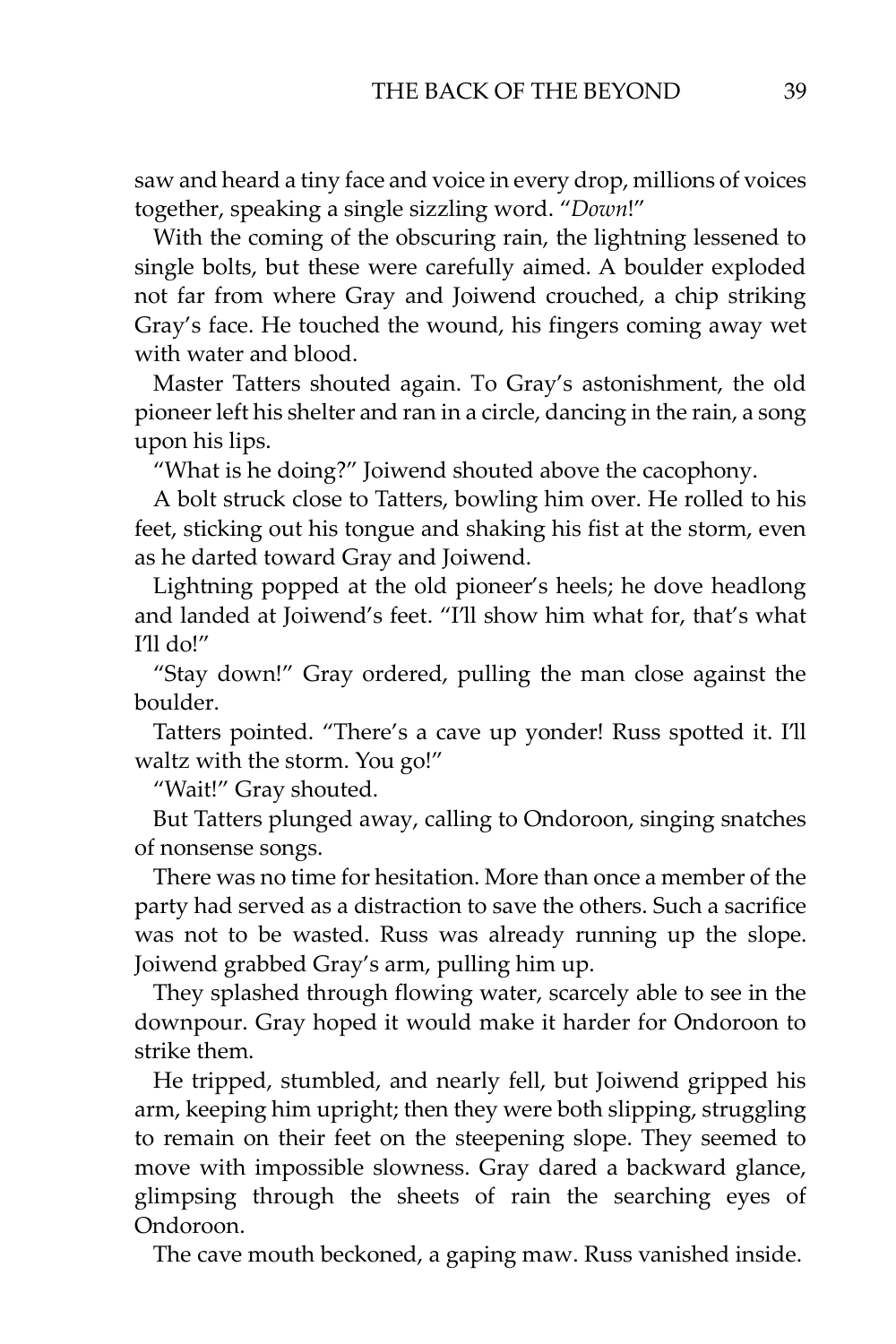Seeing its prey about to escape, Ondoroon threw cascades of bolts, the tines striking all around, blinding, deafening, the fireworks of death. Gray pulled Joiwend up the hill and under the sheltering arch into the darkness of the cavern.

"Russ!" Gray called.

"I'm here," the sergeant's voice came from beside him.

Together they crouched at the cave's mouth, far enough back to avoid the eyes of the storm. The barrage had ended; only single bolts struck now.

"Do you see him?" Gray asked between the flashes.

"I can't," Joiwend said. "Foolish Tatters!"

They scanned the slope, straining to find their comrade. Nothing moved along the hillside save the rain. Gray thought he saw a body not far from their former shelter. His heart sank. Ninette Argilla, Soonderkainen, now Thomas Tatters. Half-mad, always unpredictable, the man had been nonetheless endearing.

A form swept into the cave, sending the startled travelers stumbling backward.

"Tatters!" Joiwend cried.

"A lark in the rain, a polka through the puddles," Master Tatters laughed. "I've counted lightning coup."

"You maniac!" Russ grinned, clapping him on the back. "You old maniac."

"What about the others?" Gray asked. "Did anyone see where they went?"

"Spence ran the other direction," Russ said. "I don't know about Fox or Jaunter."

From where they sat the camp was invisible, hidden by the rain.

A click sounded, followed by the flickering flame of Russ' lighter, the wonder torch he had brought with him from his homeland. The cave was mostly gray stone mixed with earth. It smelled clean and dry, and showed no sign of beasts.

"Let's move farther back so that thing can't take more potshots at us," Russ ordered.

The grotto ended at a dozen paces. Along one wall, a centipede fled from the light. Gray ground a scorpion into the earth with his heel, its death-cry an odd scratching noise. They rearranged large stones to use for seats. Russ extinguished his lighter to save its fuel,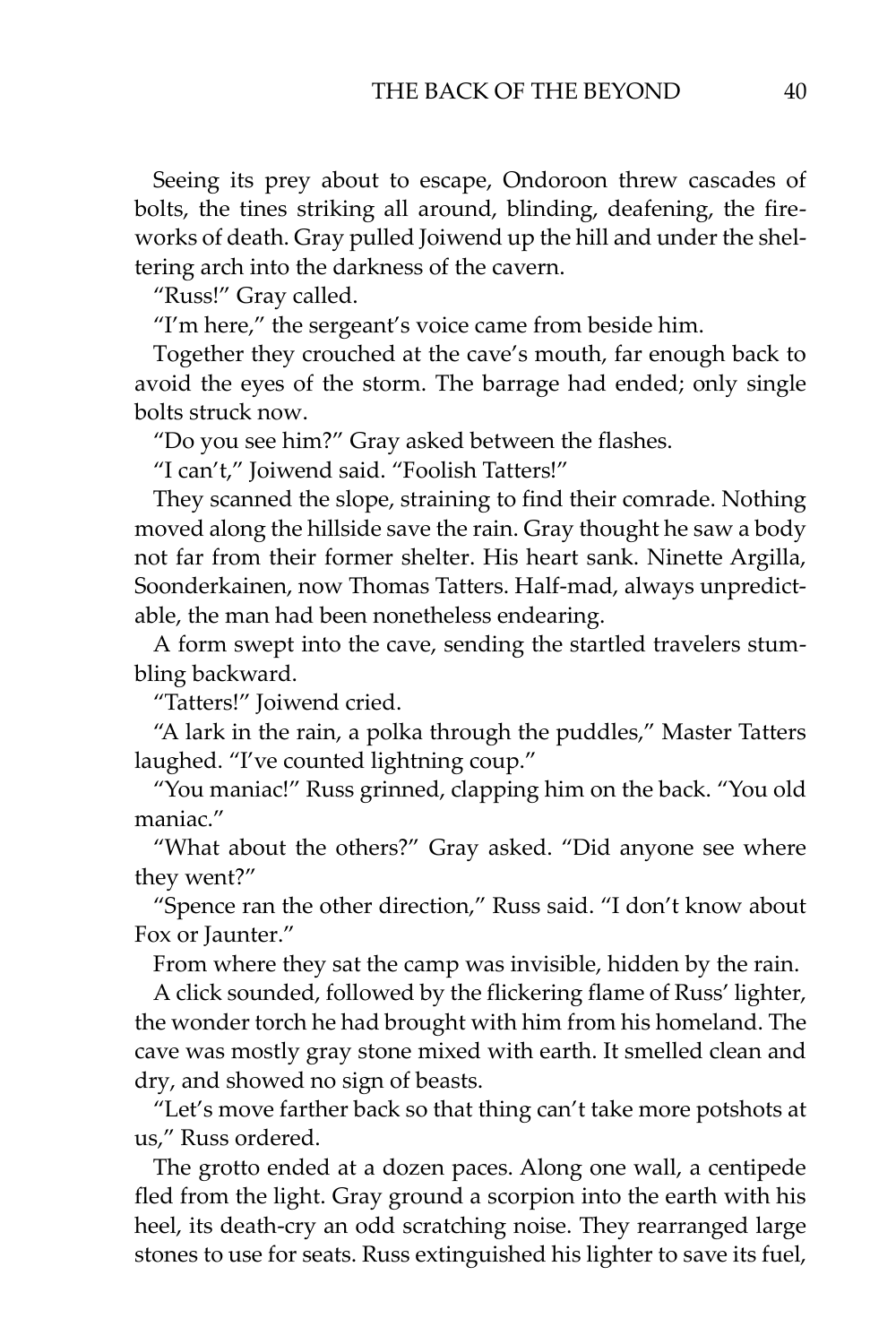and they sat in the dark, watching the flashes of lightning beyond the cave mouth, listening to the thunder and the falling rain.

"I didn't think anything could kill him," Joiwend said. "He was so powerful."

"Up into the sky he flew," Master Tatters mourned. "Gone like a hot-air balloon."

Russ dried his glasses on his shirt. "What are we up against out here? Monsters in the storm! Living lightning!"

"And drops of rain with faces," Tatters said. "A whole passel of 'em."

"The elves tried to warn us," Russ said. "If Soonderkainen couldn't survive, what chance do we have?"

Gray reddened, wondering if they blamed him. If he had ordered them to turn back at Duskell Watch, he could have justified it to his father, but he would never have deserted Tanabel-Tunia. Trying not to think of the loss of Soonderkainen, he remembered instead his beloved's bright eyes, her smile, the cascade of her hair, his whole inspiration and the reason for their quest.

Gradually, the rain slowed and ceased; the thunder grew distant. Gray crept to the entrance and peered out.

Ondoroon had moved west, riding its cloud chariot, its gargantuan face turning from side to side, its voice reverberating in the thunder. A glow shone from below the eastern horizon, the first signs of moonrise. Raindrops dripped from the lip of the cave, speaking words too soft to comprehend.

Feeling his way, Gray returned to the others. "Should we look for them?"

"We'd never find them in the dark without shouting," Russ said. "There's no telling what might show up if we do."

"He's right," Joiwend said. "We'll have to wait until morning. We should get some rest."

"Reeesst," a deep voice said. "What enters me to rest without permission?"

Gray's stomach tightened; he dared not breathe.

"It's the cave," Master Tatters whispered. "We're in the innards of the earth."

The voice rumbled, the growl of clay and stone. The entire grotto shuddered, its rocks grinding.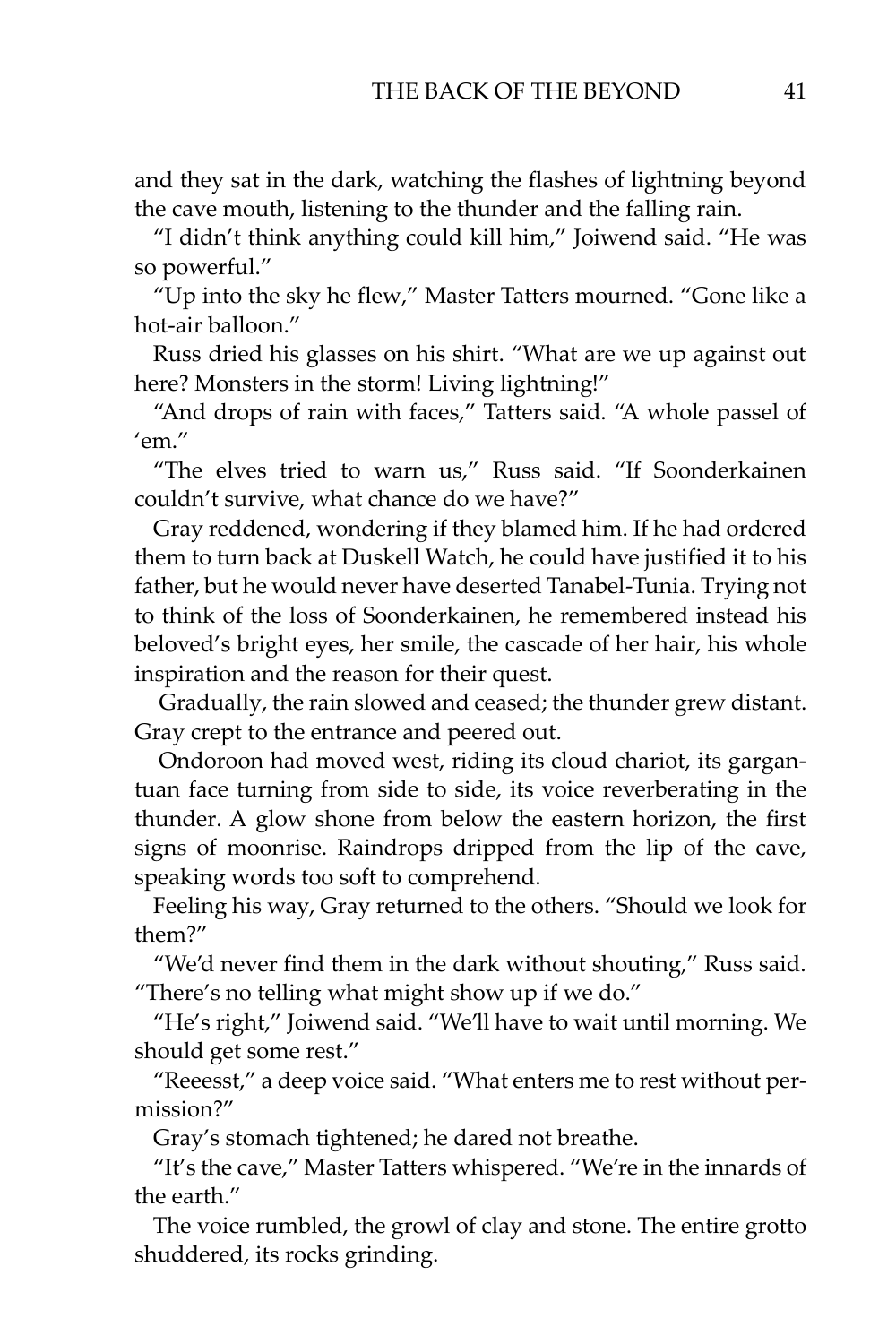"The entrance!" Russ hissed. "It's closing! Get out!"

Gray, closest to the threshold, reached it first and passed through. Already it was half its former size. Grasping its upper lip, he pushed against it, trying to hold it back. Dirt and splintering stones fell on his head and shoulders, ejected by the cave's efforts. The opening continued inexorably down.

Joiwend sprang out, stooping to clear the entrance. Master Tatters followed.

"Russ!" Joiwend called. "Where are you? Hurry!"

All three thrust against the rock, vainly attempting to slow its descent.

When the gap was scarcely large enough for a man to crawl through, Russ' head appeared. Master Tatters grasped his hand and pulled; Gray seized an arm to help. Russ' foot caught, wedged between the narrowing way. For an eternal moment they struggled. Joiwend reached in and turned his boot, and he was out.

Tatters and Gray pulled him to his feet, dragging him away from the cave. They scrambled down the slope, stumbling and sliding in the mud, putting distance between themselves and this new horror. Reaching their former camp, they stood in a circle where the fire had been, facing outward, weapons drawn. Gray trembled, thoroughly drenched, shaken to the core.

"What should we do?" Joiwend asked.

"Keep your places," Russ commanded. "When the moon rises, we'll find somewhere to hide."

Hardened by their battles in Faerie, they obeyed, holding their ground, their breath coming in gasps. Gradually, Gray felt the pounding of his heart subside. They waited, hopeful for the light to guide their way.

Slowly, the moon's edge appeared, enormous on the horizon. Some trick of the ether made it seem many times its natural size. Gray watched, expecting it to shrink as it rose, but it did not. Despite that, it lit the earth and sky no more than usual, its surface less bright than the moon he knew. It slipped upward, moment by moment, before the awed travelers. When half of it was clear, Russ gave a ragged exclamation.

It was full, but this was not the familiar face of the mountains of the moon, seen for centuries by mortals and elves. The travelers